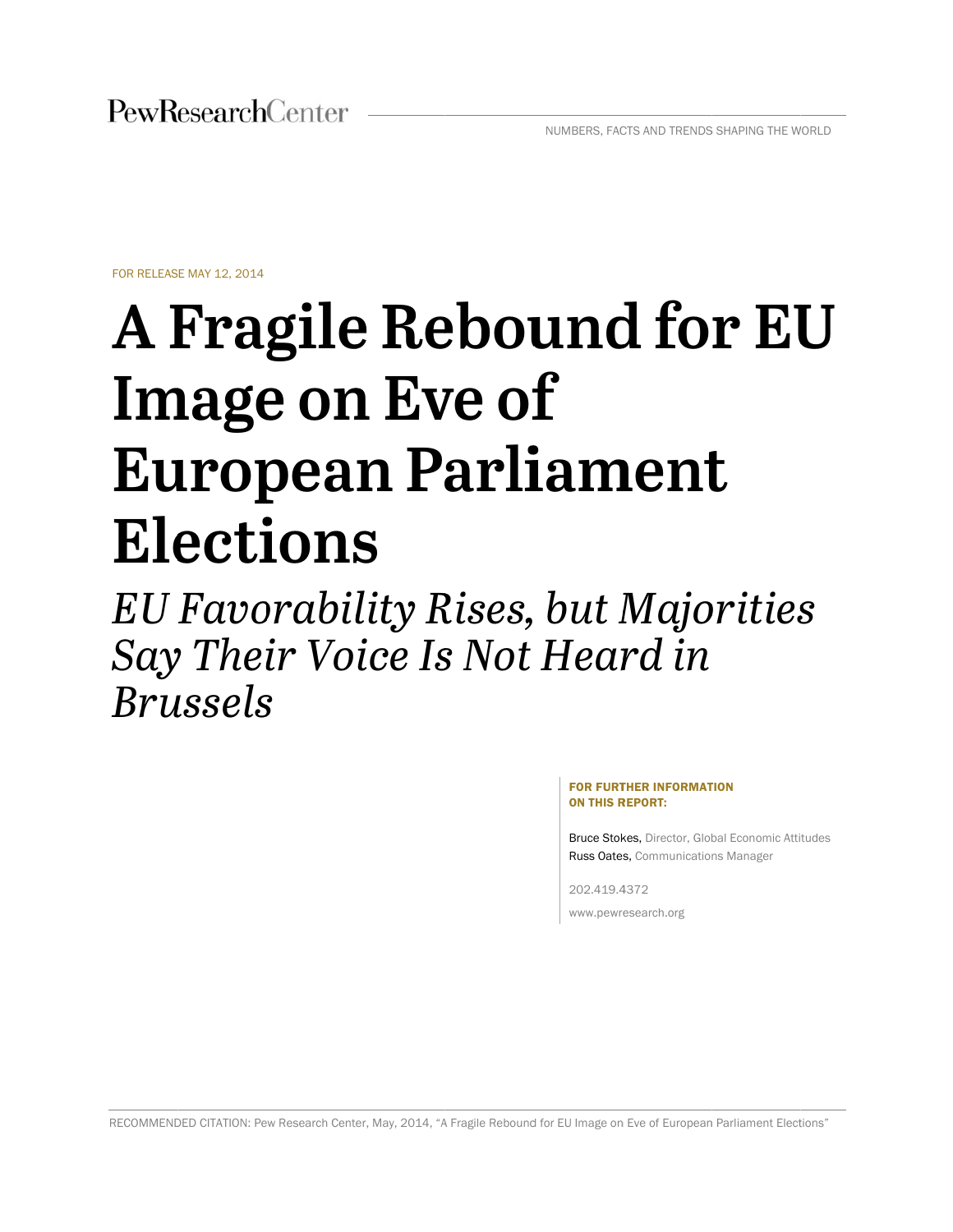# About the Report

This Pew Research Center report examines public opinion in the European Union. It is based on face-to-face and telephone surveys in seven EU countries: France, Germany, Greece, Italy, Poland, Spain and the United Kingdom. Interviews were conducted March 17 to April 9, 2014, among 7,022 adults, 18 years of age or older.

Chapter 1 explores public opinion on a variety of economic issues, including views of the national economy, children's financial future, and economic problems affecting the region. Chapter 2 examines how people view the European Union, including thoughts on economic integration, giving more power to the EU, and whether citizens believe their voices are heard. Chapter 3 analyzes attitudes towards immigration. Chapter 4 looks specifically at views of Jews, Muslims and Roma.

The report is a collaborative effort based on the input and analysis of the following individuals from the Pew Research Center:

Bruce Stokes, *Director, Global Economic Attitudes*  Richard Wike, *Director of Global Attitudes Research* 

| James Bell, Director, International Survey Research Jill Carle, Research Associate |                                                  |
|------------------------------------------------------------------------------------|--------------------------------------------------|
| Danielle Cuddington, Research Assistant                                            | Claudia Deane, Director, Research Practice       |
| Kat Devlin, Research Assistant                                                     | Aaron Ponce, Research Associate                  |
| Jacob Poushter, Research Associate                                                 | Steve Schwarzer, Visiting Research Methodologist |
| Katie Simmons, Senior Researcher                                                   |                                                  |

This report was copy edited by Marcia Kramer.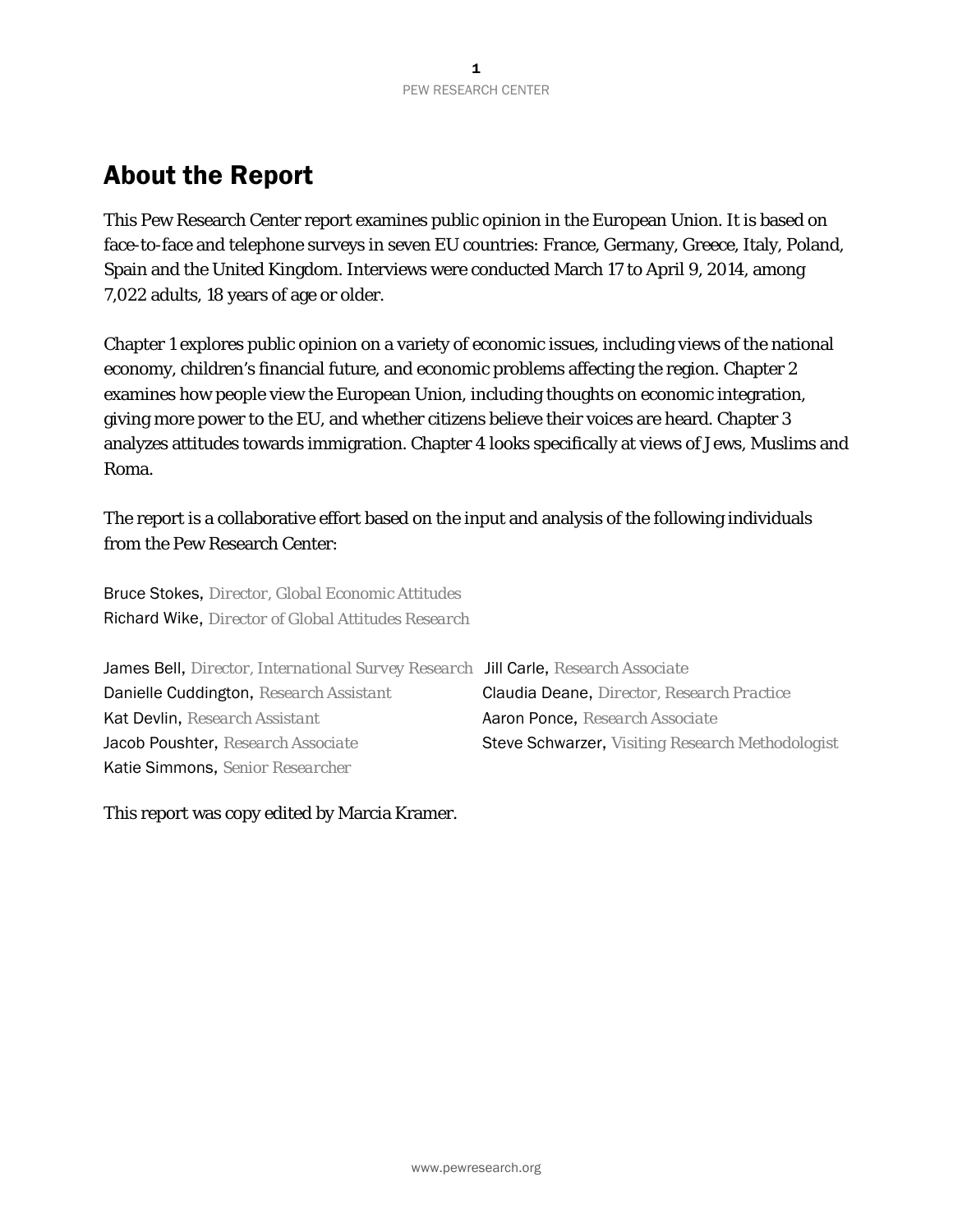# About Pew Research Center

Pew Research Center is a nonpartisan fact tank that informs the public about the issues, attitudes and trends shaping America and the world. It does not take policy positions. It conducts public opinion polling, demographic research, media content analysis and other empirical social science research. The center studies U.S. politics and policy views; media and journalism; internet and technology; religion and public life; Hispanic trends; global attitudes and U.S. social and demographic trends. All of the center's reports are available at www.pewresearch.org. Pew Research Center is a subsidiary of The Pew Charitable Trusts.

Alan Murray, *President*

Michael Dimock, *Vice President, Research*  Elizabeth Mueller Gross, *Vice President*  Paul Taylor, *Executive Vice President, Special Projects* Andrew Kohut, *Founding Director* 

#### *Managing Directors*

James Bell, *Director of International Survey Research*  Alan Cooperman, *Director, Pew Research Center's Religion & Public Life Project* Claudia Deane, *Director, Research Practices* Carroll Doherty, *Director, Pew Research Center for the People & the Press* Scott Keeter, *Director of Survey Research* Vidya Krishnamurthy, *Communications Director*  Mark Hugo Lopez, *Director of Hispanic Research*  Amy Mitchell, *Director of Journalism Research*  Kim Parker, *Director of Social Trends*  Lee Rainie, *Director, Pew Research Center's Internet & American Life Project* Richard Wike, *Director of Global Attitudes*

© Pew Research Center 2014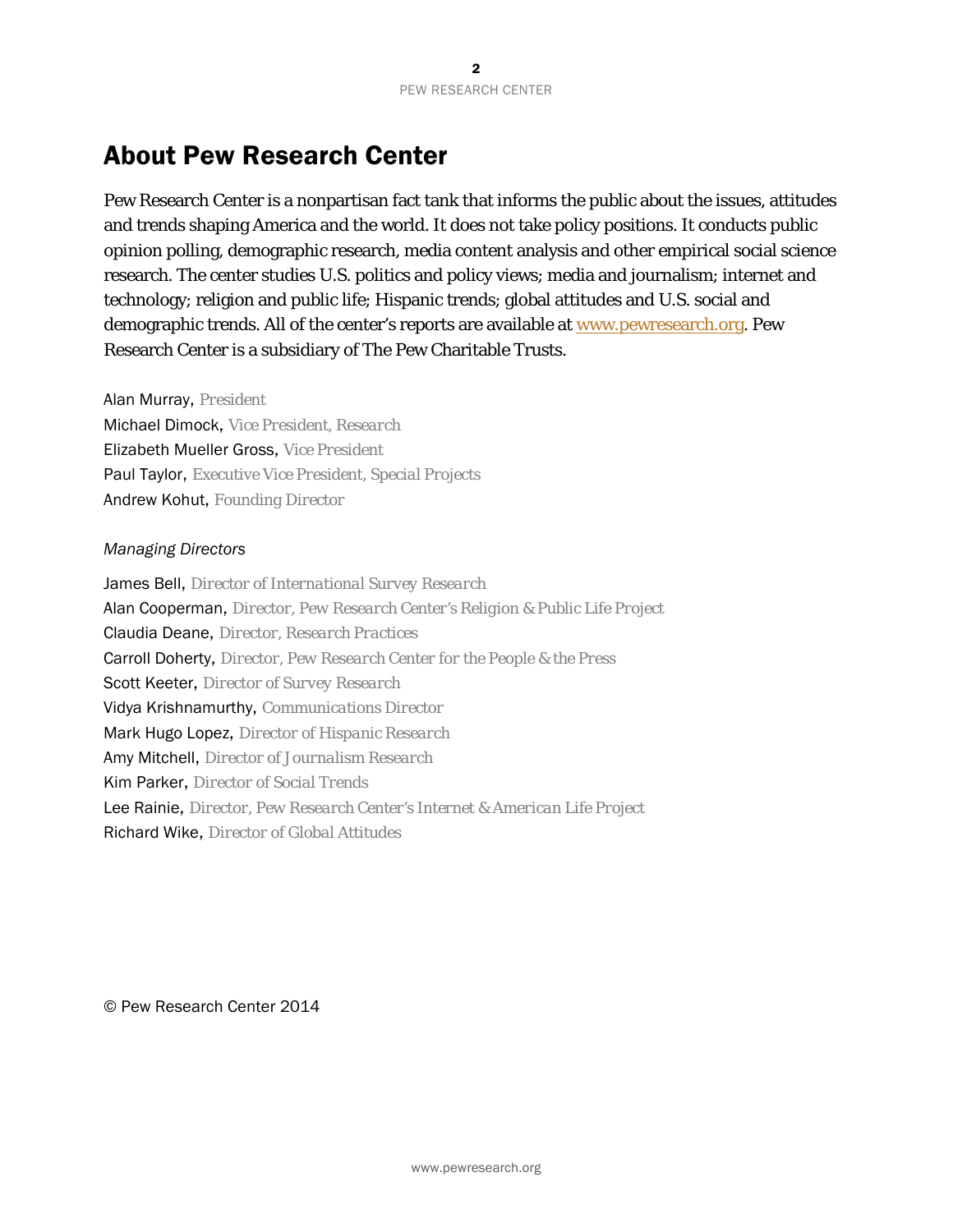# Table of Contents

| <b>About the Report</b>                                                          | 1              |
|----------------------------------------------------------------------------------|----------------|
| <b>About Pew Research Center</b>                                                 | $\overline{2}$ |
| Overview: A Fragile Rebound for EU Image on Eve of European Parliament Elections | 4              |
| <b>Chapter 1. Despair about Economy Leavened by Hope</b>                         | 13             |
| <b>Chapter 2. Crisis of Confidence in the EU Ending?</b>                         | 18             |
| <b>Chapter 3. Most Support Limiting Immigration</b>                              | 26             |
| <b>Chapter 4. Views of Roma, Muslims, Jews</b>                                   | 30             |
| <b>Methods in Detail</b>                                                         | 33             |
| <b>Topline Results</b>                                                           | 36             |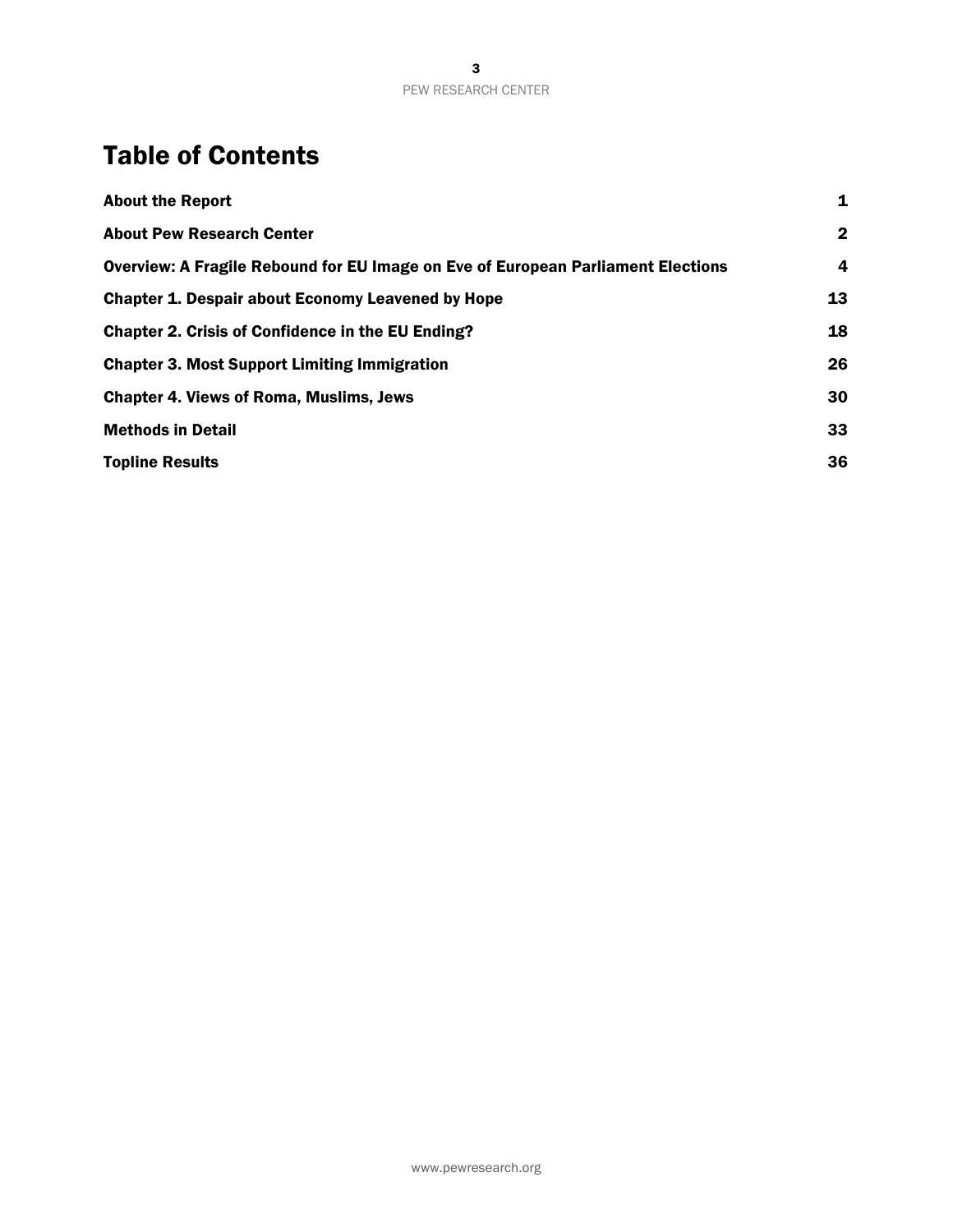# **A Fragile Rebound for EU Image on Eve of European Parliament Elections**

*EU Favorability Rises, but Majorities Say Their Voice Is Not Heard in Brussels* 

Support for the European Union may be rebounding just in time for the European Parliament elections, according to a new survey of seven EU nations by the Pew Research Center. After a dramatic decline in the wake of the euro crisis, EU favorability is now on the rise in France, the United Kingdom, and Germany. And faith in one of the EU's founding principles – that European economic integration is good for their own country – is up in the UK, Poland and Germany.

But, as the electorate heads to the polls beginning May 22, publics across Europe overwhelmingly think that their voice is not heard in Brussels, home to the EU. Majorities in most countries complain that the EU does not understand their needs and is intrusive and inefficient. And they express little enthusiasm for giving the EU greater power on economic issues.

Moreover, in most of the countries surveyed, ratings for the EU have yet to return to precrisis levels. Italians are increasingly critical of the institution and are divided over whether to keep using the euro as their currency. And Greeks, who have suffered most from the economic downturn, remain deeply skeptical of many aspects of the European project.

## Uptick in Support for EU

*Median % in seven nations\** 



\*Nations surveyed: France, Germany, Greece, Italy, Poland, Spain and the United Kingdom.

Source: Spring 2014 Global Attitudes survey. Q15f & Q36.

PEW RESEARCH CENTER

#### … Yet Frustration with Brussels

*Median %* 



Source: Spring 2014 Global Attitudes survey. Q61a, Q61c, Q61e & Q62a.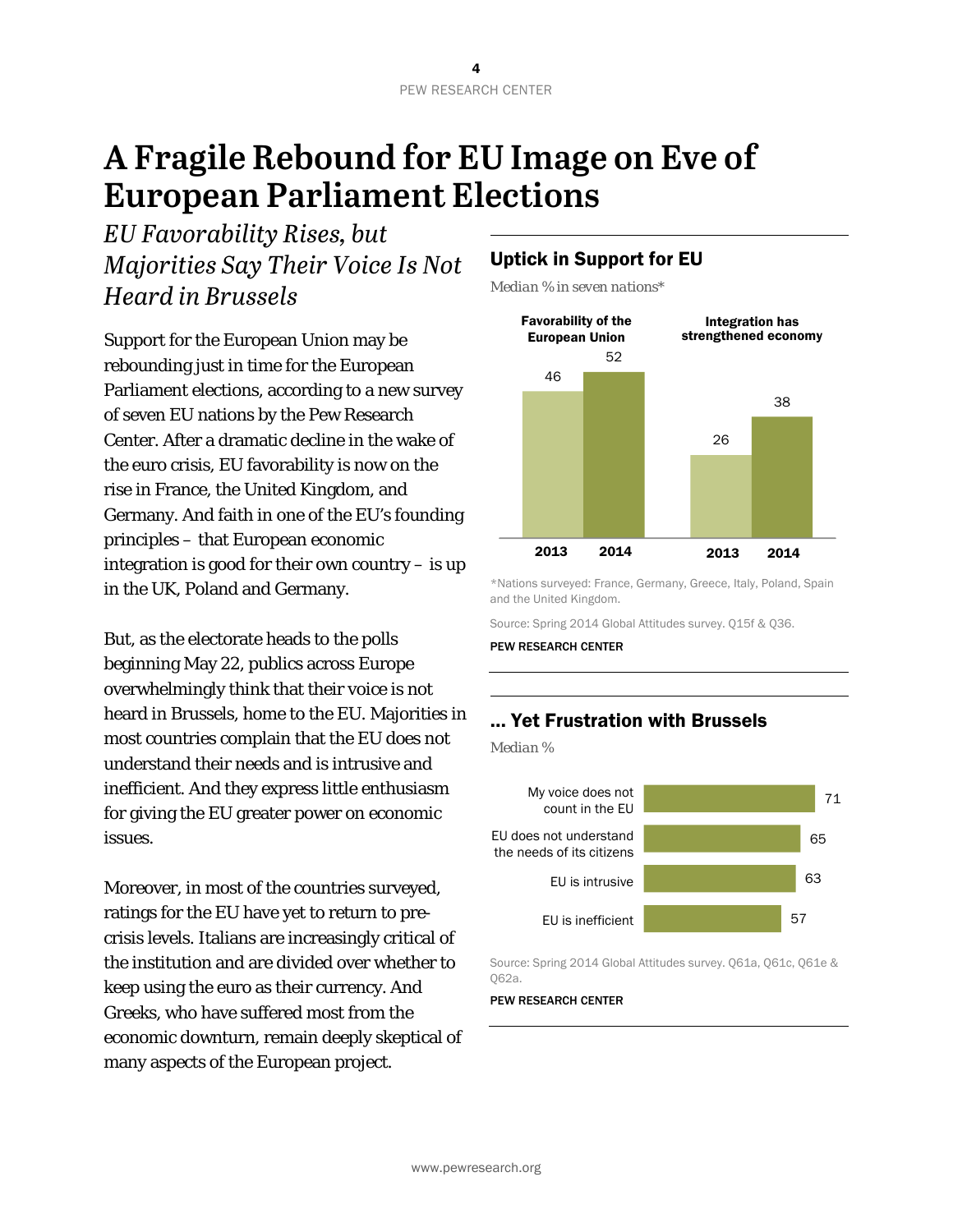Meanwhile, conflicting politics complicate the upcoming European Parliament elections. In the United Kingdom, Italy, Poland and Germany, people on the right of the political spectrum are generally more judgmental of the EU. In Greece and Spain, the institution's strongest critics are on the left. And concern about immigration adds to the public's disgruntlement. Majorities in Italy, Greece, France and the UK, express a desire to curb immigration, in part because many believe that immigrants fail to assimilate, and that they take citizens' jobs and government social benefits.

These are some of the findings from a new Pew Research Center survey of 7,022 people in seven European Union member countries – France, Germany, Greece, Italy, Poland, Spain and the United Kingdom – conducted from March 17 to April 9, 2014.

|               | -- -<br>o         |           |           |                        |                                             |           |           |                        |  |
|---------------|-------------------|-----------|-----------|------------------------|---------------------------------------------|-----------|-----------|------------------------|--|
|               | % favorable of EU |           |           |                        | % economic integration strengthened economy |           |           |                        |  |
|               | 2012<br>$\%$      | 2013<br>% | 2014<br>% | 13-14<br><b>Change</b> | 2012<br>%                                   | 2013<br>% | 2014<br>% | 13-14<br><b>Change</b> |  |
| France        | 60                | 41        | 54        | $+13$                  | 36                                          | 22        | 26        | $+4$                   |  |
| UK            | 45                | 43        | 52        | $+9$                   | 30                                          | 26        | 41        | $+15$                  |  |
| Germany       | 68                | 60        | 66        | $+6$                   | 59                                          | 54        | 63        | $+9$                   |  |
| Poland        | 69                | 68        | 72        | $+4$                   | 48                                          | 41        | 53        | $+12$                  |  |
| Spain         | 60                | 46        | 50        | $+4$                   | 46                                          | 37        | 38        | $+1$                   |  |
| Greece        | 37                | 33        | 34        | $+1$                   | 18                                          | 11        | 17        | $+6$                   |  |
| Italy         | 59                | 58        | 46        | $-12$                  | 22                                          | 11        | 9         | $-2$                   |  |
| <b>MEDIAN</b> | 60                | 46        | 52        |                        | 36                                          | 26        | 38        |                        |  |

#### Sentiment toward the European Project May Be Rebounding

Source: Spring 2014 Global Attitudes survey. Q15f & Q36.

PEW RESEARCH CENTER

The euro crisis that began in 2008 dealt a savage blow to the image of the European Union. Between 2007 and 2013, EU favorability fell by 34 percentage points in Spain, 21 points in France and 20 points in Italy.

But views of the EU and the European project may have begun to recover in the past year. Median EU favorability across the seven countries is up from 46% in 2013 to 52% in 2014, led by a 13 point improvement in French opinion. Median belief that European economic integration strengthens a person's national economy also increased, from 26% to 38%, driven by a 15-point increase in the UK and a 12-point rise in Poland.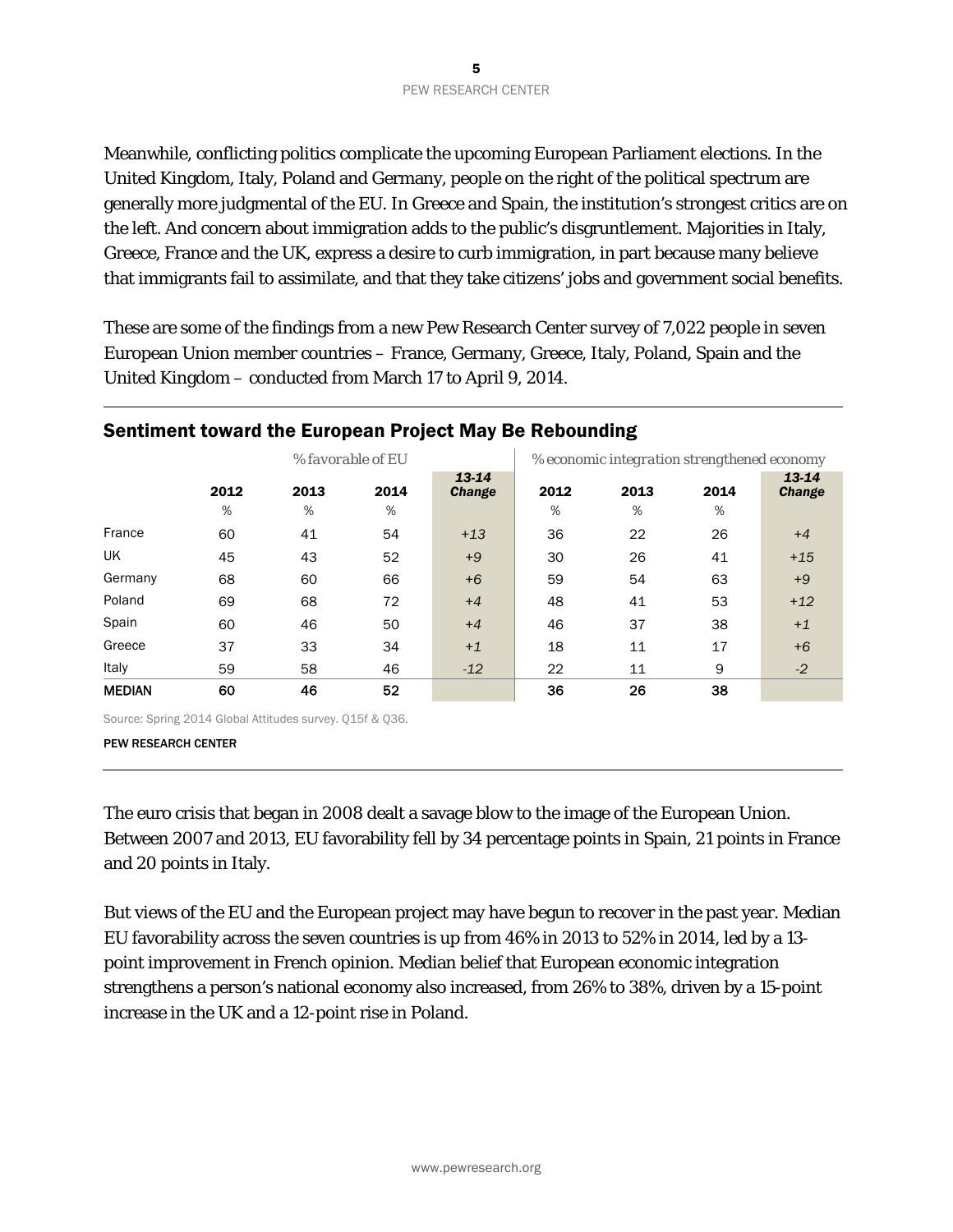Support for the euro, Europe's common currency, remains strong; large majorities in Germany (72%), Greece (69%), Spain (68%) and France (64%) want to keep it as their currency. Only Italians flirt with leaving the euro area – 44% now want to return to using the lira.

The principal institutions of the European Union do not fare nearly as well with the public, however. A median of just 36% express a positive view of the European Parliament. A median of only 34% say the same about the European Commission. And a mere 30% have a favorable view of the European Central Bank. Poles hold the EU and all its institutions in the highest regard. Greeks are the most critical.

#### Low Support for European Institutions

| % favorable |  |
|-------------|--|
|             |  |

|               | <b>European</b><br><b>Union</b> | <b>European</b> | <b>European</b><br><b>Parliament Commission</b> | <b>European</b><br>Central<br><b>Bank</b> |
|---------------|---------------------------------|-----------------|-------------------------------------------------|-------------------------------------------|
|               | %                               | %               | %                                               | %                                         |
| Poland        | 72                              | 57              | 56                                              | 52                                        |
| Germany       | 66                              | 49              | 45                                              | 44                                        |
| France        | 54                              | 45              | 45                                              | 44                                        |
| UK            | 52                              | 36              | 34                                              | 30                                        |
| Spain         | 50                              | 32              | 30                                              | 24                                        |
| Italy         | 46                              | 35              | 34                                              | 29                                        |
| Greece        | 34                              | 26              | 22                                              | 17                                        |
| <b>MEDIAN</b> | 52                              | 36              | 34                                              | 30                                        |

Source: Spring 2014 Global Attitudes survey. Q15f, k-m.

PEW RESEARCH CENTER

And Europeans despair about their personal interaction with the EU. Majorities in all seven countries surveyed think their voice does not count in the EU. Italians (81%) and Greeks (80%) are particularly disheartened.

A median of 65% say the EU does not understand their needs, including 85% in Greece and 77% in Italy.

Moreover, a median of 63% see the EU as intrusive, a trait that Greeks (86%) find particularly galling. But that is a sentiment shared by more than half the public in the other six countries surveyed. And a median of 57% hold the view that the EU is inefficient, a sentiment held by majorities in four of the seven countries.

#### Publics Both Idealistic about EU and Very Frustrated

*% who say the EU …* 

|               | Does not<br>understand<br>the needs of<br>its citizens | ls. | ls<br>intrusive inefficient | peace | Promotes Is a world<br>power | <b>Promotes</b><br>prosperity |
|---------------|--------------------------------------------------------|-----|-----------------------------|-------|------------------------------|-------------------------------|
|               | %                                                      | ℅   | %                           | %     | %                            | %                             |
| Greece        | 85                                                     | 86  | 67                          | 70    | 59                           | 30                            |
| Italy         | 77                                                     | 63  | 57                          | 64    | 41                           | 31                            |
| France        | 69                                                     | 54  | 50                          | 70    | 59                           | 42                            |
| Spain         | 65                                                     | 68  | 63                          | 65    | 57                           | 53                            |
| UK            | 64                                                     | 60  | 64                          | 67    | 43                           | 53                            |
| Germany       | 53                                                     | 64  | 43                          | 84    | 39                           | 47                            |
| Poland        | 49                                                     | 58  | 30                          | 76    | 51                           | 66                            |
| <b>MEDIAN</b> | 65                                                     | 63  | 57                          | 70    | 51                           | 47                            |

Source: Spring 2014 Global Attitudes survey. Q61a-f.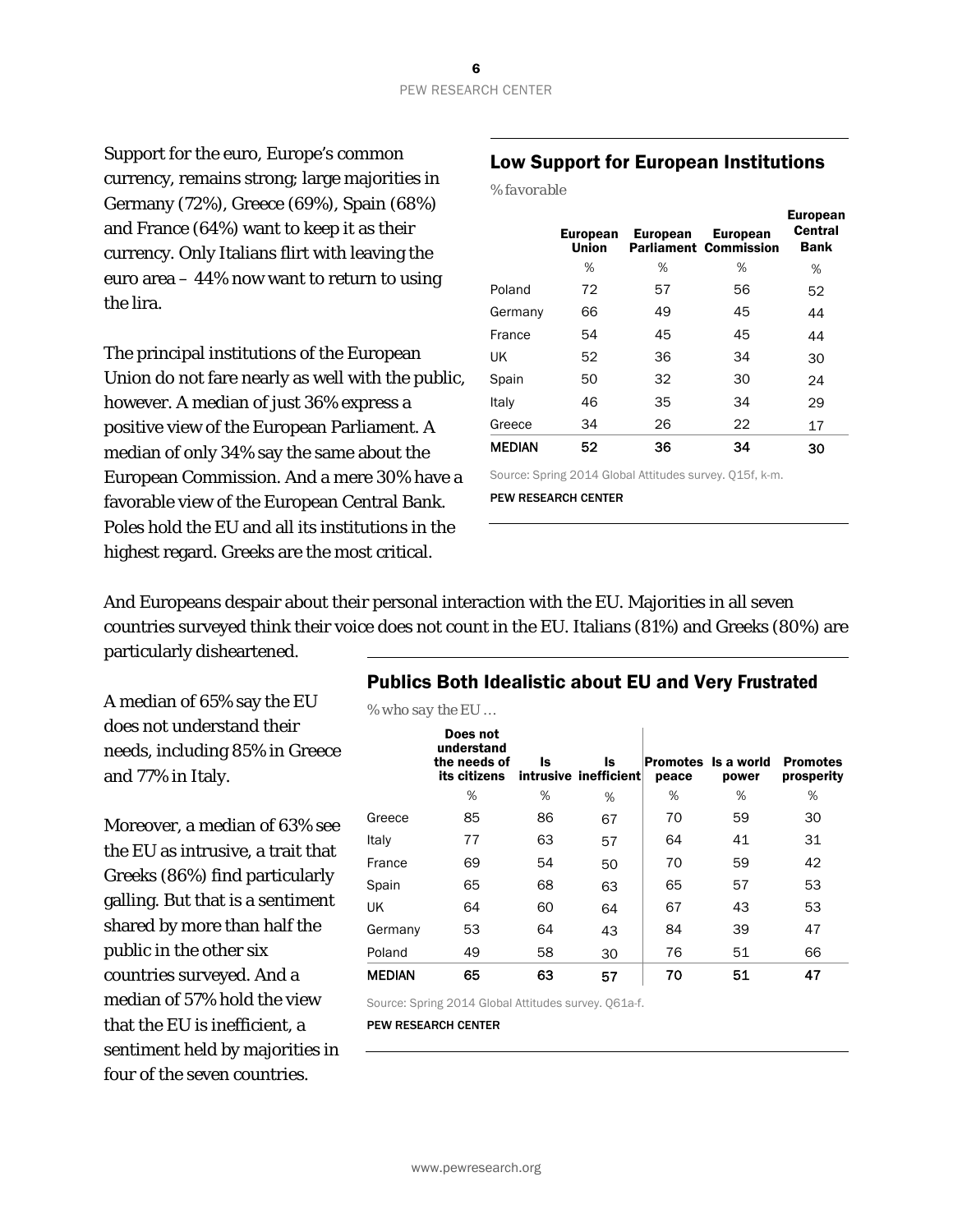Despite these reservations, however, many Europeans still maintain an idealistic vision of the European Union, holding on to views reminiscent of the ambitious goals propounded by the creators of the European Common Market more than a half century ago. A median of seven-in-ten think the EU promotes peace, with Germans (84%) and Poles (76%) the most likely to hold that view. About half see the EU as a world power (51%), with the publics in France (59%), Greece (59%) and Spain (57%) most supportive of this opinion.

But less than half the public in four of the seven countries – including less than a third in Greece  $(30\%)$  and Italy  $(31\%)$  – buy the argument that the EU promotes prosperity. Such sentiment underscores the continued debilitating effect that Europe's abysmal economic performance over the past few years has had on attitudes toward the European project. In most of the countries surveyed, views about the economy and the direction of the country remain negative and largely unchanged since 2013.

A median of just 22% are satisfied with the way things are going in their country. The least pleased are Greeks (5%), Spanish (8%), and Italians (9%). Only in Germany (59%) does more than half the public say their nation is

#### Opinions about Economy More Positive in Germany and UK, Not So Elsewhere

*% saying current economic situation is very/somewhat good* 

|                                                 | 2007 | 2013 | 2014 | $07-13$<br><b>Change</b> | 13-14<br><b>Change</b> |
|-------------------------------------------------|------|------|------|--------------------------|------------------------|
|                                                 | %    | %    | %    |                          |                        |
| Germany                                         | 63   | 75   | 85   | $+12$                    | $+10$                  |
| Poland                                          | 36   | 27   | 29   | $-9$                     | $+2$                   |
| France                                          | 30   | 9    | 12   | $-21$                    | $+3$                   |
| Italy                                           | 25   | 3    | 3    | $-22$                    | $\Omega$               |
| UK                                              | 69   | 15   | 43   | $-54$                    | $+28$                  |
| Spain                                           | 65   | 4    | 8    | $-61$                    | $+4$                   |
| Greece                                          | --   | 1    | 2    | --                       | $+1$                   |
| Course Coving 0011 Clabel Attitudes superior 00 |      |      |      |                          |                        |

Source: Spring 2014 Global Attitudes survey. Q9. PEW RESEARCH CENTER

headed in the right direction. For the most part, sentiment about economic conditions tracks views on country direction. The proportion of the population that says the economy is faring well is in single digits in Greece (2%), Italy (3%) and Spain (8%).

Between 2007, before the crisis, and 2013, positive assessments of the economy fell 61 percentage points in Spain, 54 points in the UK, 22 points in Italy and 21 points in France. But such gloom may have bottomed out in many nations in the past year. Again it is Germans who are the most upbeat, with 85% saying their economy is performing fine, a dramatic improvement from the 28% registered in 2009. And the proportion of British who give their economy a thumbs up has nearly tripled in the past year.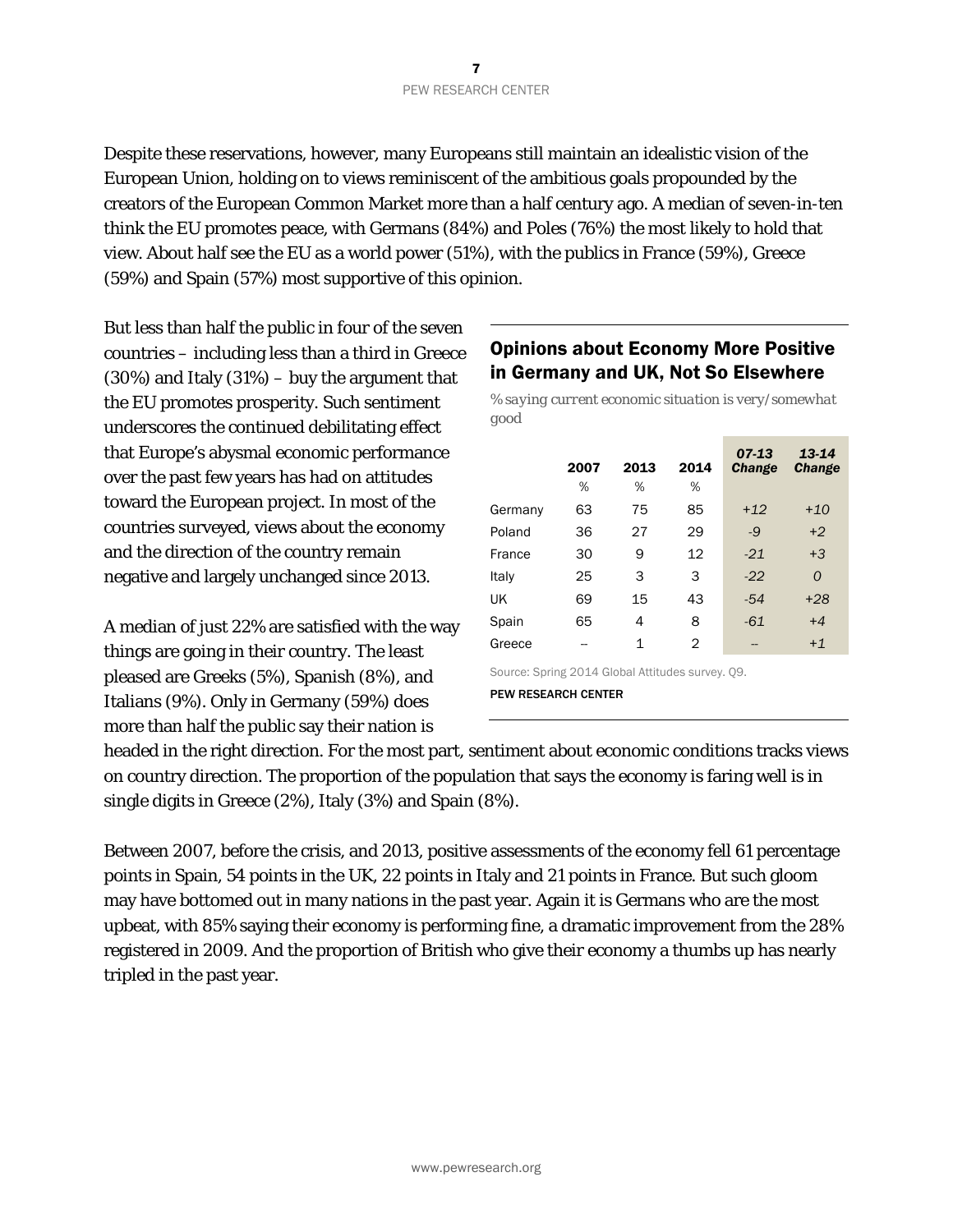There has also been a marked decline in hopelessness: a new public sense that the worst is now over. The proportion of those surveyed who say their economy will worsen over the next 12 months has declined in the past year by 26 points in Spain, 20 points in the UK, 13 points in France, 12 points in Italy, 11 points in Greece and seven points in Poland.

People still complain about specific economic problems, however. A median of 77% say a lack of job opportunities is a very big challenge. And six-in-ten or more see public debt (65%), rising prices (64%) and the gap between the rich and the poor (60%) as very big problems. But all those concerns are stable or down from last year.

Most notably, as inflation has slowed in Europe, concern about rising prices has fallen by 13 points in Poland and eight points in Germany. And it is the once-inflation-phobic Germans who now have the least concern, with only 23% saying rising prices are a *very* big problem.

Attitudes toward immigrants and minority groups also shape the public mood in the runup to the parliamentary election. A median of

### A Decline in Economic Pessimism

*% saying economy will worsen over the next 12 months* 

| 2012 | 2013 | 2014 | 13-14<br><b>Change</b> |
|------|------|------|------------------------|
| %    | %    | %    |                        |
| 47   | 47   | 21   | $-26$                  |
| 32   | 37   | 17   | $-20$                  |
| 40   | 61   | 48   | $-13$                  |
| 47   | 48   | 36   | $-12$                  |
| 81   | 64   | 53   | $-11$                  |
| 33   | 30   | 23   | $-7$                   |
| 27   | 23   | 20   | -3                     |
|      |      |      |                        |

Source: Spring 2014 Global Attitudes survey. Q10.

PEW RESEARCH CENTER

#### Unemployment Remains Top Worry

*Median % very big problem* 

|                              | 2013 | 2014 |
|------------------------------|------|------|
|                              | %    | %    |
| Lack of job<br>opportunities | 80   | 77   |
| Public debt                  | 71   | 65   |
| Rising prices                | 68   | 64   |
| Rich-poor gap                | 65   | 60   |

Source: Spring 2014 Global Attitudes survey. Q23a-d.

PEW RESEARCH CENTER

55% want fewer immigrants admitted to their country. This includes particularly strong antiimmigrant sentiment in Greece (86%) and Italy (80%). A median of 52% say immigrants are a burden because they take jobs and social benefits, 48% complain they want to be distinct from the local society, and 36% say they are to blame for crime. People on the right of the political spectrum are generally more critical of immigration.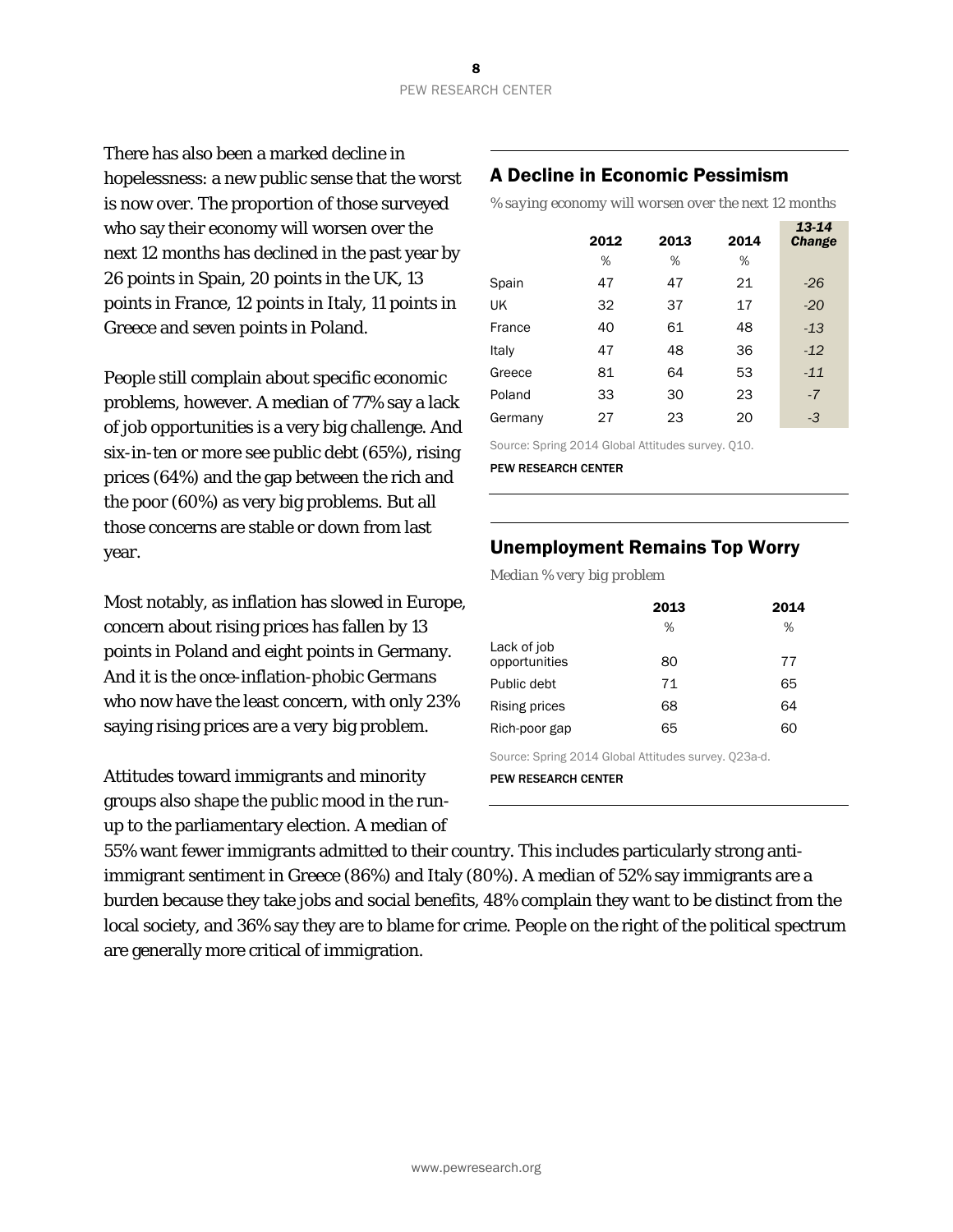Views of minorities vary widely, both between countries and about specific minority populations. Roma are viewed unfavorably by a median of 50% of those surveyed, with Italians (85%) holding particularly negative sentiments. A median of 46% hold anti-Muslim views. Again it is Italians (63%) who see Muslims in the most negative light. And Jews are seen negatively by a median of 18%, with Greeks (47%) harboring the strongest anti-Jewish sentiment. Negative sentiments about all three groups are consistently more common among people on the ideological right.

## Anti-Roma, Anti-Muslim Sentiments Common in Several Nations

*% unfavorable* 

|               | Roma* | <b>Muslims</b> | <b>Jews</b> |
|---------------|-------|----------------|-------------|
|               | %     | %              | %           |
| Italy         | 85    | 63             | 24          |
| France        | 66    | 27             | 10          |
| Greece        | 53    | 53             | 47          |
| UK            | 50    | 26             | 7           |
| Poland        | 49    | 50             | 26          |
| Germany       | 42    | 33             | 5           |
| Spain         | 41    | 46             | 18          |
| <b>MEDIAN</b> | 50    | 46             | 18          |

\*In United Kingdom, asked as "Gypsies or Roma."

Source: Spring 2014 Global Attitudes survey. Q37a-c.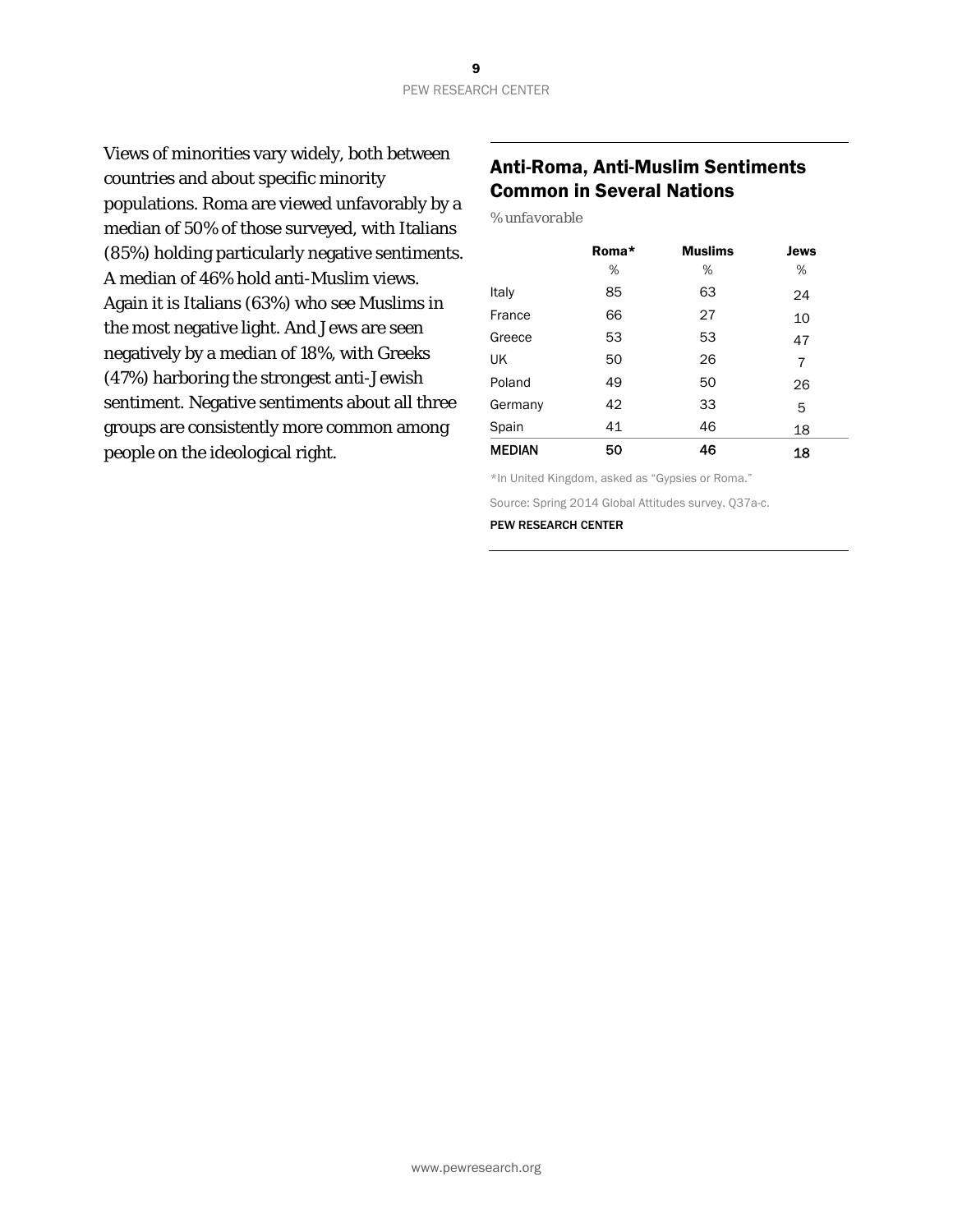# **Turnaround in the UK**

There has been a dramatic turnaround in the British mood in just the past year. Thanks in part to a rebounding economy, 43% of the public say the nation's economy is now doing well, up 28 points since 2013. And 45% expect continued improvement, up 23 points from the optimism expressed last year. Just 17% expect the economy to worsen and an improved economic outlook may have bolstered support for the European project: 52% of the British public now has a positive view of the European Union. And belief that European economic integration has been good for the UK is up by 15 points.

#### British Mood Brightens

|                                                               | 2013 | 2014 | <b>Change</b> |
|---------------------------------------------------------------|------|------|---------------|
|                                                               | %    | %    |               |
| Current economy is good                                       | 15   | 43   | $+28$         |
| Economy will improve in<br>next 12 months                     | 22   | 45   | $+23$         |
| Economic integration of<br>Europe has strengthened<br>economy | 26   | 41   | $+15$         |
| Satisfied with country<br>direction                           | 26   | 40   | $+14$         |
| Favorable view of EU                                          | 43   | 52   | $+9$          |
|                                                               |      |      |               |

Source: Spring 2014 Global Attitudes survey. Q5, Q9, Q10, Q15f & Q36.

PEW RESEARCH CENTER

And with this turnaround, British support for remaining in the European Union has picked up. By 50% to 41%, the British now want to remain in the EU. In 2013 the public was divided, with 46% wanting to stay and an equal share wanting to leave.

#### Half of the British Now Want to Remain in the EU

*% who would vote to \_\_ if EU membership referendum were held* 



Source: Spring 2014 Global Attitudes survey. Q83.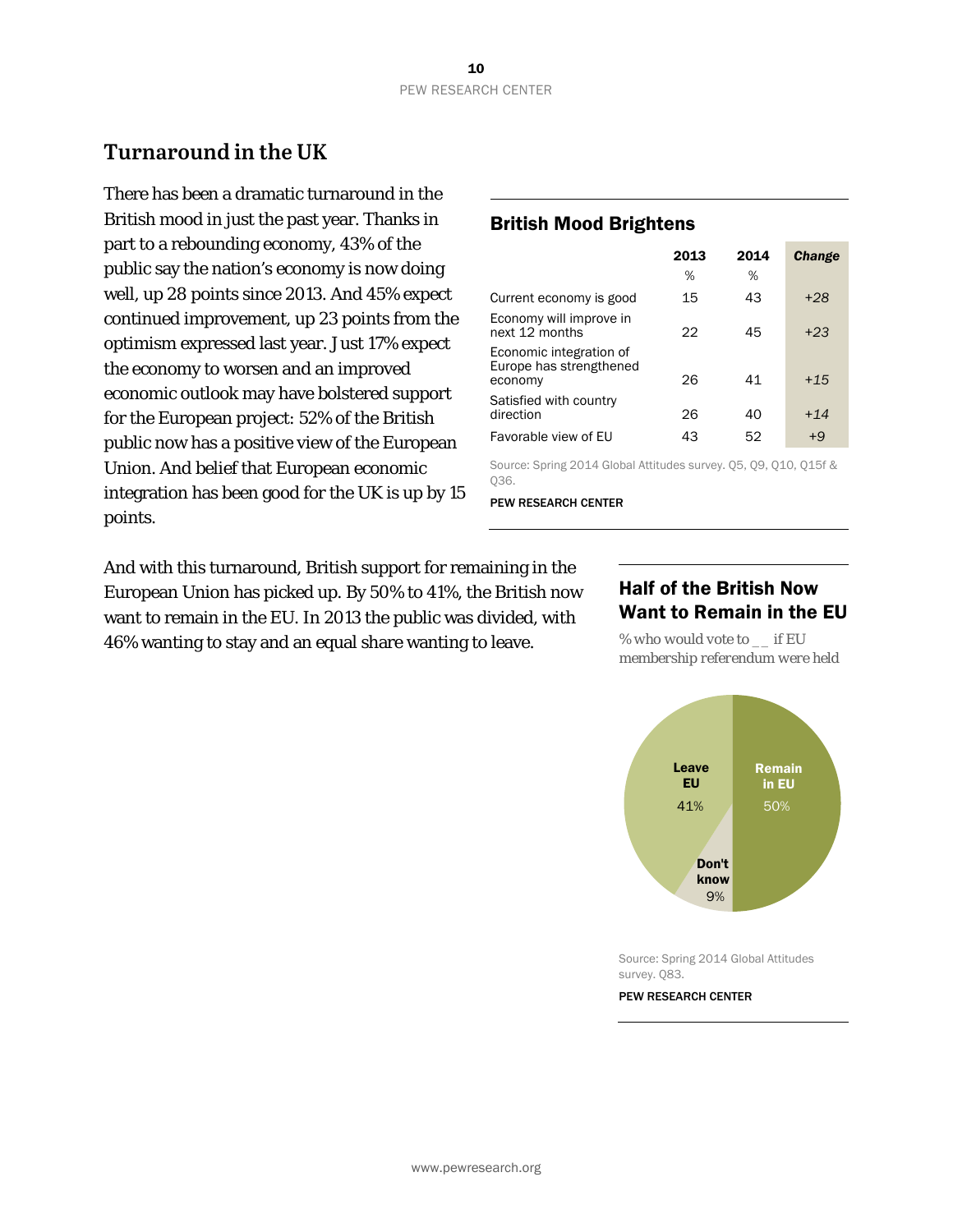# **Poland's Love Affair with the EU**

Among all the European publics surveyed, Poles are on balance the most committed to all aspects of the European Union. Roughly sevenin-ten Poles (72%) have a favorable view of the Brussels-based institution, compared with a median of 51% in the other six member states surveyed. Roughly half of Poles (52%) hold the view that European economic integration strengthened their economy, compared with a median of only 32% elsewhere. Half or more of Poles give a thumbs up to the European Parliament (57%), the European Commission (56%) and the European Central Bank (52%). In each case, such backing is more than 20

# Poles: Strongest Supporters of EU

|                                            | EU<br>median* | <b>Poland</b> | <b>Diff</b> |  |
|--------------------------------------------|---------------|---------------|-------------|--|
|                                            | %             | %             |             |  |
| EU integration has<br>strengthened economy | 32            | 53            | $+21$       |  |
| Favorable view of                          |               |               |             |  |
| European Commission                        | 34            | 56            | $+22$       |  |
| European Central Bank                      | 30            | 52            | $+22$       |  |
| European Union                             | 51            | 72            | $+21$       |  |
| European Parliament                        | 36            | 57            | $+21$       |  |
|                                            |               |               |             |  |

\*Median does not include Poland.

Source: Spring 2014 Global Attitudes survey. Q15f, Q15k-m & Q36. PEW RESEARCH CENTER

points stronger than median favorability across other EU societies.

# **Italians' Sour Mood**

Italy's continuing economic woes and political dysfunction have contributed to growing public disgruntlement across the board.

Almost all Italians (96%) say their economy is performing poorly, and about three-quarters (74%) say economic integration has weakened Italy's economy. Half of the Italian public has a negative view of the EU, second only to Greece in disfavor toward the Brussels-based institution, and only 46% of Italians have a favorable opinion of the EU, the first time that measure has dipped below the break-even point since the euro crisis began.

# Italians Disgruntled

|                                            | EU<br>median* | Italy | Diff  |  |
|--------------------------------------------|---------------|-------|-------|--|
|                                            | %             | %     |       |  |
| Country weakened by EU<br>integration      | 53            | 74    | $+21$ |  |
| Economy is bad                             | 78            | 96    | $+18$ |  |
| EU unfavorable                             | 44            | 50    | $+6$  |  |
| European Commission<br>unfavorable         | 50            | 56    | $+6$  |  |
| Return to the lira as<br>national currency |               | 44    |       |  |
|                                            |               |       |       |  |

\*Median does not include Italy.

Source: Spring 2014 Global Attitudes survey. Q9, Q15f, Q15m, Q36 & Q82.

#### PEW RESEARCH CENTER

And 56% voice disapproval of the European Commission. Moreover, 44% want to abandon the euro and return to using the lira; that's a 19-point drop in support of the common European currency in just one year.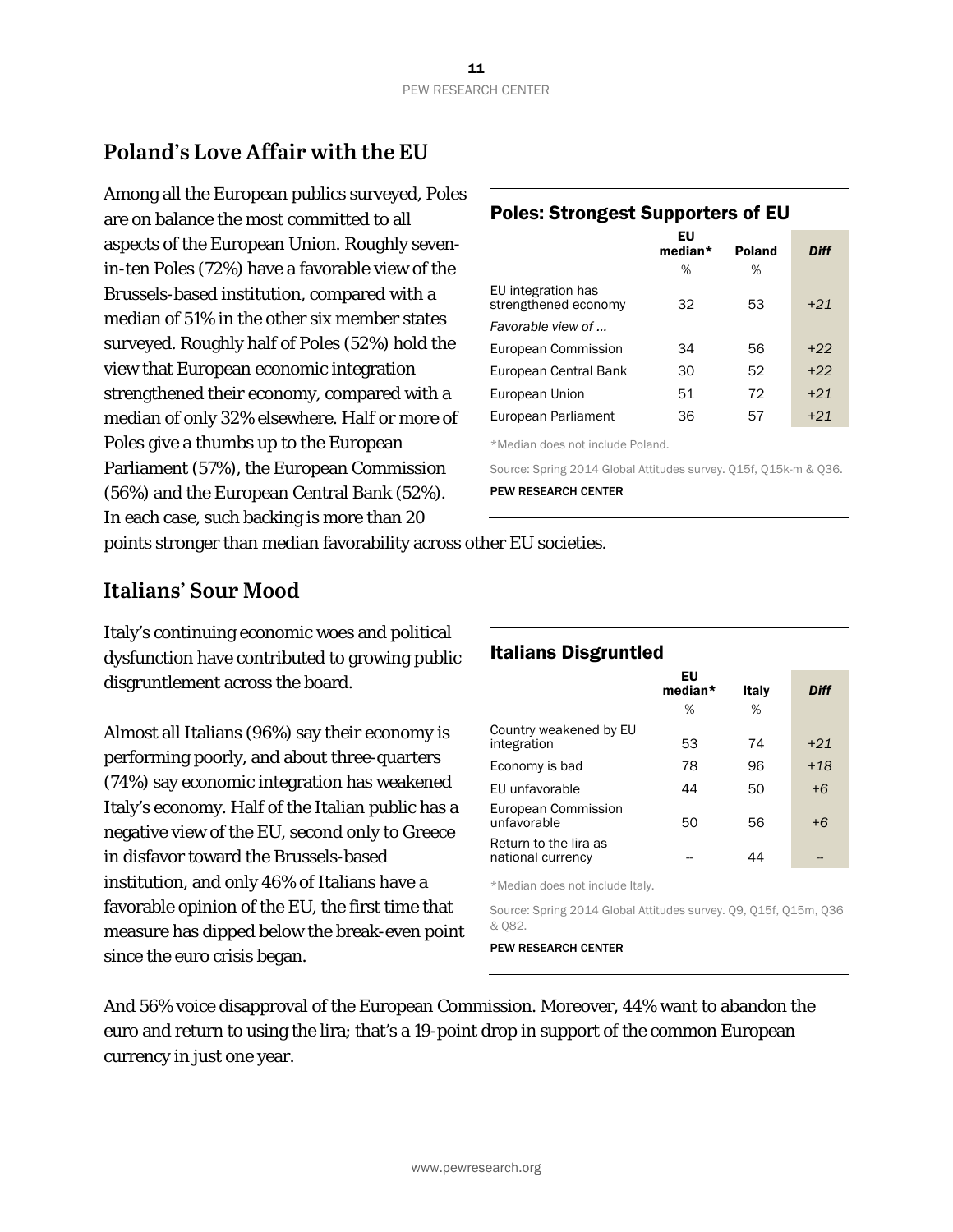# **Germany: A Nation Apart**

Stark attitudinal differences continue to differentiate Germans from other Europeans. Germans are 75 percentage points more likely than the median of the other six European nations to say their economy is doing well and 31 points more likely to think their country has been strengthened by economic integration with the rest of Europe.

Roughly two-thirds of Germans (66%) have a favorable impression of the EU, compared with just half the publics in the six other EU nations surveyed. They are more inclined to complain that Brussels has already provided other EU countries with too much financial assistance. And Germans share with other Europeans the view that their voice is not heard in the EU. This may be one reason that opposition to giving more decision-making power to the EU has grown in Germany from 44% in 2013 to 50% in 2014.

#### Germans Live on a Different Continent?

|                                           | EU<br>median* | Germany | Diff  |
|-------------------------------------------|---------------|---------|-------|
|                                           | %             | %       |       |
| Economy is good                           | 10            | 85      | $+75$ |
| Country strengthened by EU<br>integration | 32            | 63      | $+31$ |
| EU favorable                              | 51            | 66      | $+15$ |
| Economy will improve in<br>next 12 months | クク            | 26      |       |

\*Median does not include Germany.

Source: Spring 2014 Global Attitudes survey. Q9, Q10, Q15f & Q36.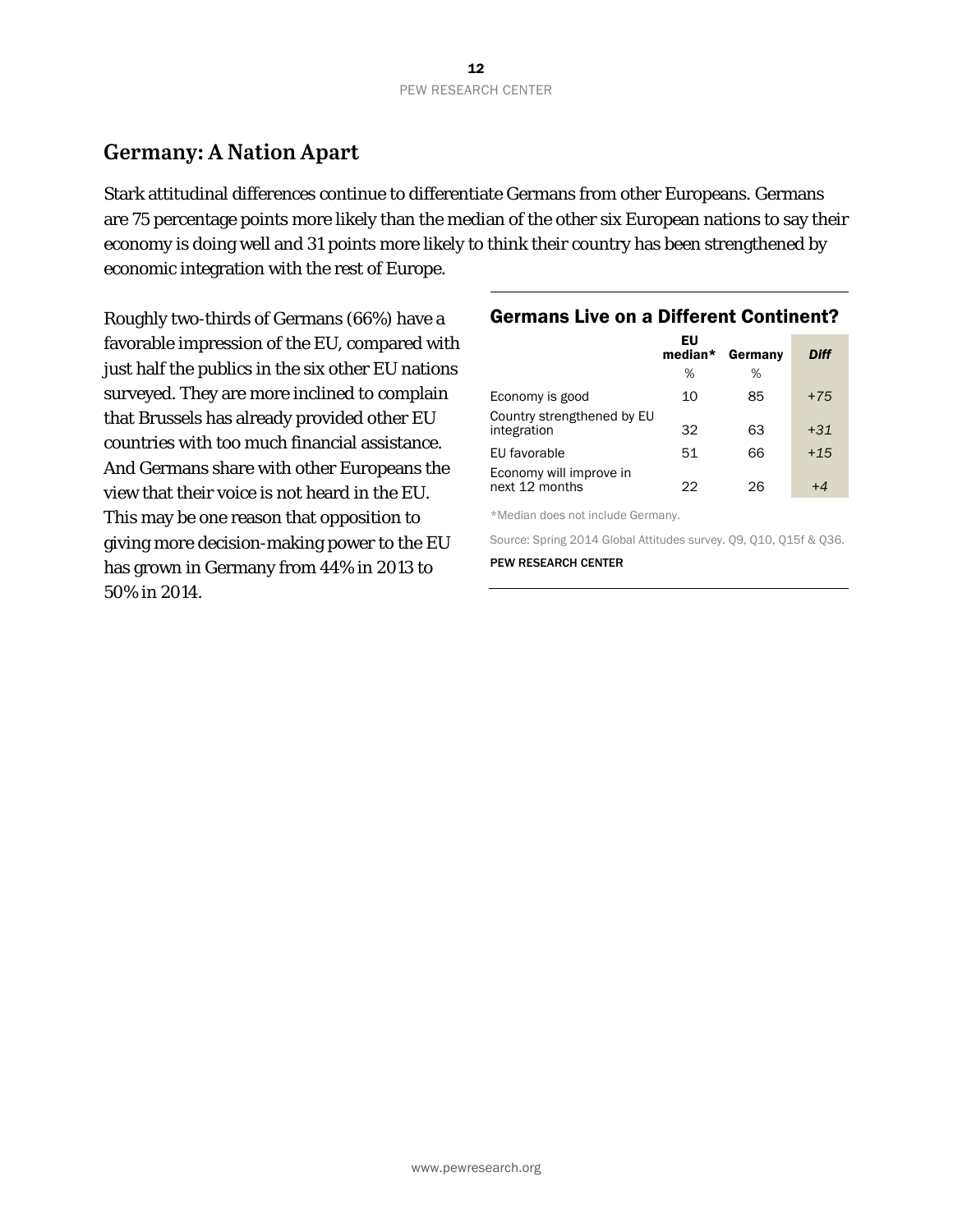# Chapter 1. Despair about Economy Leavened by Hope

Europe is showing signs of recovering from the double-dip recession it experienced in the wake of the economic crisis in 2008. After growing by a mere 0.2% in 2013, the economy of the 28-country European Union is expected to expand by 1.6% in 2014, according to the International Monetary Fund. The smaller euro area, those 18 nations that use the single European currency, is doing less well. The economy of the euro area continued to shrink by -0.5% in 2013 and may grow by only 1.2% in 2014. And national economic prospects vary widely. The United Kingdom's economy is expected to expand by 2.9% in 2014, France by only 1%, Spain by 0.9% and Italy by 0.6%.

Given these economic conditions in the seventh year of the euro crisis, few Europeans are satisfied about the trajectory of their society. Just 5% of the public in Greece, 8% in Spain and 9% in Italy and only 22% in France and 27% in Poland say they are satisfied with the way things are going in their country. Such sentiment remains largely unchanged in those nations compared with 2013. And in a number of societies – France, Italy and Poland – this lack of satisfaction predates the euro crisis.

|         | 2002 | 2007 | 2008                     | 2009 | Fall<br>2009 | 2010 | 2011 | 2012 | 2013 | 2014 | $07 - 13$<br><b>Change</b> | 13-14<br><b>Change</b> |
|---------|------|------|--------------------------|------|--------------|------|------|------|------|------|----------------------------|------------------------|
|         | %    | %    | %                        | %    | %            | %    | %    | %    | %    | %    |                            |                        |
| Germany | 31   | 33   | 34                       | 43   | 48           | 39   | 43   | 53   | 57   | 59   | $+24$                      | $+2$                   |
| Poland  | 9    | 18   | 42                       | 20   | 36           | 47   | 30   | 33   | 27   | 27   | $+9$                       | $\mathcal{O}$          |
| France  | 32   | 22   | 29                       | 27   | 32           | 26   | 25   | 29   | 19   | 22   | $-3$                       | $+3$                   |
| UK      | 32   | 30   | 30                       | 21   | 29           | 31   | 32   | 30   | 26   | 40   | $-4$                       | $+14$                  |
| Italy   | 24   | 16   | $\overline{\phantom{m}}$ | --   | 25           | --   | --   | 11   | 3    | 9    | $-13$                      | $+6$                   |
| Spain   | --   | 51   | 50                       | 21   | 21           | 22   | 15   | 10   | 5    | 8    | $-46$                      | $+3$                   |
| Greece  |      |      |                          |      |              |      |      | 2    | 2    | 5    | --                         | $+3$                   |

#### Only the Germans Satisfied with Country Direction

*% who are satisfied with direction of their country*

Source: Spring 2014 Global Attitudes survey. Q5.

PEW RESEARCH CENTER

By comparison, Germans (59%) remain relatively upbeat about national conditions and are now 26 points more positive about Germany's direction than they were in 2007.

Elsewhere, declining satisfaction seems to have halted. The greatest mood swing in Europe over the past year has occurred in the UK, where satisfaction with the nation's direction has risen from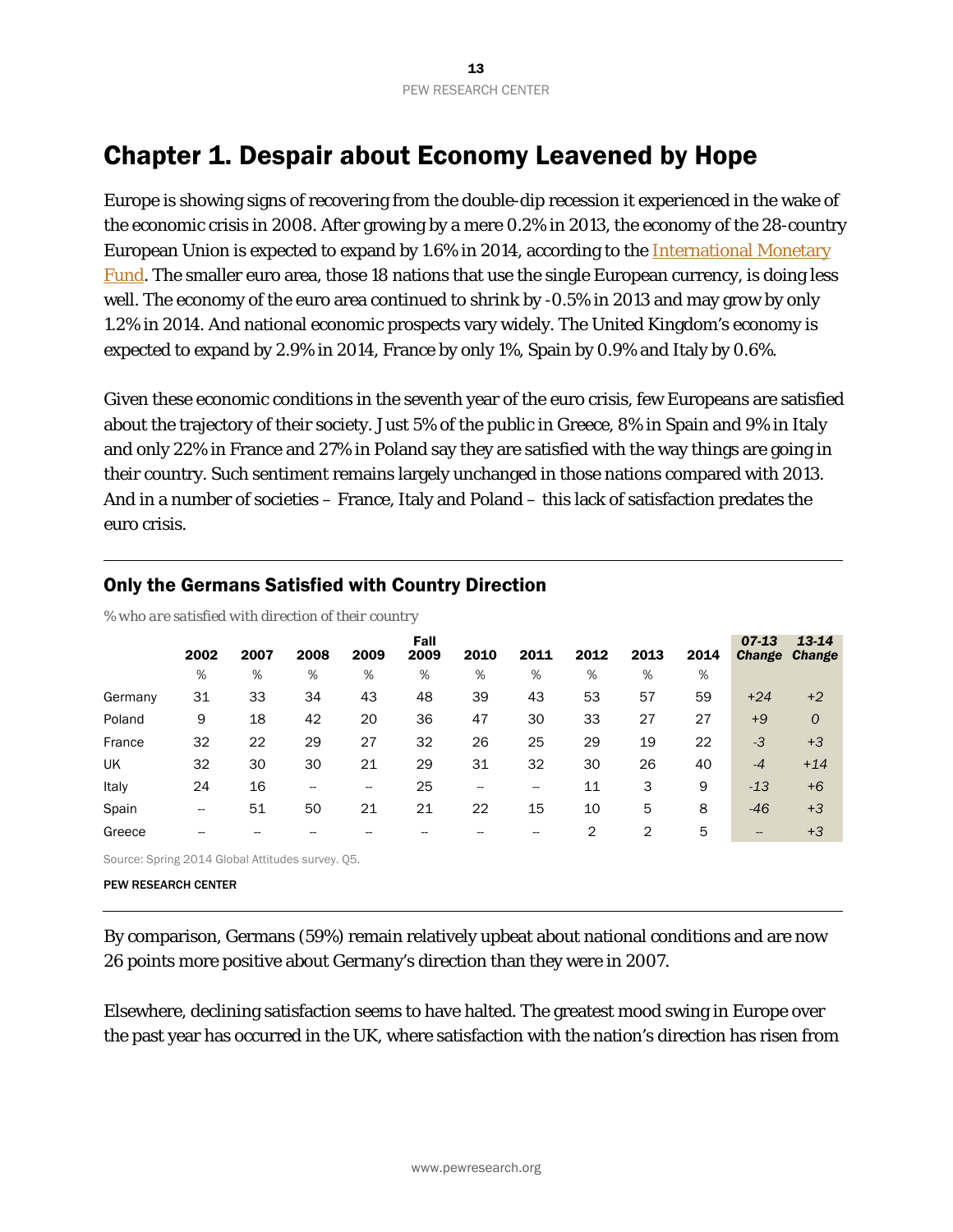26% to 40%. While a majority (55%) are still dissatisfied with national conditions, negative sentiment is down 13 percentage points since 2013.

A closer look at the demography of the public's disgruntlement reveals some notable cleavages within European society. In recent months, the news media have focused a great deal of attention on anger among those on the right of the political spectrum, especially in France and Greece. The French right (83%) is significantly more dissatisfied with the way things are going in the country than the French public on the left (70%). In Greece, it is the left (97%) that is somewhat more upset than the right (87%).

In addition, people 50 years of age and older in France (83%), Poland (76%) and the UK (60%) are much more dissatisfied than those under 30 in France (71%), Poland (65%) and the UK (37%). Similarly, those without a college degree in the UK, Poland, Germany and France are significantly more dissatisfied with the state of their nation than are people in their societies with a college degree.

# **Economic Sentiment Bottoms Out**

Views about national trajectory largely correspond with public sentiment about the economy. Except in Germany, European publics overwhelmingly agree that economic conditions are bad. Just 2% of Greeks, 3% of Italians, 8% of Spanish and 12% of French see their economy in a positive light. For southern Europeans, the euro crisis is clearly not over. More than nine-in-ten people in Spain, Italy and Greece have held extremely sour views about the economy for the past three years.

## Economic Mood Stabilizes, Picks Up in UK and Germany

*% saying current economic situation is very/somewhat good* 

|         | 2002 | 2007 | 2008 | 2009                     | Fall<br>2009 | 2010 | 2011 | 2012           | 2013 | 2014 | $07 - 13$<br><b>Change</b> | 13-14<br><b>Change</b> |
|---------|------|------|------|--------------------------|--------------|------|------|----------------|------|------|----------------------------|------------------------|
|         | %    | %    | %    | %                        | %            | %    | %    | %              | %    | %    |                            |                        |
| Germany | 27   | 63   | 53   | 28                       | 28           | 44   | 67   | 73             | 75   | 85   | $+12$                      | $+10$                  |
| Poland  |      | 36   | 52   | 29                       | 38           | 53   | 26   | 29             | 27   | 29   | $-9$                       | $+2$                   |
| France  | 45   | 30   | 19   | 14                       | 16           | 13   | 17   | 19             | 9    | 12   | $-21$                      | $+3$                   |
| Italy   | 36   | 25   | --   | $\overline{\phantom{a}}$ | 22           | --   |      | 6              | 3    | 3    | $-22$                      | $\mathcal{O}$          |
| UK      | 65   | 69   | 30   | 11                       | 16           | 20   | 15   | 15             | 15   | 43   | $-54$                      | $+28$                  |
| Spain   | --   | 65   | 35   | 13                       | 12           | 13   | 10   | 6              | 4    | 8    | $-61$                      | $+4$                   |
| Greece  | --   |      |      |                          |              |      |      | $\overline{2}$ | 1    | 2    | --                         | $+1$                   |

Source: Spring 2014 Global Attitudes survey. Q9.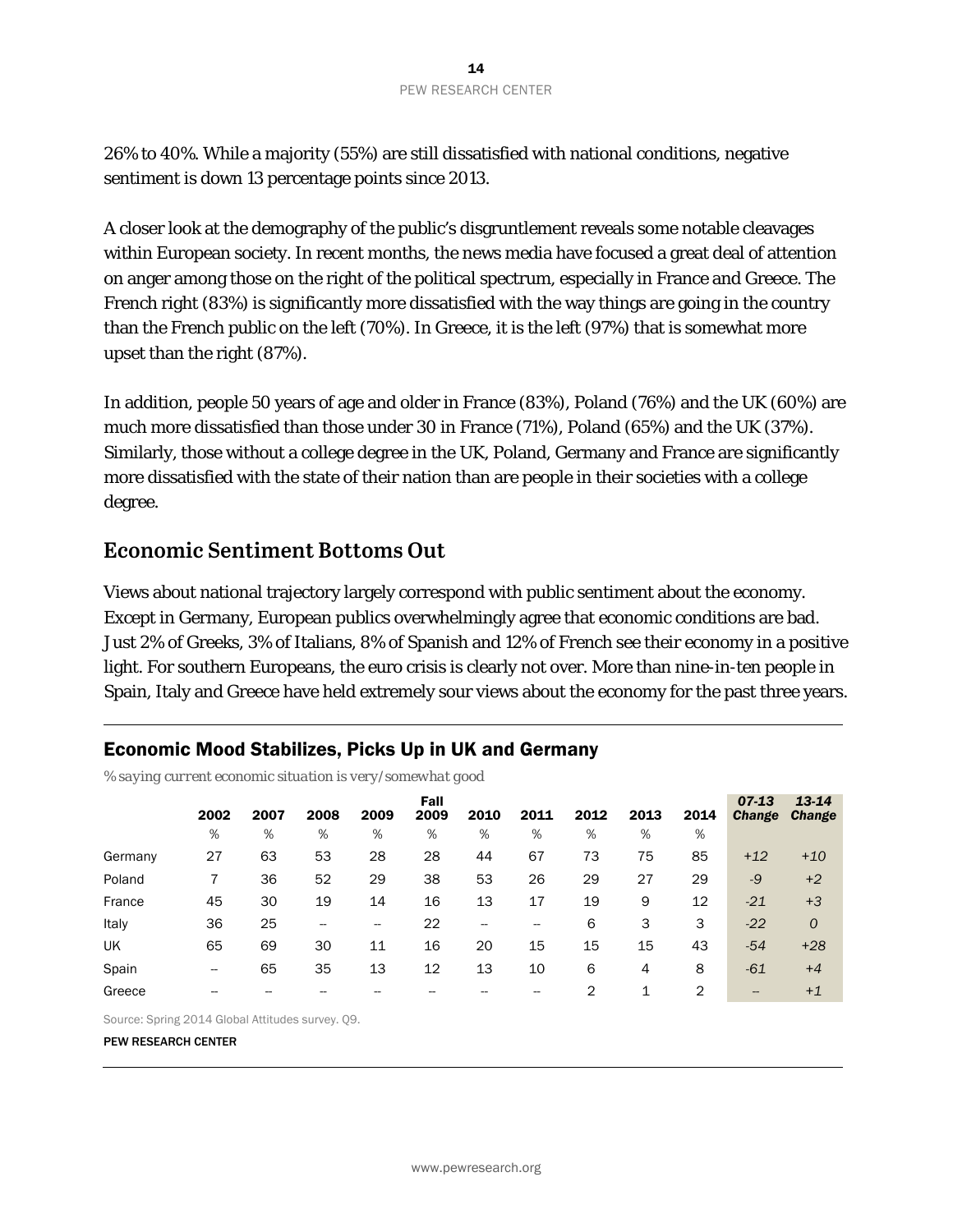Nevertheless, the first signs of a turnaround in extreme displeasure with the economy may be evident in the United Kingdom and Spain. The proportion of people saying their economy is in *very* bad shape has shrunk by 21 percentage points in the United Kingdom (from 39% to 18%) and 16 points in Spain (from 79% to 63%).

Meanwhile, despite sluggish 0.5% growth in 2013 and modest 1.7% anticipated expansion in 2014, Germans are increasingly upbeat about their economy: 85% say economic conditions are good, up from 75% who held such views last year and just 28% who were bullish about the German economy as recently as 2009.

Again, the greatest change in economic mood is found in the United Kingdom. While 55% of the British public still say economic conditions are bad, 43% now say conditions are good, up 28 percentage points in just the past year. This change in perception was in part driven by the attitude of people 50 years of age and older. In 2013, just 11% of older British thought the economy was doing well. In 2014, 44% had a positive take on economic conditions.

There is little optimism about the immediate future of the economy. Just 17% of the French, 18% of Poles and 19% of Greeks see things getting better in the next 12 months. Only a quarter of Germans (26%) and Italians (25%) agree.

Yet some in Spain and the UK voice the belief that their long national economic nightmare may be coming to an end. Fully 45% of the public in the UK and 34% in Spain expect economic conditions to improve over the next year. Such optimism is up 23 points



Source: Spring 2014 Global Attitudes survey. Q10.

PEW RESEARCH CENTER

from 2013 in Britain and 11 points in Spain. Again, it is older British (50%) who are more upbeat than those ages 18 to 29 (36%).

## In the Next 12 Months, Economic Situation Will …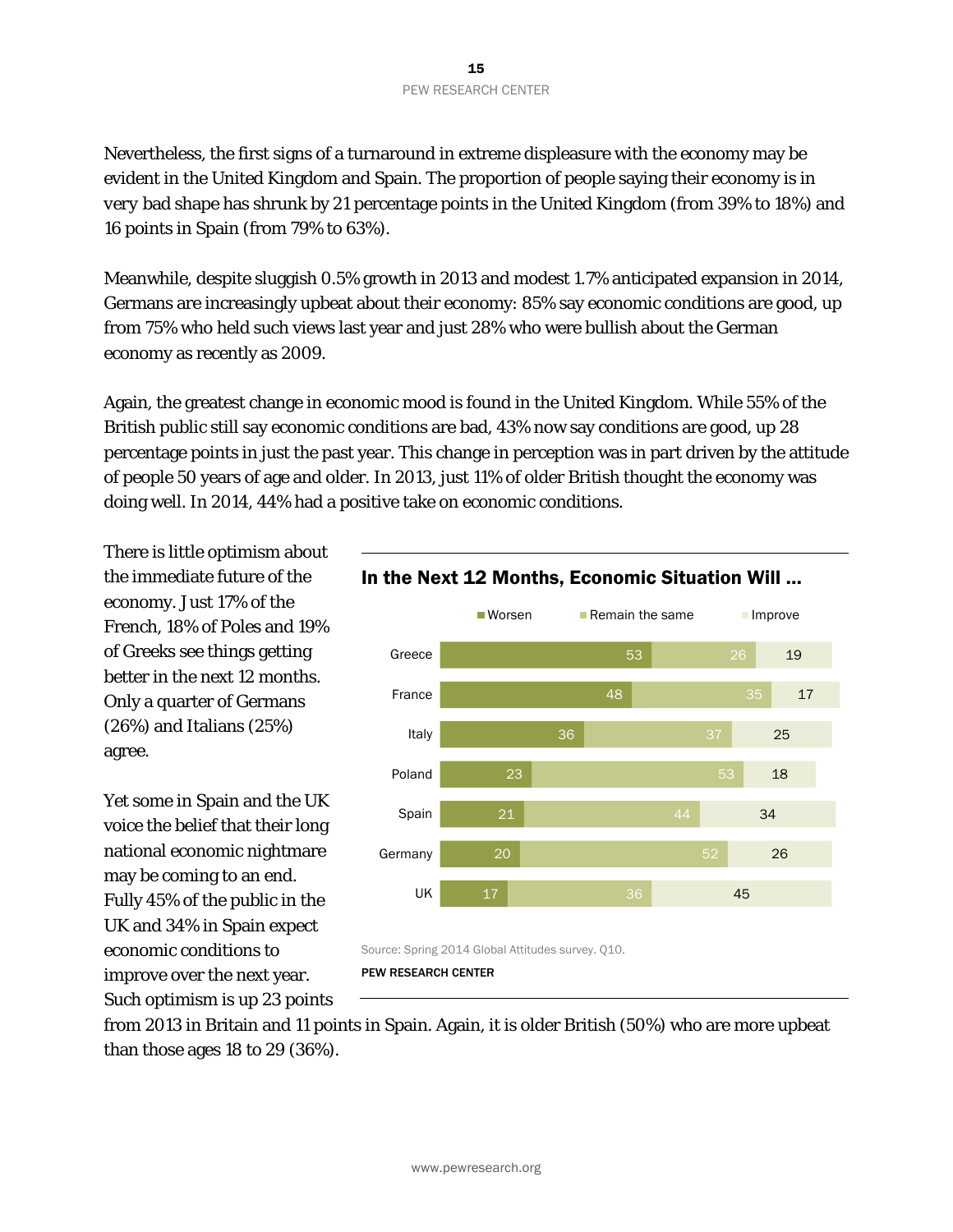# **Future Looks Less Grim**

In another potentially positive sign, in a number of countries the proportion of the public that expects their economy to worsen has sharply declined.

In 2013, 61% of the French expected their economy to slow further. In 2014, only 48% are bearish. Similarly, in Greece pessimism about the future of the economy has fallen from 64% to 53%.

For many Europeans, however, expectations are that the coming year will be much like the previous one. About half of those surveyed in Poland (53%) and Germany (52%), and 44% in Spain, say economic conditions are likely to remain the same.

Looking ahead, many Europeans are deeply pessimistic about prospects for the next generation. More than eight-in-ten French (86%), seven-in-ten British (72%) and roughly two-thirds of Italians (67%) and Greeks (65%) say that they expect that when today's children grow up they will be worse off financially than their parents. In most nations, such pessimism remains unchanged from 2013, suggesting that the recent uptick in economic performance has not substantially altered Europeans' glum views about the long-term future.

What limited optimism there is about the future is largely the preserve of young people and then only in a few societies. People ages 18 to 29 in





Spain (42%) and the UK (40%) are more likely than older Spanish (23%) and British (19%) to say that today's children will be better off.

One reason for Europeans' ongoing sense of economic foreboding is their persistent concern about a number of nagging economic problems. The public remains intensely worried about joblessness, public debt, inflation and inequality. But, in line with the ever-so-slight moderation in economic gloom in some nations, the intensity of public concern about these challenges seems to be ebbing.

With February 2014 unemployment in the euro area at 10.6%, including 27.5% in Greece (in December 2013) and 25.6% in Spain, according to Eurostat, the lack of job opportunities remains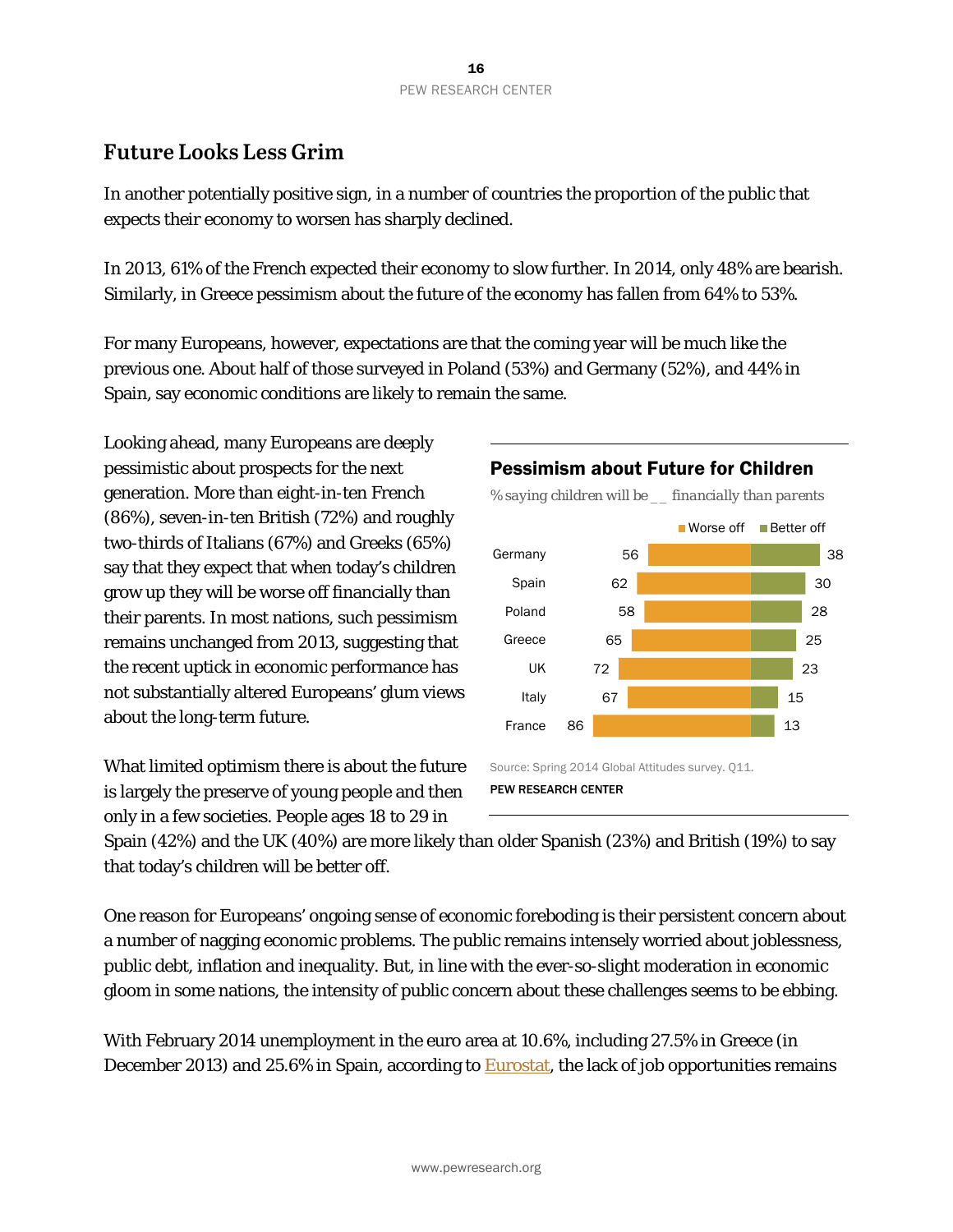a major public worry. More than nine-in-ten Greeks (98%), Italians (94%) and Spanish (93%) see it as a *very* big problem, as do more than seven-in-ten French (77%), nearly as many Poles (70%) and half of the British (54%). Only Germans (24%) lack intense concern about unemployment.

Annual EU inflation was a mere 0.6% in March 2014, down from 1.9% a year earlier, according to Eurostat. Thus, it is little wonder that intense concern  $-$  the median of those who say rising prices are a *very* big problem – is down four percentage points from 2013. In particular, inflation worry has dropped thirteen points in Poland, eight points in Germany, four points in France and six points in Italy.

Public debt in EU countries remains high: equal to 171.8% of GDP in Greece, 132.9% in Italy and 93.4% in Spain, according to **Eurostat**. And about nine-in-ten Greeks (89%), roughly eightin-ten Italians (79%) and more than seven-inten Spanish (75%) are *very* worried. Notably, however, despite rising debt levels in a number of countries, concern has plateaued.

Finally, there is continuing concern about the gap between the rich and the poor. A median of 60% hold the view that inequality is a *very* big problem. But the intensity of such concern has ebbed, down 12 points in Germany and 10 points in Poland.

## Southern Europeans Most Worried about Jobs

*% very big problem* 

|         | Lack of job<br>opportunities | <b>Public</b><br>debt | <b>Rising</b><br>prices | <b>Rich-poor</b><br>gap |
|---------|------------------------------|-----------------------|-------------------------|-------------------------|
|         | %                            | %                     | %                       | %                       |
| Greece  | 98                           | 89                    | 89                      | 84                      |
| Italy   | 94                           | 79                    | 78                      | 73                      |
| Spain   | 93                           | 75                    | 68                      | 74                      |
| France  | 77                           | 65                    | 64                      | 60                      |
| Poland  | 70                           | 49                    | 53                      | 44                      |
| UK      | 54                           | 54                    | 46                      | 47                      |
| Germany | 24                           | 34                    | 23                      | 39                      |

Source: Spring 2014 Global Attitudes survey. Q23a-d. PEW RESEARCH CENTER

Given Germans' exuberance about the current state of their economy, it is not surprising that Germans are notably less worried than any of the other Europeans surveyed about the whole gamut of current economic problems. Contrary to the narrative propounded by many German officials – that their people have been permanently scarred by the hyperinflation of the 1920s, thus ruling out any support by Berlin for an easier monetary policy by the European Central Bank – just 23% of Germans say rising prices are a *very* big problem. Far more (39%) are worried about the gap between the rich and the poor.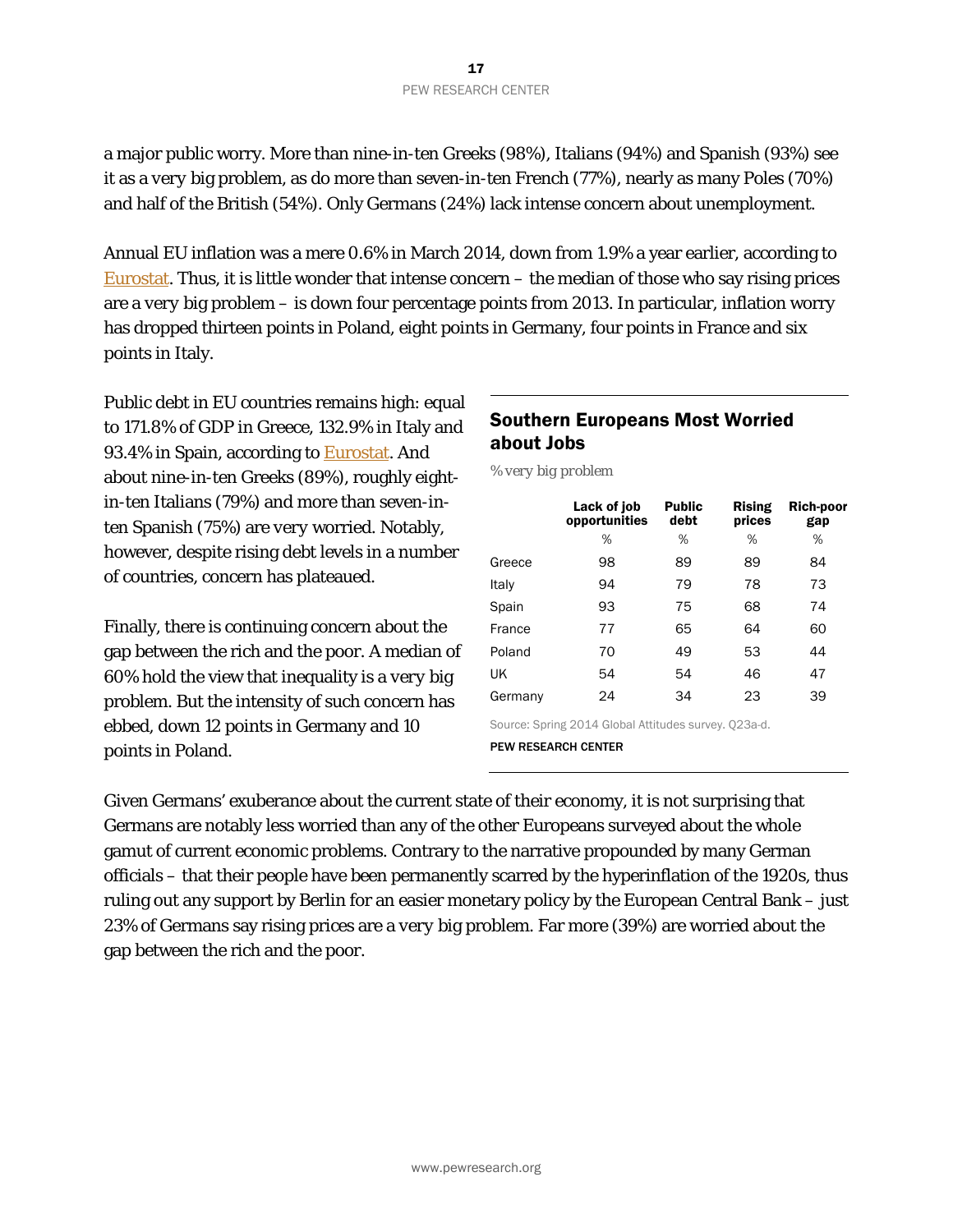# Chapter 2. Crisis of Confidence in the EU Ending?

The European project – the creation of a single market, the European institutions that are the pillars of that effort and the public's faith that their collective future is best secured through ever-closer cooperation among nations – has been one of the principal casualties of the euro crisis. Support for European economic integration and the European Union has suffered greatly since the economic crisis began.

But, in 2014, declining public trust in the European project and EU institutions has bottomed out and now seems to be rebounding in a number of countries, although support generally has yet to return to pre-crisis levels.

The founding rationale for the Treaty of Rome, which created *% saying the economic integration of Europe has strengthened their country's economy* 

Belief in Economic Integration Bouncing Back



the then six-nation European Common Market in 1957, was that economic integration would be beneficial to all participating nations.

In the wake of the euro crisis, the European public began to doubt that assumption. Between 2009 and 2013, belief that integration strengthened the economy had fallen by 21 points in France, 20 points in Italy and 16 points in Spain. In 2013, a median of only 26% said economic integration was positive for their national economy.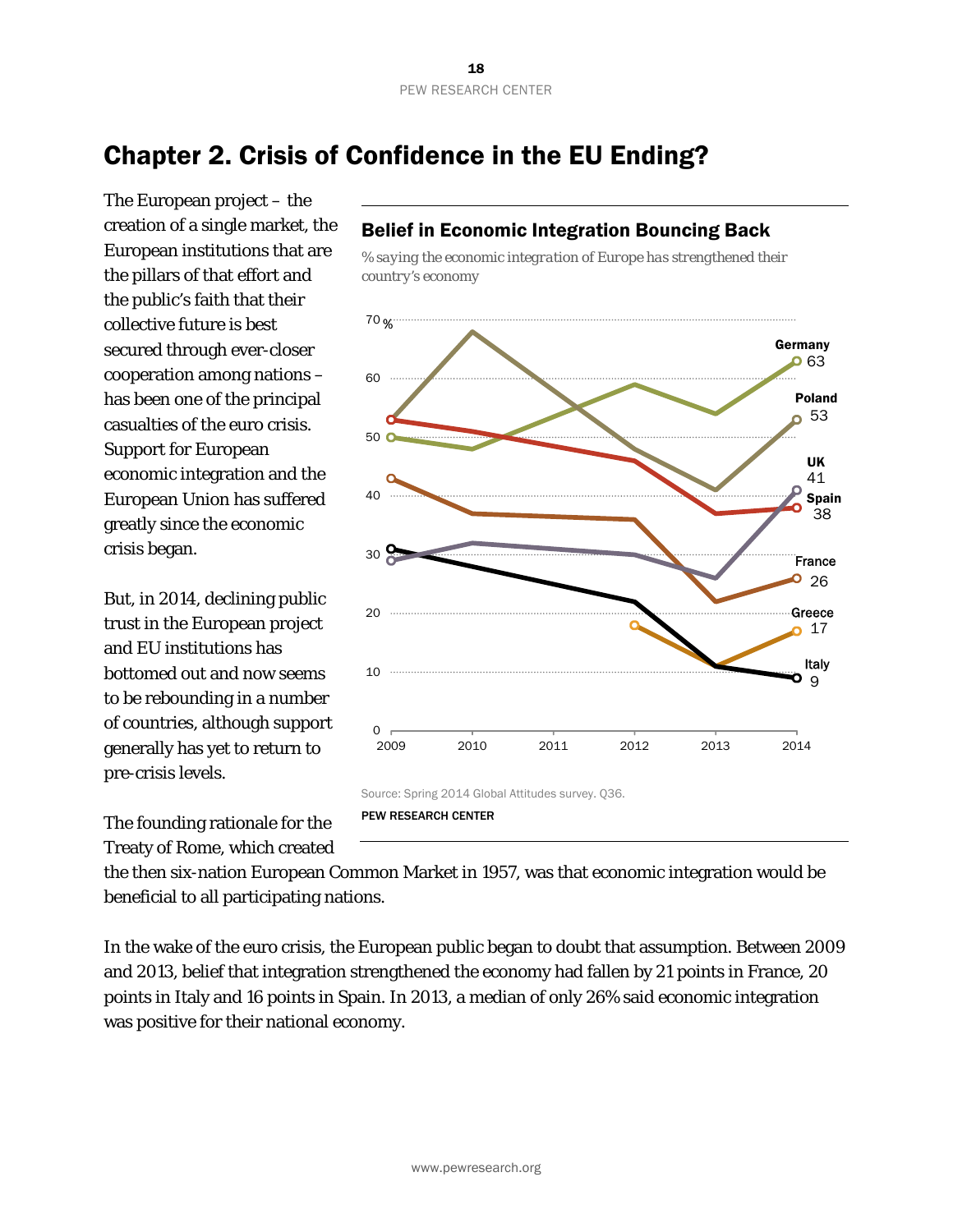In 2014, however, belief that integration strengthens European economies has begun to return. The proportion of the public that sees value in removing trade and investment barriers within Europe has increased by 15 percentage points since last year in the UK, nine points in Germany (where 63% say integration has strengthened the economy) and 12 points in Poland (where 53% now see integration as a positive). And the median in the seven nations surveyed is now up 12 points, to 38%.

Majorities in Italy (74%), Greece (73%), France (73%) and Spain (56%) still believe that economic integration has weakened their economies. So the damage done to the founding assumption of the European project has yet to be repaired. But the erosion of that cornerstone principle seems to have stopped.

# **EU Favorability on the Rise**

A similar rebound has occurred in public sentiment toward the European Union. Majorities in Poland (72%) and Germany (66%) and half the public in France (54%), the UK (52%) and Spain (50%) now have a favorable view of the EU. In all of these nations, that assessment is roughly equal to or better than what it was in 2013. And in France the positive assessment of the EU is up 13 percentage points. Nevertheless, in many countries EU support is still below what it was before the euro crisis, especially in Italy and Spain. In Germany, this rise in EU support is highest among those who think current economic conditions are good. In France and the United Kingdom, improved EU favorability is greatest among those who think the economy will improve over the next year.

Notably, support for both the EU and for European economic integration among the next generation of EU citizens has rebounded in most countries. In 2013, favorability of the EU was down everywhere, including by 42 points in Spain and 28 points in France compared with 2007 among people ages 18 to 29. In 2014 the image of the EU has begun to recover among the young. In the past year, it is up 17 points

## People under 30 Regaining Confidence in European Project

 $\mathcal{L}$ 

|         |           | % 18-29 year olds favorable of | the EU    |                        |                   | % 18-29 year olds saying<br>economic integration<br>strengthened economy |           |                        |
|---------|-----------|--------------------------------|-----------|------------------------|-------------------|--------------------------------------------------------------------------|-----------|------------------------|
|         | 2007<br>% | 2013<br>%                      | 2014<br>% | 13-14<br><b>Change</b> | Fall<br>2009<br>% | 2013<br>%                                                                | 2014<br>% | 13-14<br><b>Change</b> |
| UK      | 68        | 57                             | 74        | $+17$                  | 43                | 30                                                                       | 44        | $+14$                  |
| France  | 75        | 47                             | 63        | $+16$                  | 52                | 30                                                                       | 27        | -3                     |
| Spain   | 88        | 46                             | 58        | $+12$                  | 59                | 34                                                                       | 37        | $+3$                   |
| Greece  |           | 31                             | 39        | $+8$                   | --                | 8                                                                        | 15        | $+7$                   |
| Germany | 77        | 66                             | 73        | $+7$                   | 61                | 59                                                                       | 67        | $+8$                   |
| Poland  | 86        | 75                             | 75        | $\Omega$               | 66                | 49                                                                       | 56        | $+7$                   |
| Italy   | 78        | 65                             | 55        | $-10$                  | 29                | 15                                                                       | 14        | $-1$                   |

Source: Spring 2014 Global Attitudes survey. Q15f & Q36.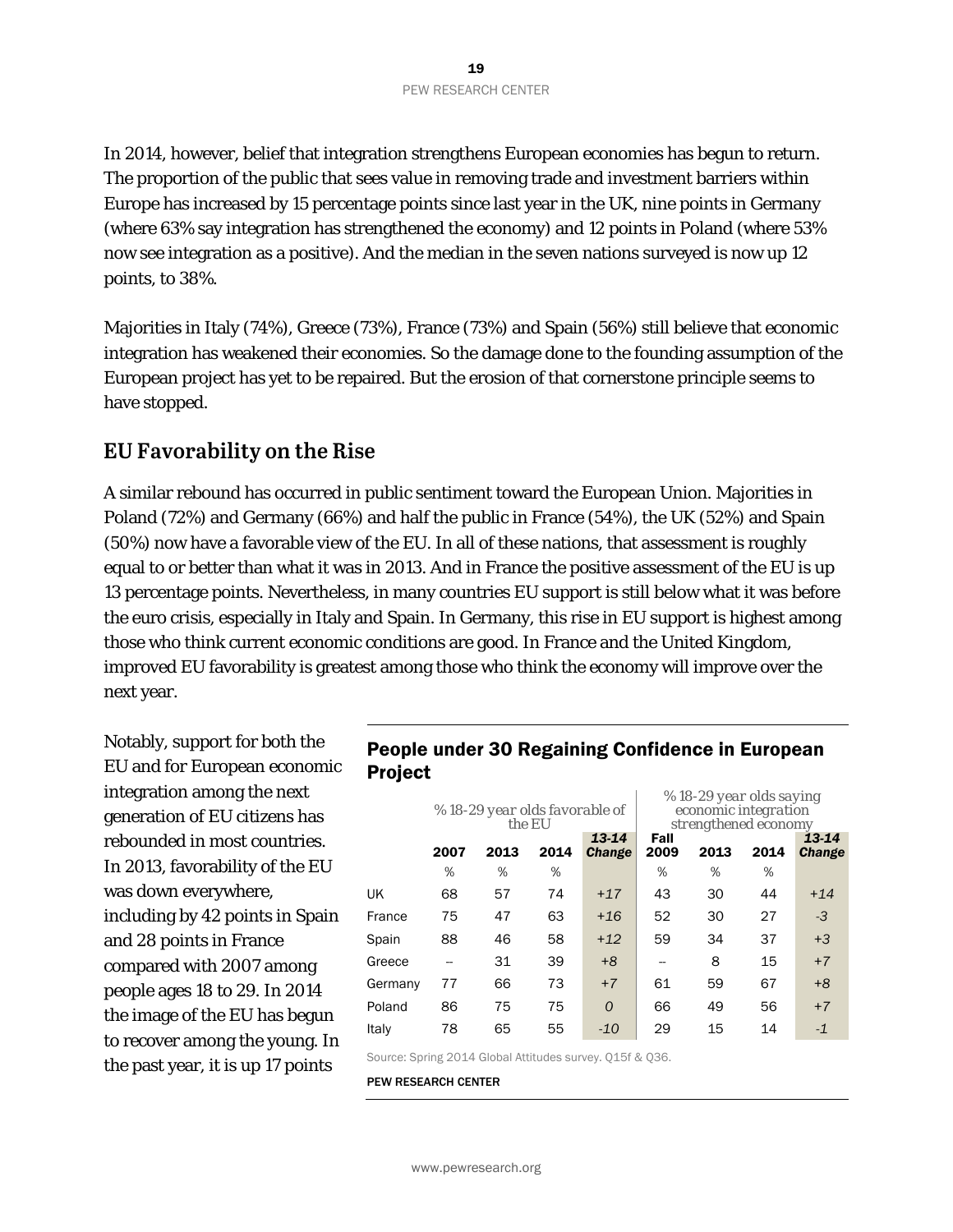in the UK and 16 points in France. Similarly, young people's appreciation for the benefits of economic integration, which in most countries had fallen off dramatically between 2009 and 2013, seems to be recovering. However, in most countries, their judgment of both aspects of the European project has not regained previous levels.

There is also generally greater backing for the European Union than for its constituent institutions. A median of only 34% back the European Commission, the EU's day-to-day executive branch. Poland is the only country where the Commission enjoys the support of more than half the public; 56% voice a positive opinion. The weakest support for the Commission is in Greece (22%).

And a median of a mere 30% have a favorable view of the European Central Bank, which sets euro area monetary policy. Views of the ECB are largely unchanged from last year, except in Italy, where favorability is down ten percentage points. Again, the strongest support is found in Poland (52%). Poles are the only public with a positive view of the ECB.

A median of just 36% percent favors the European Parliament. In 2009, voter turnout for the European Parliament elections totaled just 43%. Who turns up to vote this year may depend on whether the left-leaning or right-leaning voters are more animated. In the run-up to voting, those on the left of the political spectrum are more supportive of the European Parliament in three of the

seven countries surveyed. For instance, the British left is 17 points more favorable than the right toward the European Parliament. However, the right is more favorable than the left toward the Parliament in Spain (by 19 points) and in Greece (by 17 points).

Notably, there are particularly high "don't know" responses about the ECB in Poland (27%) and the UK (28%), which is also not in the euro area. "Don't know" responses are also high with regard to the European Commission in Poland (22%), the UK (21%) and Germany (17%). And 19% of Poles offer no opinion on the European Parliament.

## European Parliament Image: Left-Right Differences

*% favorable* 

|         | Total | Left | <b>Moderate</b> | Right | <b>Left-Right</b><br><b>Diff</b> |
|---------|-------|------|-----------------|-------|----------------------------------|
|         | %     | %    | %               | %     |                                  |
| UK      | 36    | 45   | 36              | 28    | $+17$                            |
| Germany | 49    | 59   | 50              | 46    | $+13$                            |
| Italy   | 35    | 39   | 38              | 27    | $+12$                            |
| France  | 45    | 49   | 50              | 40    | $+9$                             |
| Poland  | 57    | 63   | 60              | 54    | $+9$                             |
| Greece  | 26    | 22   | 23              | 39    | $-17$                            |
| Spain   | 32    | 22   | 35              | 41    | $-19$                            |

Source: Spring 2014 Global Attitudes Survey. Q15l.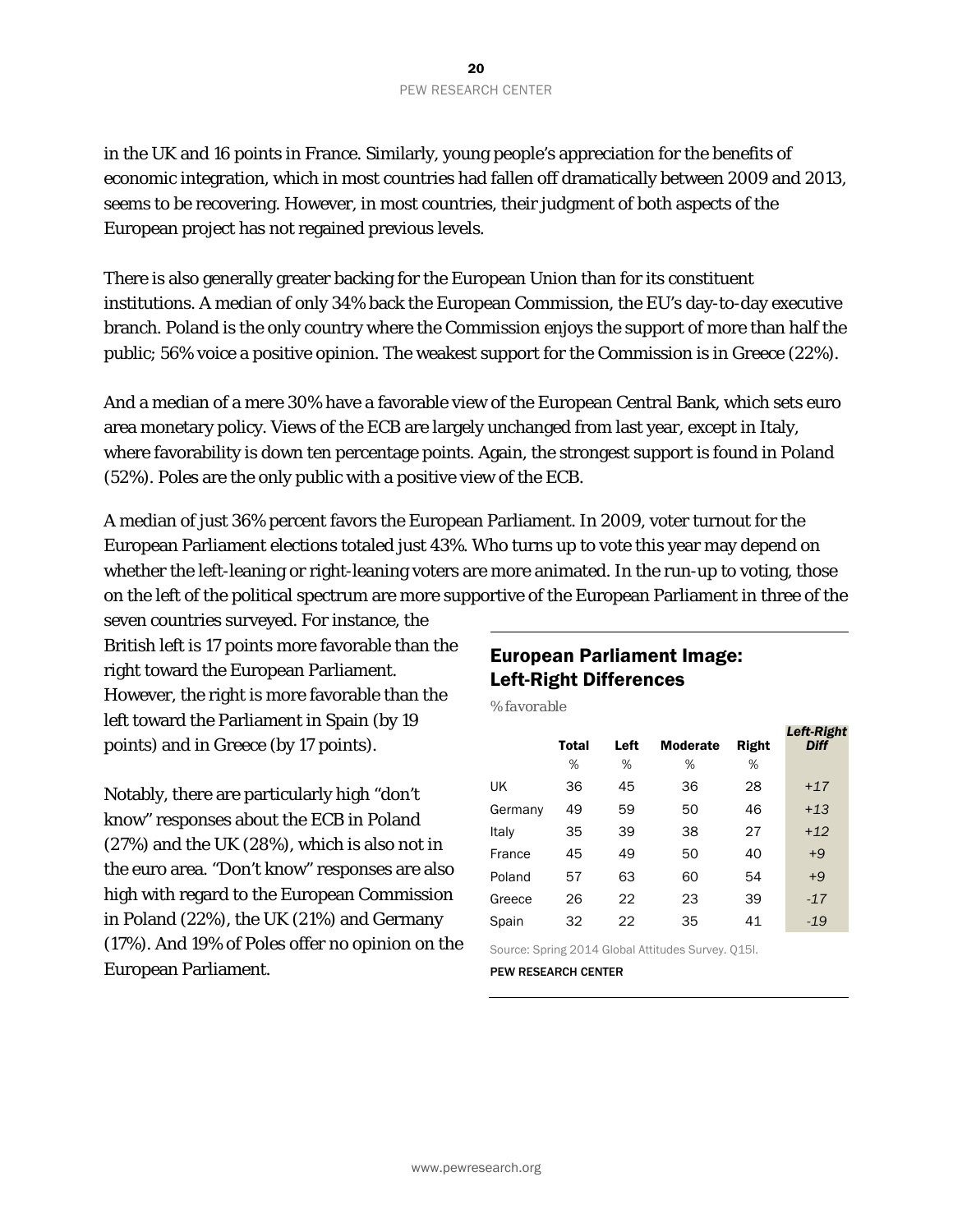# **Euro Support Strong**

The euro has weathered the crisis fairly well. Despite ups and downs because of economic turbulence within the euro area, the euro's current value is virtually unchanged from what it was five years ago. And the commitment of most Europeans to their single currency remains strong. Sentiment for keeping the euro and not returning to their previous national currency has actually strengthened over the past year in Germany (72%, up from 66%) and remains virtually unchanged in Greece (69%), Spain (68%) and France (64%). Only in Italy has there been a serious erosion in the euro's appeal, with the desire to keep the single currency falling from 64% to 45%.

Italians are now divided on whether to stay in the euro area or to exit it and return to using the lira. This is the first time euro support has fallen below 50% in any of the five euro area countries surveyed since 2010.

British flirtation with leaving the European Union also seems to have ebbed. Facing a possible national referendum in 2017 on EU membership, the British, by 50% to 41%, express a desire to remain in the EU. In 2013, the public was evenly divided on the issue: 46% wanted to leave, and 46% wanted to stay.

There are notable demographic differences on EU membership. Men (46% stay, 47% go) are currently divided on membership, while women (55% remain, 36% leave) support it. By more than two-to-one (63% to 29%), people ages 18 to 29 want the UK to continue as an EU

# Support for Euro Remains Strong, Except in Italy

*% who think country should …* 



\*Asked about mark in Germany, franc in France, drachma in Greece, peseta in Spain, lira in Italy.

Source: Spring 2014 Global Attitudes survey. Q82.

PEW RESEARCH CENTER

#### In UK: Young, Well-Educated and the Left Want to Stay in EU

*% who would vote to …* 

|                   | Remain in<br>EU | Leave the<br>EU | Don't know     |
|-------------------|-----------------|-----------------|----------------|
|                   | %               | %               | %              |
| <b>TOTAL</b>      | 50              | 41              | 9              |
| Male              | 46              | 47              | $\overline{7}$ |
| Female            | 55              | 36              | 10             |
| 18-29             | 63              | 29              | 8              |
| 30-49             | 51              | 38              | 11             |
| $50+$             | 44              | 49              | 7              |
| No college degree | 38              | 52              | 10             |
| College degree    | 66              | 28              | 6              |
| Left              | 62              | 31              | 7              |
| Moderate          | 50              | 42              | 8              |
| Right             | 46              | 49              | 6              |
|                   |                 |                 |                |

Source: Spring 2014 Global Attitudes survey. Q83.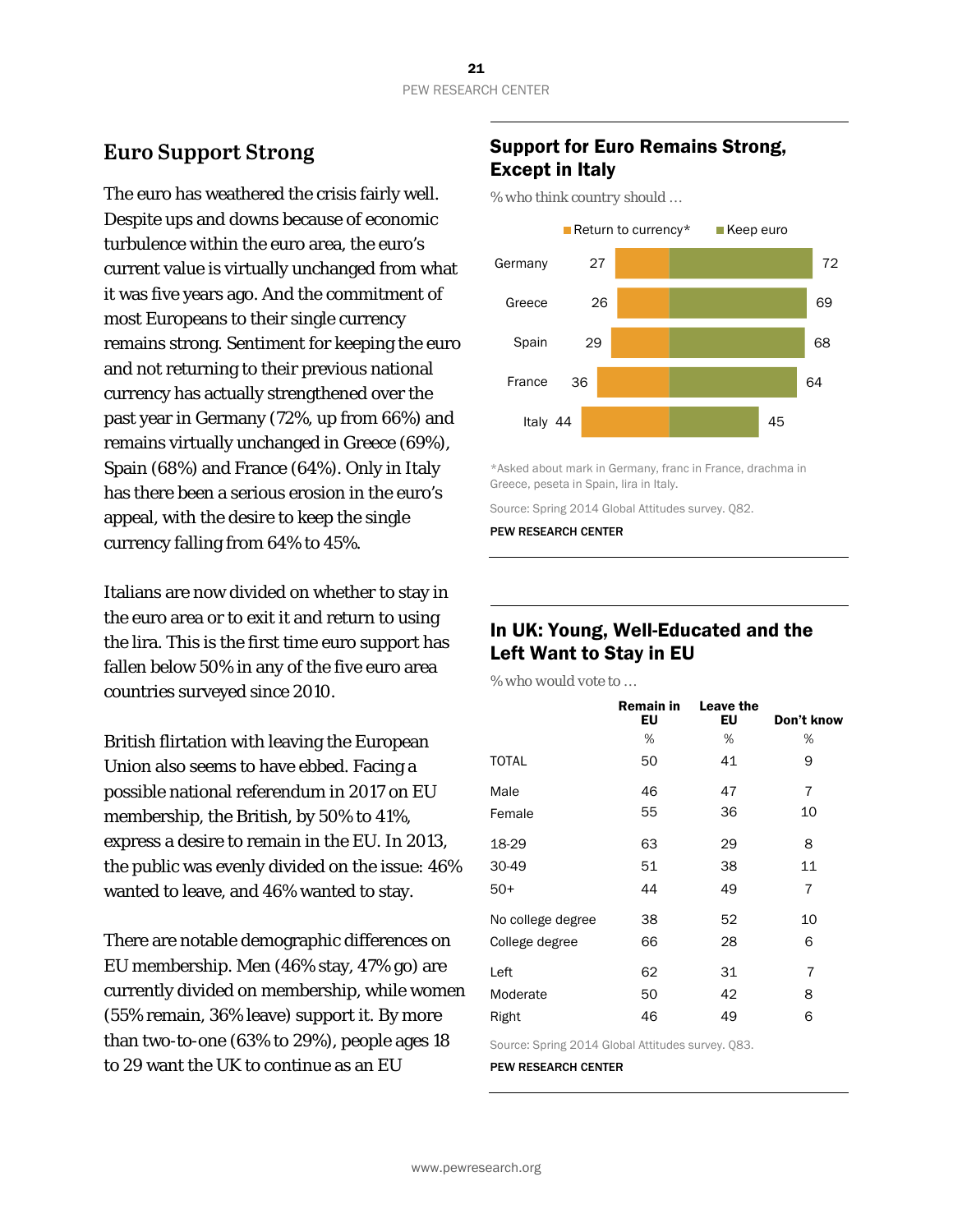member as opposed to leaving, as do people with a college education (66%). People on the left (62%) of the political spectrum are much more likely than those on the right (46%) to back continued EU membership.

Despite signs that the decline in public support for elements of the European project has bottomed out, and evidence in some countries that backing is actually rebounding, there is no indication of any widespread public desire for a stronger, more activist European Union.

Less than half the population in each of the seven countries surveyed favors giving more decision-making power to Brussels to deal with

# No to Giving EU More Power

*% \_\_ giving more decision-making power to the EU to deal with Europe's economic problems* 



PEW RESEARCH CENTER

Europe's economic problems. Support for a stronger EU is actually down 11 points in Italy (from 49% in 2013 to 38%). And outright opposition is particularly strong in the United Kingdom and (76%) and Greece (71%). Only Poles voice an increased desire for transferring more authority to Brussels: up from 38% in 2013 to 44%.

Moreover, only in Italy and Greece – two of the countries where the euro crisis has hit hardest – do the publics express a desire for the EU to provide more financial assistance to EU countries experiencing major financial problems.

Roughly three-quarters of Greeks (74%) and half of Italians (53%) say the EU has not provided enough aid. Overwhelming majorities in Germany, France, the UK and Spain and more than half the public in Poland say EU assistance has already been too great or just about right.

#### Many Think EU's Aid Is Enough

*% who think the EU has provided \_\_ financial assistance to EU countries experiencing major financial problems* 

|         | <b>Too much</b> | <b>About the</b><br>right<br>amount | <b>Not</b><br>enough | Don't<br>know |
|---------|-----------------|-------------------------------------|----------------------|---------------|
|         | %               | %                                   | %                    | %             |
| Germany | 43              | 42                                  | 11                   | 4             |
| France  | 39              | 44                                  | 17                   | 0             |
| UK      | 31              | 48                                  | 15                   | 6             |
| Poland  | 18              | 35                                  | 32                   | 15            |
| Spain   | 14              | 46                                  | 35                   | 5             |
| Italy   | 13              | 19                                  | 53                   | 15            |
| Greece  | 3               | 19                                  | 74                   | 4             |

Source: Spring 2014 Global Attitudes survey. Q83b.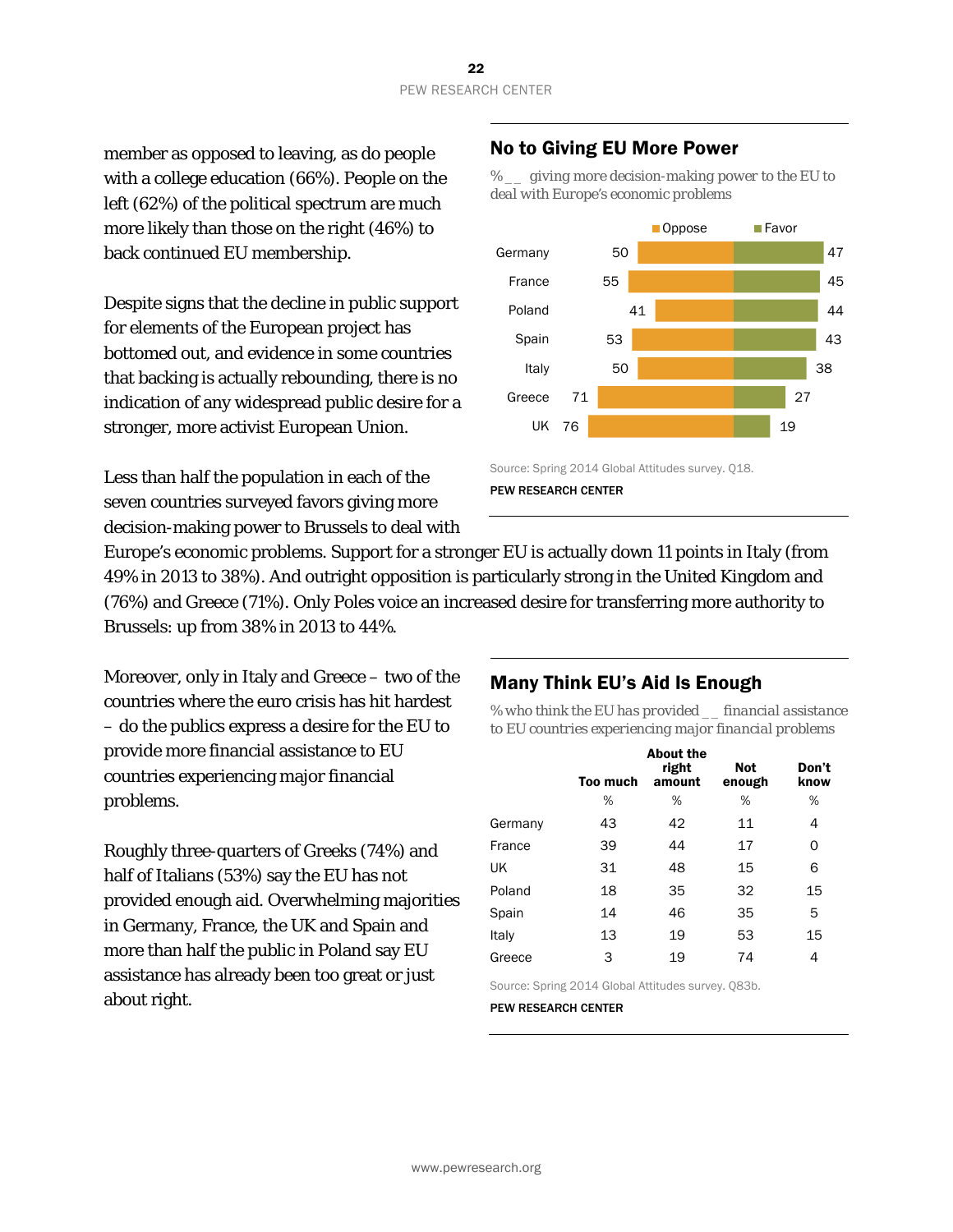# **Idealism Remains High**

More broadly, while Europeans profess continued faith in some of the ideals that led them to embark on the European project, they are highly critical of many attributes of the European Union.

After two world wars in half a century, a foundational goal of the European project was to ensure that European nations would never again make war on each other. And Europeans believe the EU has accomplished that aim. A median of 70% say the European Union promotes peace. Such sentiment is particularly strong in Germany (84%).

Another aim of the European Union's forbearers was to restore Europe's stature on the world stage. Today, a median of roughly half of all Europeans (51%) surveyed consider the EU a world power. The French (59%) are among the most likely to hold that view, Germans (39%) the least likely.

But a median of only 47% think that the EU promotes prosperity, arguably the most tangible objective of European unification. This underwhelming endorsement of such a core EU competence echoes the meager 38% median that say European economic integration strengthens their economy. Greeks (30%) and

#### Idealism about EU Remains

*% saying the EU …* 

|         | <b>Promotes</b><br>peace | Is a world<br>power | <b>Promotes</b><br>prosperity |
|---------|--------------------------|---------------------|-------------------------------|
|         | %                        | %                   | %                             |
| Germany | 84                       | 39                  | 47                            |
| Poland  | 76                       | 51                  | 66                            |
| France  | 70                       | 59                  | 42                            |
| Greece  | 70                       | 59                  | 30                            |
| UK      | 67                       | 43                  | 53                            |
| Spain   | 65                       | 57                  | 53                            |
| Italy   | 64                       | 41                  | 31                            |

Source: Spring 2014 Global Attitudes survey. Q61b, Q61d & Q61f.

PEW RESEARCH CENTER

#### But Few Think It Listens

*% saying their voice \_\_ in the European Union* 



Italians (31%) are the least likely to credit the EU with fulfilling this mission. Poles (66%) are the most likely to praise the EU's economic performance.

Public sentiment is equally as damning when it comes to EU institutional attributes that touch citizens in their everyday lives.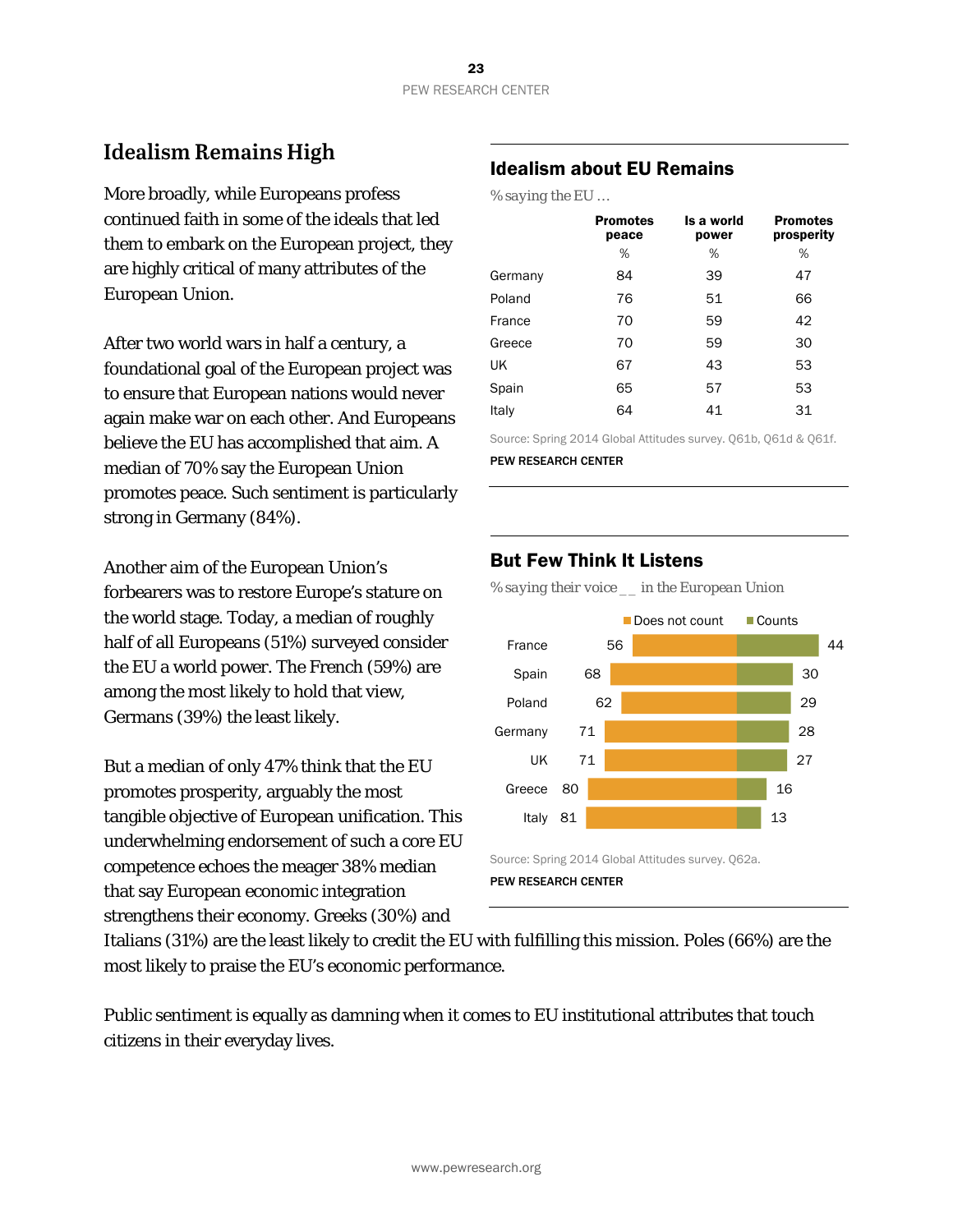A median of roughly two-in-three Europeans (65%) surveyed think that the European Union does not understand their needs. Greeks (85%) and Italians (77%) are the most frustrated of those surveyed. Notably, it is people on the left of the political spectrum in Greece and Spain who are the most critical of the EU in this regard, while in France, the UK and Poland it is people on the right.

A median of similar proportions (63%) voice the view that the EU is intrusive in their daily lives. Again it is Greeks (86%), who have experienced Brussels-imposed austerity and economic reforms that have contributed to high unemployment, who most resent EU meddling.

#### Public Frustrated with How EU Acts

| % saying El |  |
|-------------|--|
|             |  |

|                                                                 | Does not<br>understand the<br>needs of<br>citizens | Is intrusive | Is inefficient |  |  |  |
|-----------------------------------------------------------------|----------------------------------------------------|--------------|----------------|--|--|--|
|                                                                 | %                                                  | %            | %              |  |  |  |
| Greece                                                          | 85                                                 | 86           | 67             |  |  |  |
| Italy                                                           | 77                                                 | 63           | 57             |  |  |  |
| France                                                          | 69                                                 | 54           | 50             |  |  |  |
| Spain                                                           | 65                                                 | 68           | 63             |  |  |  |
| UK                                                              | 64                                                 | 60           | 64             |  |  |  |
| Germany                                                         | 53                                                 | 64           | 43             |  |  |  |
| Poland                                                          | 49                                                 | 58           | 30             |  |  |  |
| Source: Spring 2014 Global Attitudes survey. Q61a, Q61c & Q61e. |                                                    |              |                |  |  |  |
| <b>PEW RESEARCH CENTER</b>                                      |                                                    |              |                |  |  |  |

In France, Germany, Poland and the UK, this is a particular concern of people 50 years of age and older and those on the right.

And a median of more than half (57%) of those surveyed think the EU is inefficient. Greeks (67%) complain the most about EU disorganization and waste; Poles (30%) complain the least. Notably, Germans, often called the paymasters of Europe, have a relatively benign view of EU inefficiency, with only 43% seeing Brussels in that light.

Finally, in what may be the most telling public criticism of the EU, especially in the run-up to European Parliament elections, a median of about seven-in-ten Europeans (71%) express the view that their voice does not count in the European Union. The greatest frustration is in Italy (81%) and Greece (80%). And even in Germany, where 66% of the public has a favorable view of the EU, a strong majority says average citizens lack influence in Brussels (71%). People on the right in Italy and the UK are particularly aggrieved by their lack of voice. In France, Germany and the United Kingdom, it is people who lack a college education who are most troubled by not being heard in the EU. In Spain, where the youth unemployment rate has recently been calculated at 55.5%, according to Eurostat, people ages 18 to 29 are more frustrated by not being heard than are people ages 50 and older. Meanwhile, in the UK it is older people who feel more ignored than younger people.

A median of only 28% of those surveyed say their voice counts in the EU, with the greatest such belief in France (44%). By comparison, a median of 40% of Europeans say their voice counts in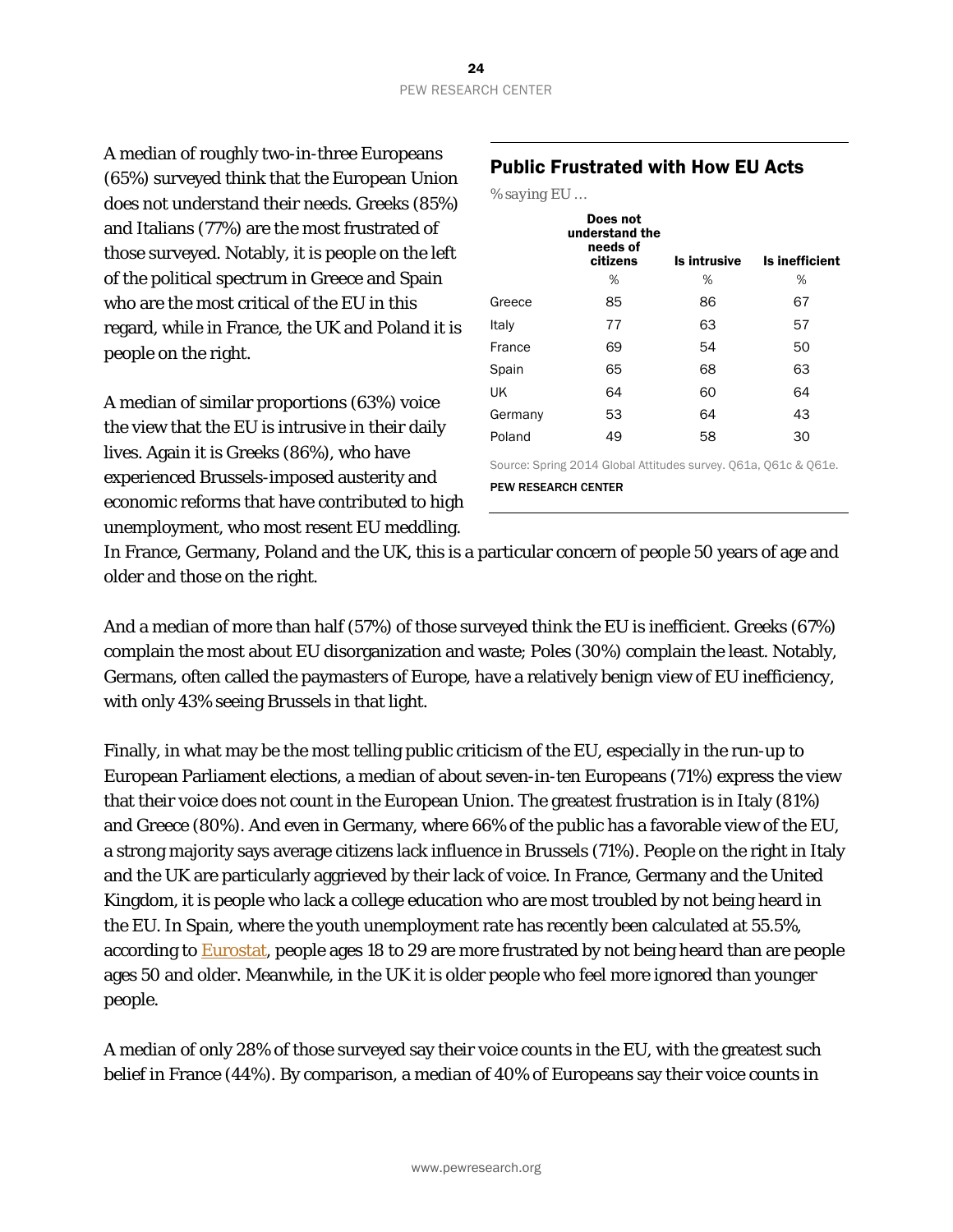their own country. The French (71%) are most confident of their influence in Paris, while Italians (17%) are the least assured that their voice is heard in Rome.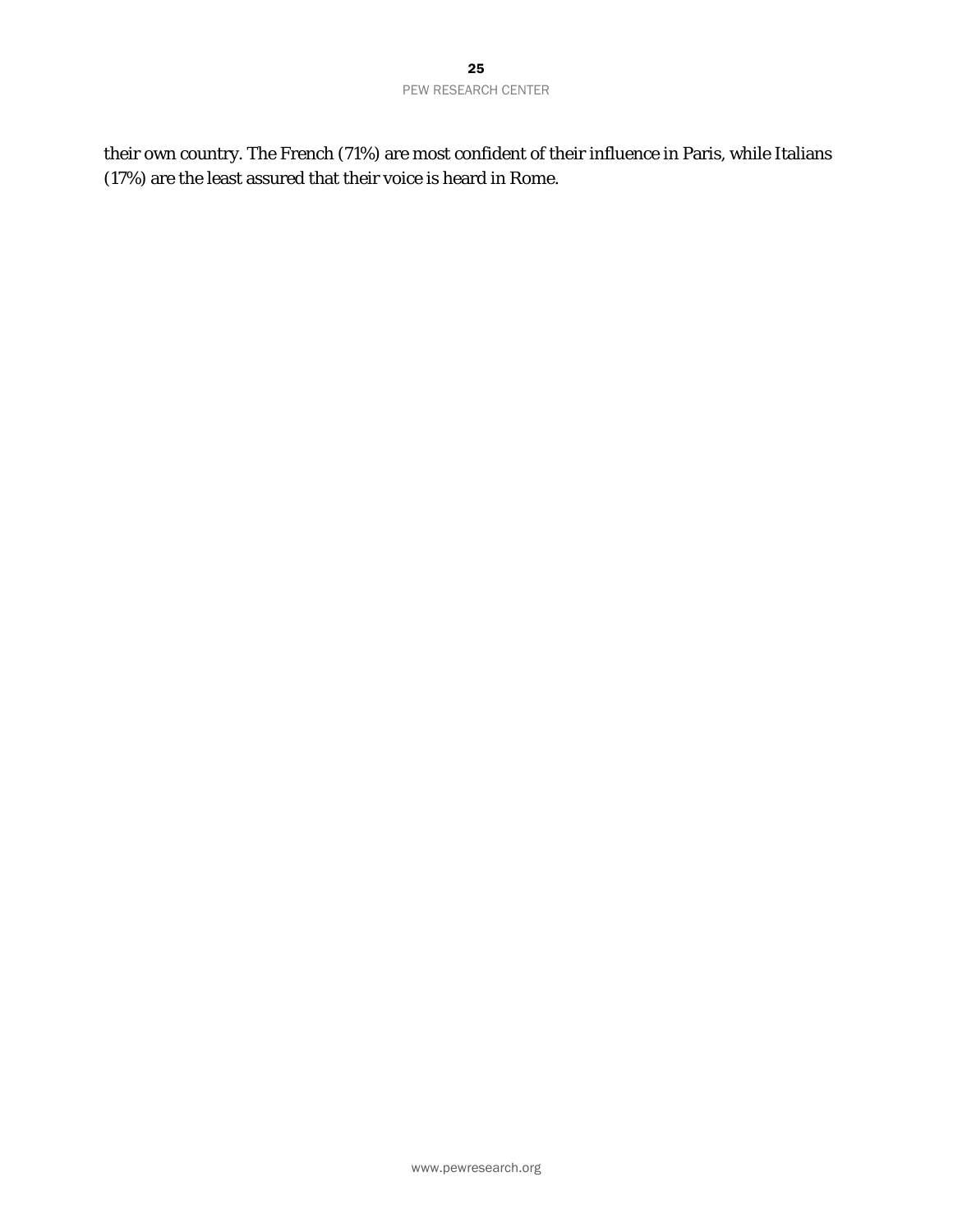# Chapter 3. Most Support Limiting Immigration

Immigration has been a contentious issue in Europe over the past several years, and in the seven EU nations polled many would like to see fewer immigrants allowed into their countries. This is especially true in Greece and Italy, where views about immigrants and their impact on society tend to be particularly negative.

Concerns about immigration include both cultural and economic issues. Many believe that immigrants do not want to adopt their new country's customs and ways of life, and many think immigrants are taking jobs away from native-born citizens.

Consistently, college graduates express more positive attitudes toward immigration than those with less education. Meanwhile, negative views about immigration are more common on the political right than on the left.

# **Many Want Less Immigration**

Huge majorities in both Greece (86%) and Italy (80%) say they want fewer immigrants allowed into their countries. More than half in the United Kingdom and France hold this view, as do 47% in Spain. In Germany and Poland, the public is closely divided between those who want less immigration and those who say immigration levels should remain about the same as they are now.

Very few people in these EU nations want increased immigration. The percentage saying they believe more immigrants should be allowed into their country ranges from 14% in Germany to only 1% in Greece.

## Little Desire for Increased Immigration

*% saying their country should allow \_\_ immigrants* 



Source: Spring 2014 Global Attitudes survey. Q84.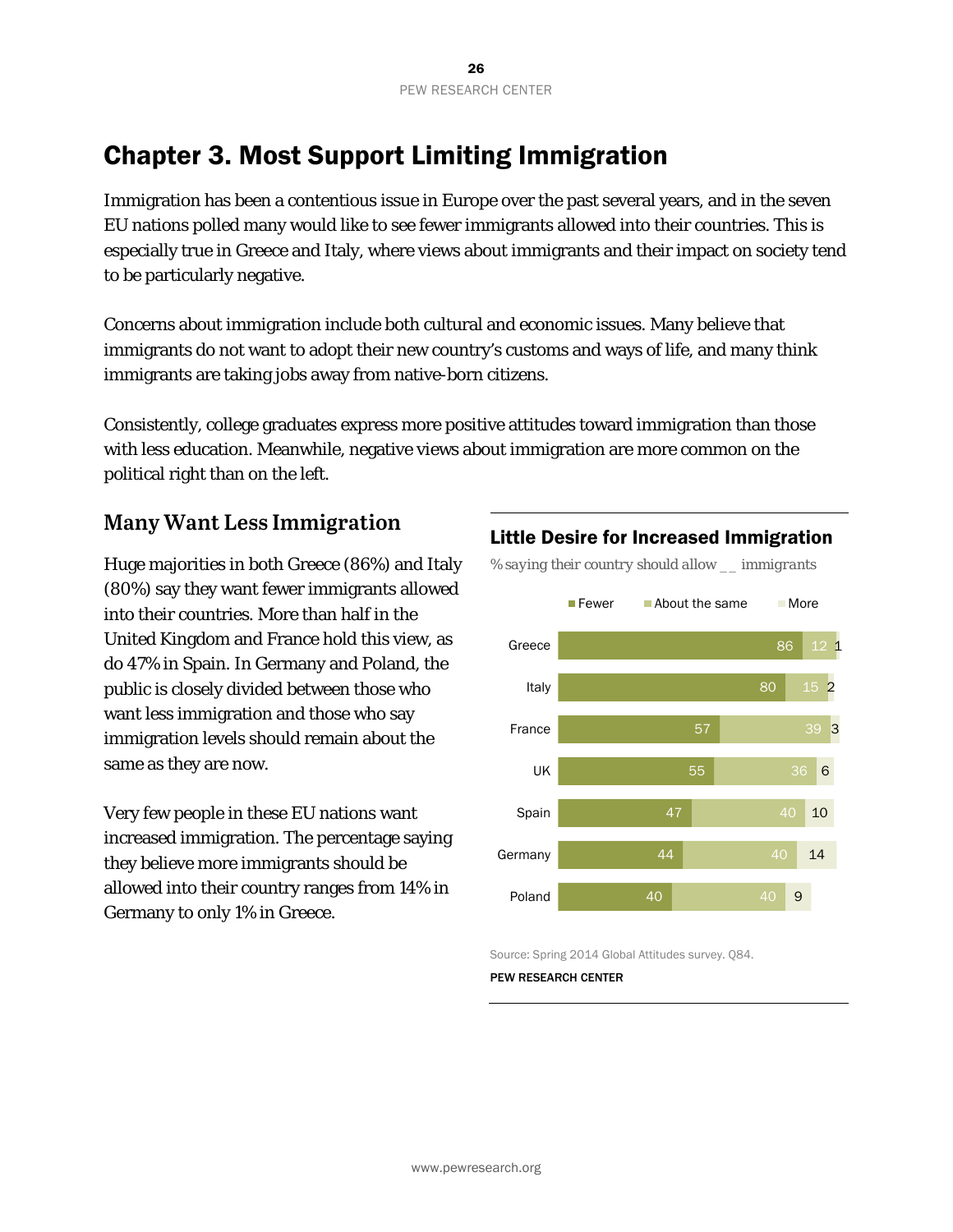The desire for less immigration is particularly strong among people on the right side of the ideological spectrum. For example, in France 73% of those on the political right want fewer immigrants allowed into the country, compared with 40% among those on the left of the political spectrum. Double-digit right-left gaps also exist in Germany, Spain, the UK, Italy and Greece.

In several countries, people with less than a college education are particularly likely to call for reduced immigration. In the UK, among those who have not graduated from college, seven-in-ten favor less immigration, compared with just 36% of college graduates. Roughly half

#### Views on Immigration Differ by Ideology

*% saying fewer immigrants should be allowed to move into their country* 

|         | Left<br>% | <b>Moderate</b><br>% | Right<br>% | <b>Right-Left</b><br><b>Diff</b> |
|---------|-----------|----------------------|------------|----------------------------------|
|         |           |                      |            |                                  |
| France  | 40        | 49                   | 73         | $+33$                            |
| Germany | 28        | 41                   | 57         | $+29$                            |
| Spain   | 34        | 49                   | 62         | $+28$                            |
| UK      | 41        | 56                   | 60         | $+19$                            |
| Italy   | 72        | 76                   | 88         | $+16$                            |
| Greece  | 81        | 86                   | 93         | $+12$                            |
| Poland  | 35        | 31                   | 44         | $+9$                             |

Source: Spring 2014 Global Attitudes survey. Q84.

PEW RESEARCH CENTER

of Germans without a college degree (49%) back reduced immigration; only 22% of college graduates agree.

# **Few Think Immigrants Want to Assimilate**

When asked whether they believe immigrants want to adopt national customs and ways of life or remain distinct from the broader society, many in these EU countries, including more than half the public in Italy, Germany and France, express frustration over immigrants' perceived failure to assimilate. And at least four-in-ten express this view in Greece, Spain, the UK and Poland.

In Germany, the UK, Greece and Spain, respondents who have not graduated from college are more likely than those who have to believe that immigrants want to be distinct from society. In France, the UK and Italy, this view is especially prevalent on the ideological right.

#### Immigrants Seen as Not Assimilating

*% Immigrants in our country today want to …* 

|         | <b>Be distinct</b><br>from our<br>society | Adopt our<br>customs and<br>way of life | Neither/<br><b>Both</b><br>(Vol) | Don't<br>know |
|---------|-------------------------------------------|-----------------------------------------|----------------------------------|---------------|
|         | %                                         | %                                       | %                                | %             |
| Italy   | 77                                        | 11                                      | 9                                | 2             |
| Germany | 59                                        | 32                                      | 6                                | 4             |
| France  | 54                                        | 44                                      | 1                                | $\mathbf{1}$  |
| Greece  | 48                                        | 35                                      | 14                               | 4             |
| Spain   | 48                                        | 43                                      | 8                                | 1             |
| UK      | 47                                        | 34                                      | 9                                | 9             |
| Poland  | 42                                        | 29                                      | 11                               | 18            |

Source: Spring 2014 Global Attitudes survey. Q85c.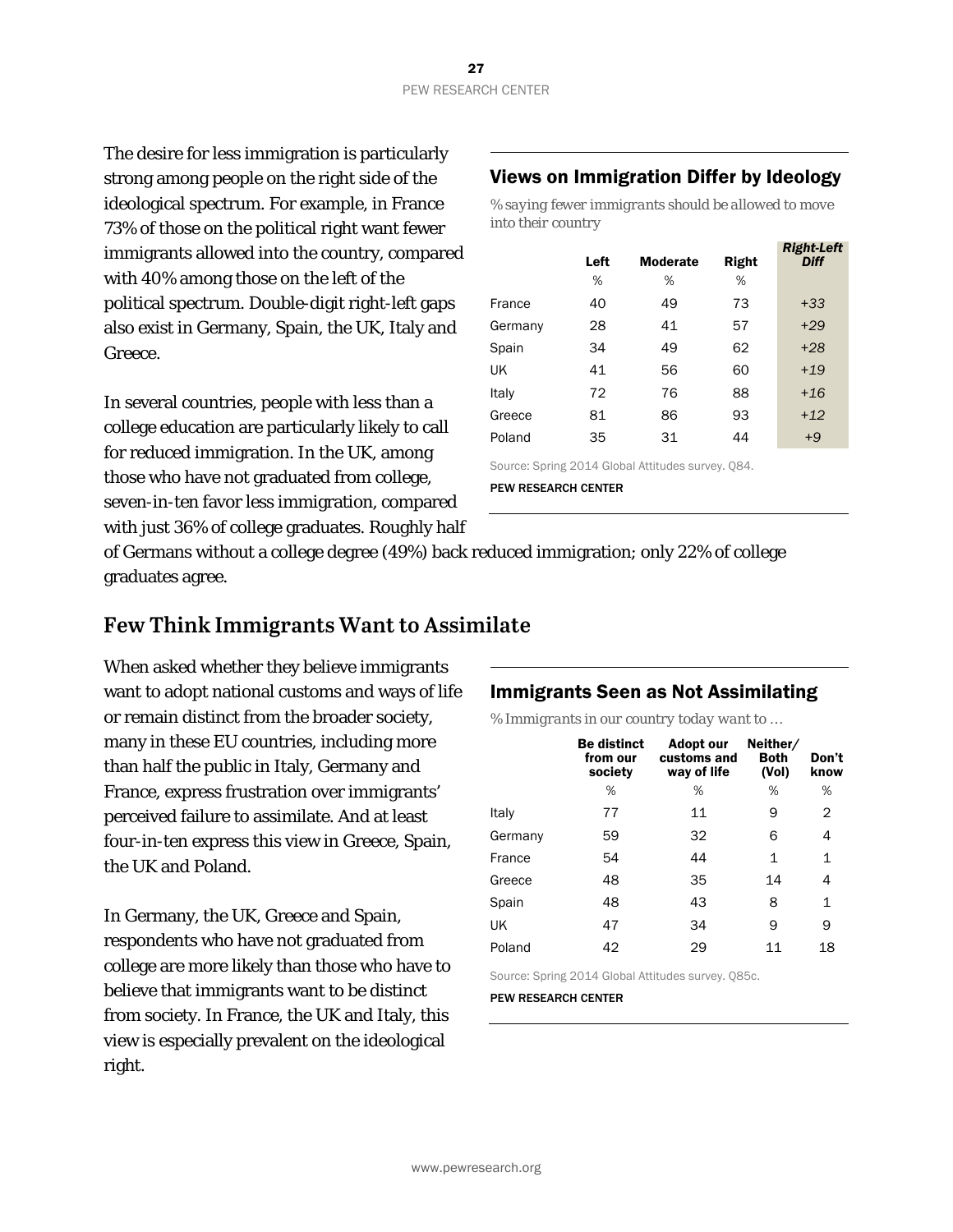# **The Economic Role of Immigrants**

Public opinion regarding the economic impact of immigration varies considerably across the nations polled. Roughly seven-in-ten Greeks and Italians say immigrants are a burden on the country because they take jobs and consume social benefits. On balance, Poles and the French also lean more toward this position.

In contrast, the British and even more so Germans tilt toward saying immigrants make their country stronger because of their work and talents. Opinion is closely divided on this question in Spain.

People without a college degree are more likely than college graduates in all seven nations to see immigrants as an economic burden. For instance, only 18% of British college graduates hold this view, compared with 51% of those with less education.

Attitudes on this issue are also related to ideology. People who identify themselves as being on the political right are consistently more likely to characterize immigrants as a burden on the country's economy. The gap between left and right is especially wide in Italy (31 percentage points), although double-digit gaps are also found in France, Germany, Spain, the UK and Greece.

### Most Greeks, Italians See Immigrants as an Economic Burden

*% Immigrants today …* 

|         | Are a burden on<br>our country<br>because they<br>take our jobs<br>and social<br>benefits | Make our<br>country<br>stronger<br>because of<br>their work and<br>talents | Neither/<br><b>Both</b><br>(Vol) | Don't<br>know |
|---------|-------------------------------------------------------------------------------------------|----------------------------------------------------------------------------|----------------------------------|---------------|
|         | %                                                                                         | %                                                                          | %                                | %             |
| Greece  | 70                                                                                        | 19                                                                         | 10                               | 2             |
| Italy   | 69                                                                                        | 19                                                                         | 12                               | 1             |
| Poland  | 52                                                                                        | 24                                                                         | 15                               | 9             |
| France  | 52                                                                                        | 45                                                                         | 2                                | $\mathbf{1}$  |
| Spain   | 46                                                                                        | 47                                                                         | 6                                | 1             |
| UK      | 37                                                                                        | 52                                                                         | 7                                | 4             |
| Germany | 29                                                                                        | 66                                                                         | 3                                | 3             |

Source: Spring 2014 Global Attitudes survey. Q85a.

PEW RESEARCH CENTER

#### Right More Likely to See Immigrants as a Burden

*% saying immigrants are a burden because they take jobs and social benefits* 

|         | Left | <b>Moderate</b> | Right | <b>Right-Left</b><br><b>Diff</b> |
|---------|------|-----------------|-------|----------------------------------|
|         | %    | %               | %     |                                  |
| Italy   | 53   | 62              | 84    | $+31$                            |
| France  | 37   | 44              | 66    | $+29$                            |
| Germany | 16   | 27              | 36    | $+20$                            |
| Spain   | 36   | 51              | 54    | $+18$                            |
| UK      | 24   | 39              | 42    | $+18$                            |
| Greece  | 61   | 74              | 78    | $+17$                            |
| Poland  | 54   | 50              | 46    | -8                               |

Source: Spring 2014 Global Attitudes survey. Q85a.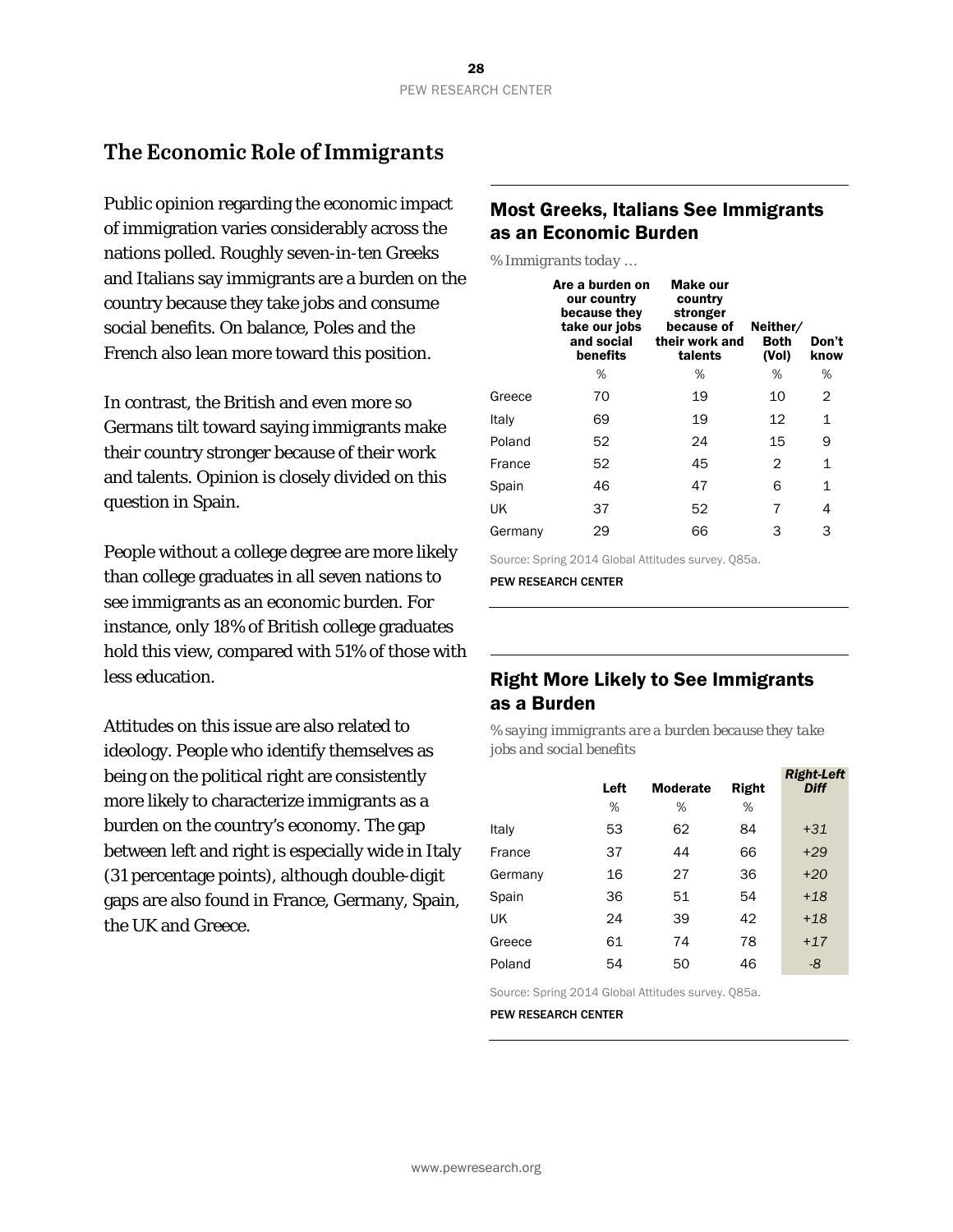# **Immigration and Crime**

Greece is the only country where at least half (51%) say that immigrants are more to blame for crime than other groups, although nearly as many Germans (48%) and Italians (45%) also hold this view. Less than a third of the public in Spain, Poland and the UK believe immigrants are more to blame for crime than other groups.

Again, right-of-center respondents express more negative opinions about immigrants on this question. For example, 54% of Italians on the political right place more blame for crime on immigrants than other groups, compared with 35% among those on the left.

#### Greeks, Germans, Italians More Likely to Blame Immigrants for Crime

*% Immigrants in our country today \_\_ than other groups* 

|         | Are more to<br>blame for<br>crime | Are no more Neither/<br>to blame for<br>crime | <b>Both</b><br>(Vol) | Don't<br>know |
|---------|-----------------------------------|-----------------------------------------------|----------------------|---------------|
|         | ℅                                 | %                                             | %                    | %             |
| Greece  | 51                                | 36                                            | 11                   | 2             |
| Germany | 48                                | 45                                            | 1                    | 6             |
| Italy   | 45                                | 39                                            | 16                   | 1             |
| France  | 36                                | 63                                            | 0                    | 1             |
| Spain   | 25                                | 70                                            | 4                    | 1             |
| Poland  | 21                                | 49                                            | 12                   | 18            |
| UK      | 20                                | 76                                            | 2                    | 3             |

Source: Spring 2014 Global Attitudes survey. Q85b.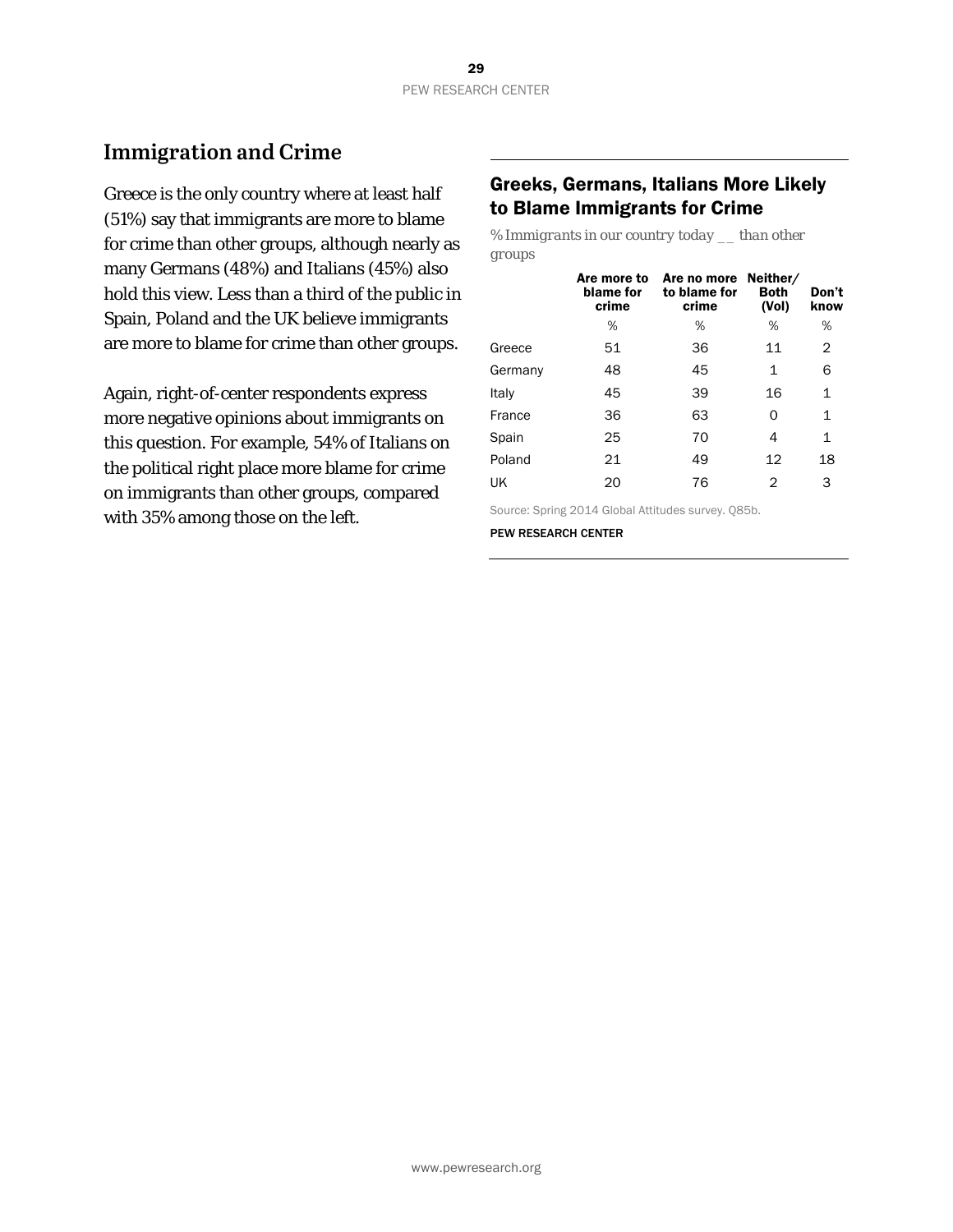# Chapter 4. Views of Roma, Muslims, Jews

Many people in the seven European Union nations surveyed express negative views about minority groups in their country. In particular, negative attitudes toward Roma (sometimes also known as Gypsies) are common, while many also give Muslims unfavorable ratings. Negative attitudes toward Jews are less pervasive, although substantial minorities express an unfavorable opinion about Jews as well, especially in Greece where nearly half the public hold this view. Negative sentiments about all three groups are consistently more common among people on the ideological right.

# **Anti-Roma Sentiments Common**

In Italy and France – countries where policies toward Roma communities have generated tremendous controversy in recent years – large majorities have unfavorable opinions of the Roma who live in their country. Fully 85% of Italians and 66% of French express this view. In Greece, Britain and Poland, about half give Roma negative ratings, as do at least four-inten in Germany and Spain. In Germany, since 1991, unfavorable sentiment toward Roma has declined from 60% to 42%. In Spain, over the same period, it has fallen from 50% to 41%.

There is a strong relationship between ideology and attitudes toward Roma. People who place themselves on the right side of the political spectrum tent to offer more negative opinions, although these views are not uncommon among those on the left.



Unfavorable Views of Roma Widespread

More than half of respondents (54%) on the ideological left in France say they have a negative view of Roma, but this opinion is even more pervasive on the right (76%). Similarly, 31% of left-ofcenter respondents in Germany give Roma an unfavorable rating, compared with 51% of those on the right. Double-digit gaps also exist in the UK, Greece and Italy.

PEW RESEARCH CENTER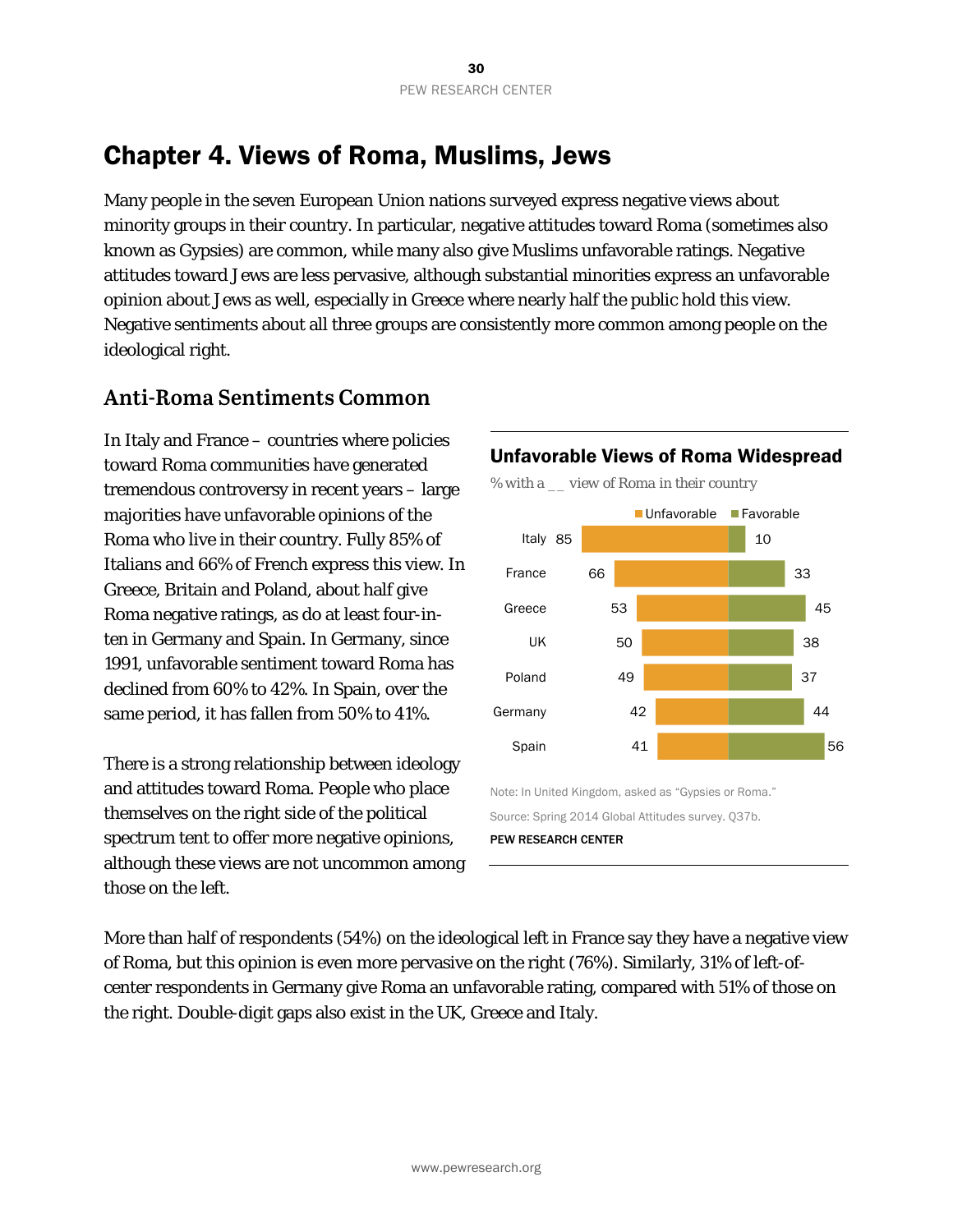# **Mixed Views of Muslim Minorities**

At least half of those surveyed in Italy, Greece and Poland say they have a negative opinion of the Muslims who live in their country. Public opinion is divided on this question in Spain, while in Germany and the UK a majority says they have positive views of Muslims. The most favorable ratings are registered in France (72% favorable), which among the seven nations surveyed has the highest percentage of Muslims in the national population.<sup>1</sup>

As is the case with attitudes toward Roma, views about Muslims are tied to ideology. While 47% of Germans on the political right give Muslims an unfavorable rating, just 20% on the left do so. The gap between left and right is also more than 20 percentage points in France, Italy and Greece. And significant differences are found in Spain and the UK as well.

Attitudes are also linked to age, with negative sentiments more pervasive among older respondents. In Spain, about half of those age 50 and older (51%) give Muslims in their country an unfavorable rating; only a third of people under age 30 say the same. Significant differences between people 50 and older and 18- to 29-year-olds are also found in France (a gap of 12 percentage points), Germany (13 points), Italy (12 points) and the UK (9 points).

#### Italians Most Critical of Muslims

*% with a \_\_ view of Muslims in their country* 



Source: Spring 2014 Global Attitudes survey. Q37c.

PEW RESEARCH CENTER

## Anti-Muslim Views Most Common on Ideological Right

*% unfavorable view of Muslims in their country* 

|         | Left | <b>Moderate</b> | Right | <b>Right-Left</b><br><b>Diff</b> |
|---------|------|-----------------|-------|----------------------------------|
|         | %    | %               | %     |                                  |
| Germany | 20   | 31              | 47    | $+27$                            |
| France  | 17   | 20              | 40    | $+23$                            |
| Italy   | 50   | 59              | 72    | $+22$                            |
| Greece  | 42   | 54              | 63    | $+21$                            |
| Spain   | 38   | 48              | 54    | $+16$                            |
| UK      | 19   | 26              | 34    | $+15$                            |
| Poland  | 48   | 46              | 54    | $+6$                             |

Source: Spring 2014 Global Attitudes survey. Q37c.

PEW RESEARCH CENTER

 $\overline{a}$ 

<sup>1</sup> See Mapping the Global Muslim Population, released October 7, 2009.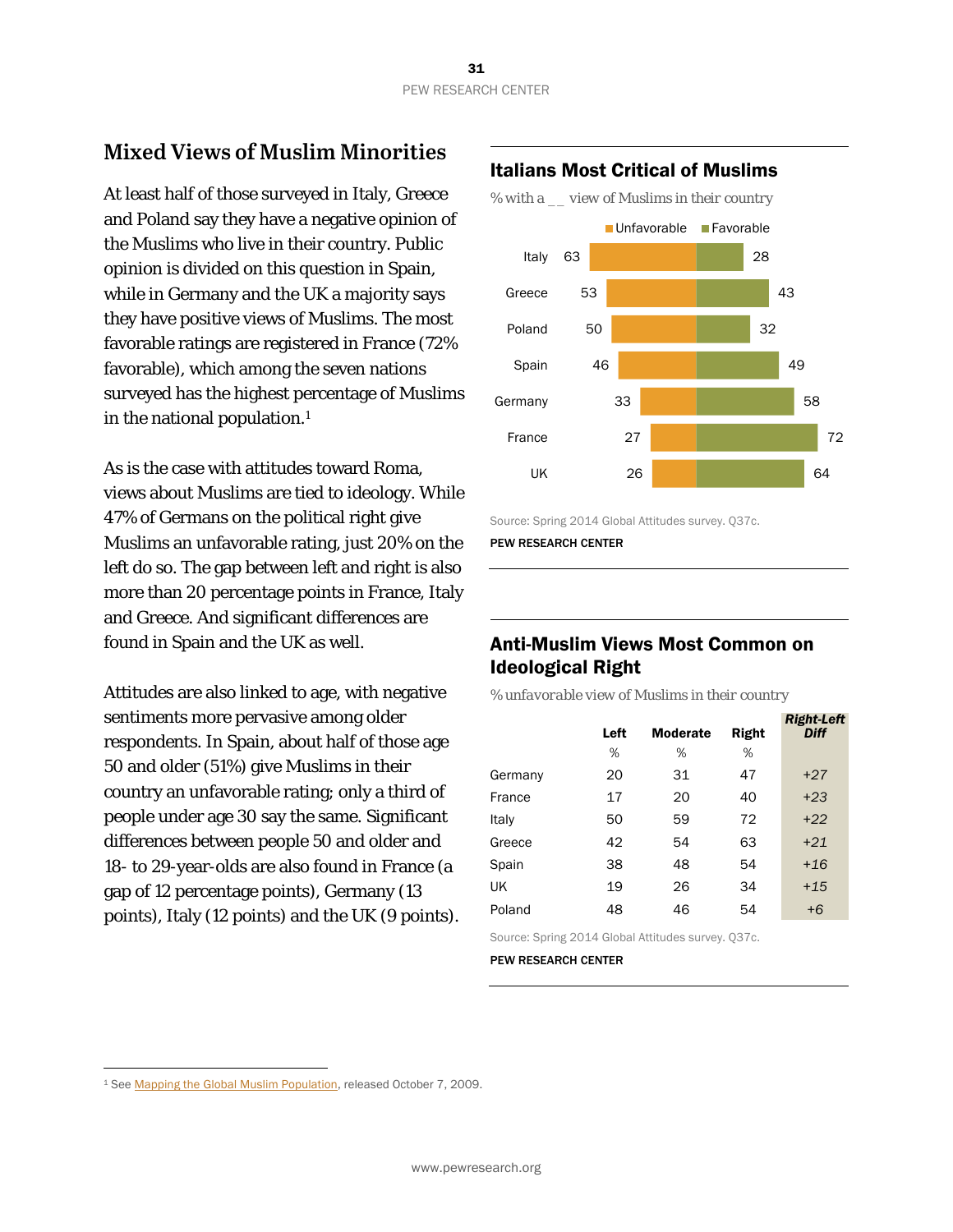# **Fewer Negative Views toward Jews**

Compared with Roma and Muslims, Jews receive relatively higher ratings. Still, 47% of Greeks say they have an unfavorable opinion of Jews in their country, and notable minorities in Poland (26%), Italy (24%) and Spain (18%) say the same. In France, the UK and Germany, 10% or fewer hold a negative view. In Germany, since 1991, unfavorable views of Jews have fallen from 24% to 5%. And in Poland they have declined from 34% to 26%.

In Poland, Italy and Greece – the three countries where unfavorable ratings are most common – anti-Jewish sentiments are more pervasive among those on the right of the political spectrum than on the left.

#### Greeks Divided about Jews





Source: Spring 2014 Global Attitudes survey. Q37a. PEW RESEARCH CENTER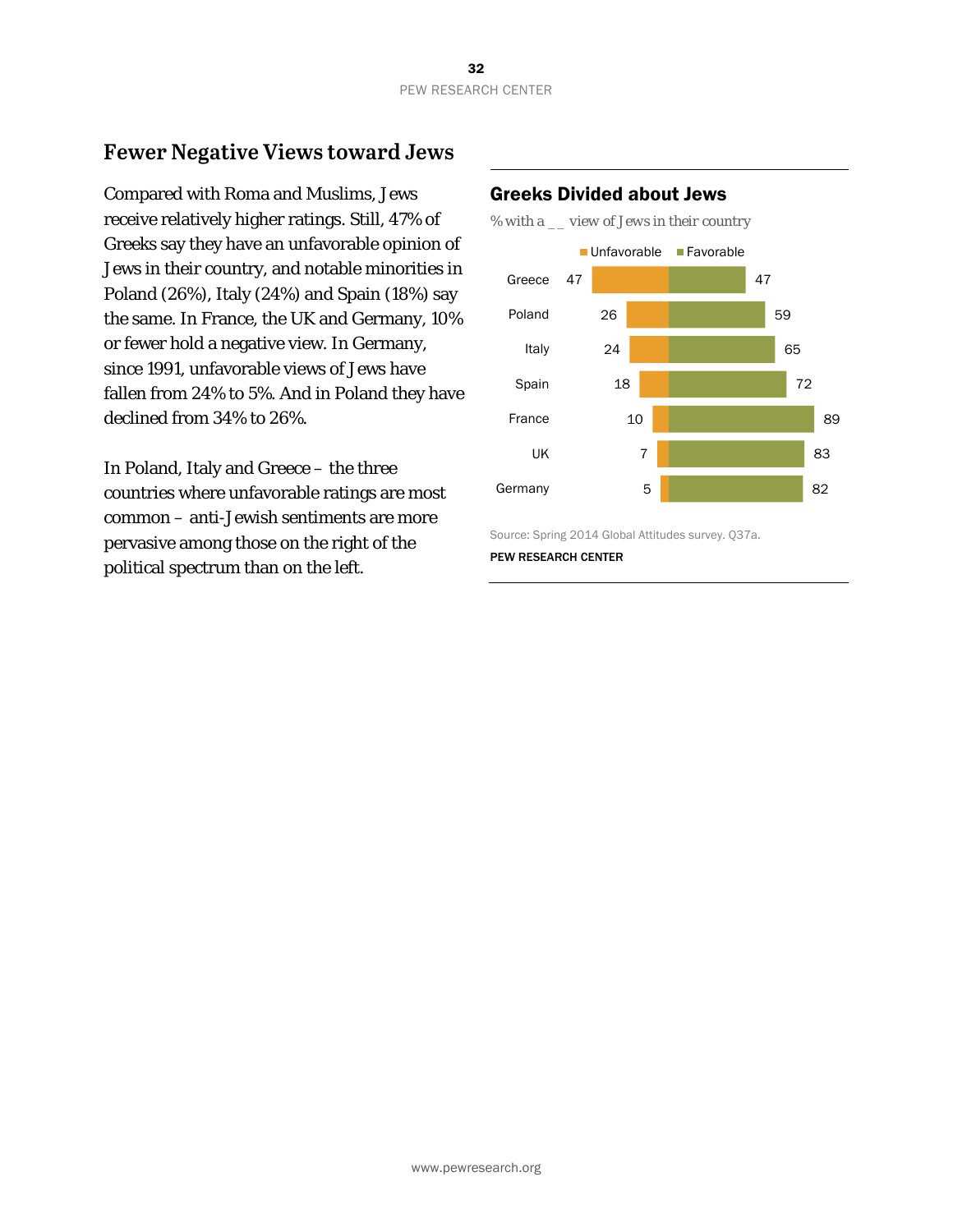# Methods in Detail

#### About the 2014 Spring Pew Global Attitudes Survey

Results for the survey are based on telephone and face-to-face interviews conducted under the direction of Princeton Survey Research Associates International. Survey results are based on national samples. For further details on sample designs, see below.

The descriptions below show the margin of sampling error based on all interviews conducted in that country. For results based on the full sample in a given country, one can say with 95% confidence that the error attributable to sampling and other random effects is plus or minus the margin of error. In addition to sampling error, one should bear in mind that question wording and practical difficulties in conducting surveys can introduce error or bias into the findings of opinion polls.

| Country:                | <b>France</b>                                                                                                                                     |  |  |  |
|-------------------------|---------------------------------------------------------------------------------------------------------------------------------------------------|--|--|--|
| Sample design:          | Random Digit Dial (RDD) sample of landline and cell phone households                                                                              |  |  |  |
|                         | with quotas for gender, age and occupation and stratified by region and                                                                           |  |  |  |
|                         | urbanity                                                                                                                                          |  |  |  |
| Mode:                   | Telephone adults 18 plus                                                                                                                          |  |  |  |
| Languages:              | French                                                                                                                                            |  |  |  |
| <b>Fieldwork dates:</b> | March 17 – April 1, 2014                                                                                                                          |  |  |  |
| Sample size:            | 1,003                                                                                                                                             |  |  |  |
| <b>Margin of Error:</b> | $\pm 4.1$ percentage points                                                                                                                       |  |  |  |
| Representative:         | Telephone households (roughly 99% of all French households)                                                                                       |  |  |  |
| Country:                | <b>Germany</b>                                                                                                                                    |  |  |  |
| Sample design:          | Random Digit Dial (RL(2)D) probability sample of landline households,<br>stratified by administrative district and community size, and cell phone |  |  |  |
|                         | households                                                                                                                                        |  |  |  |
| Mode:                   | Telephone adults 18 plus                                                                                                                          |  |  |  |
| Languages:              | German                                                                                                                                            |  |  |  |
| <b>Fieldwork dates:</b> | March 17 - April 2, 2014                                                                                                                          |  |  |  |
| Sample size:            | 1,000                                                                                                                                             |  |  |  |
| <b>Margin of Error:</b> | $\pm 4.0$ percentage points                                                                                                                       |  |  |  |
| Representative:         | Telephone households (roughly 99% of all German households)                                                                                       |  |  |  |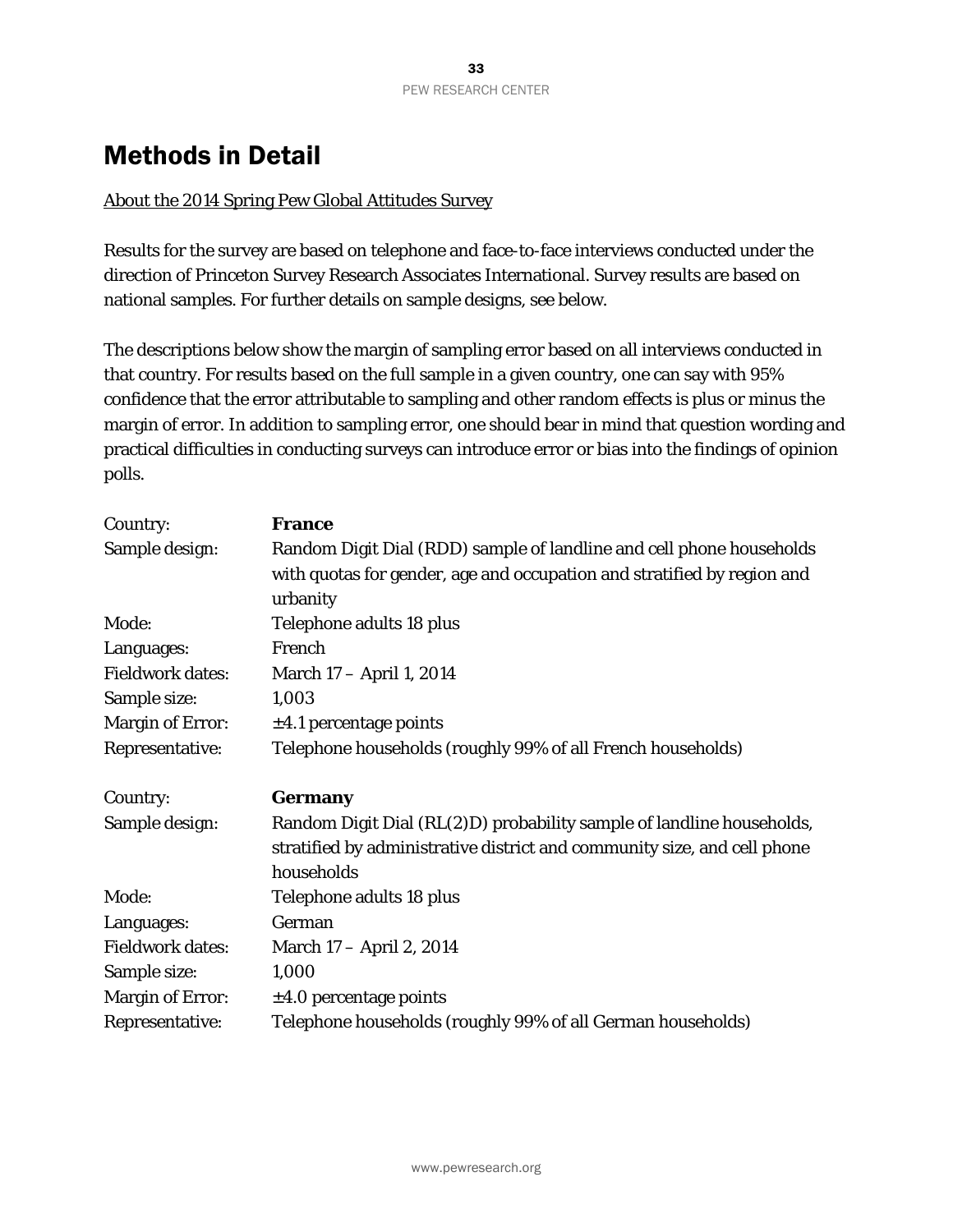| Country:                | <b>Greece</b>                                                                                                  |
|-------------------------|----------------------------------------------------------------------------------------------------------------|
| Sample design:          | Multi-stage cluster sample stratified by region and urbanity                                                   |
| Mode:                   | Face-to-face adults 18 plus                                                                                    |
| Languages:              | Greek                                                                                                          |
| <b>Fieldwork dates:</b> | March 22 - April 9, 2014                                                                                       |
| Sample size:            | 1,000                                                                                                          |
| <b>Margin of Error:</b> | $\pm 3.7$ percentage points                                                                                    |
| Representative:         | Adult population (excluding the islands in the Aegean and Ionian Seas, or<br>roughly 6% of the population)     |
| Country:                | <b>Italy</b>                                                                                                   |
| Sample design:          | Multi-stage cluster sample stratified by region and urbanity                                                   |
| Mode:                   | Face-to-face adults 18 plus                                                                                    |
| Languages:              | Italian                                                                                                        |
| <b>Fieldwork dates:</b> | March 18 - April 7, 2014                                                                                       |
| Sample size:            | 1,000                                                                                                          |
| <b>Margin of Error:</b> | $\pm 4.3$ percentage points                                                                                    |
| Representative:         | <b>Adult population</b>                                                                                        |
| Country:                | <b>Poland</b>                                                                                                  |
| Sample design:          | Multi-stage cluster sample stratified by province and urbanity                                                 |
| Mode:                   | Face-to-face adults 18 plus                                                                                    |
| Languages:              | Polish                                                                                                         |
| <b>Fieldwork dates:</b> | March 17 – April 8, 2014                                                                                       |
| Sample size:            | 1,010                                                                                                          |
| <b>Margin of Error:</b> | $\pm 3.6$ percentage points                                                                                    |
| Representative:         | <b>Adult population</b>                                                                                        |
| Country:                | <b>Spain</b>                                                                                                   |
| Sample design:          | Random Digit Dial (RDD) probability sample of landline and cell phone-<br>only households stratified by region |
| Mode:                   | Telephone adults 18 plus                                                                                       |
| Languages:              | Spanish/Castilian                                                                                              |
| <b>Fieldwork dates:</b> | March 17 - March 31, 2014                                                                                      |
| Comula                  | 1.000                                                                                                          |

Sample size: 1,009 Margin of Error:  $\qquad \pm 3.2$  percentage points Representative: Telephone households (roughly 97% of Spanish households)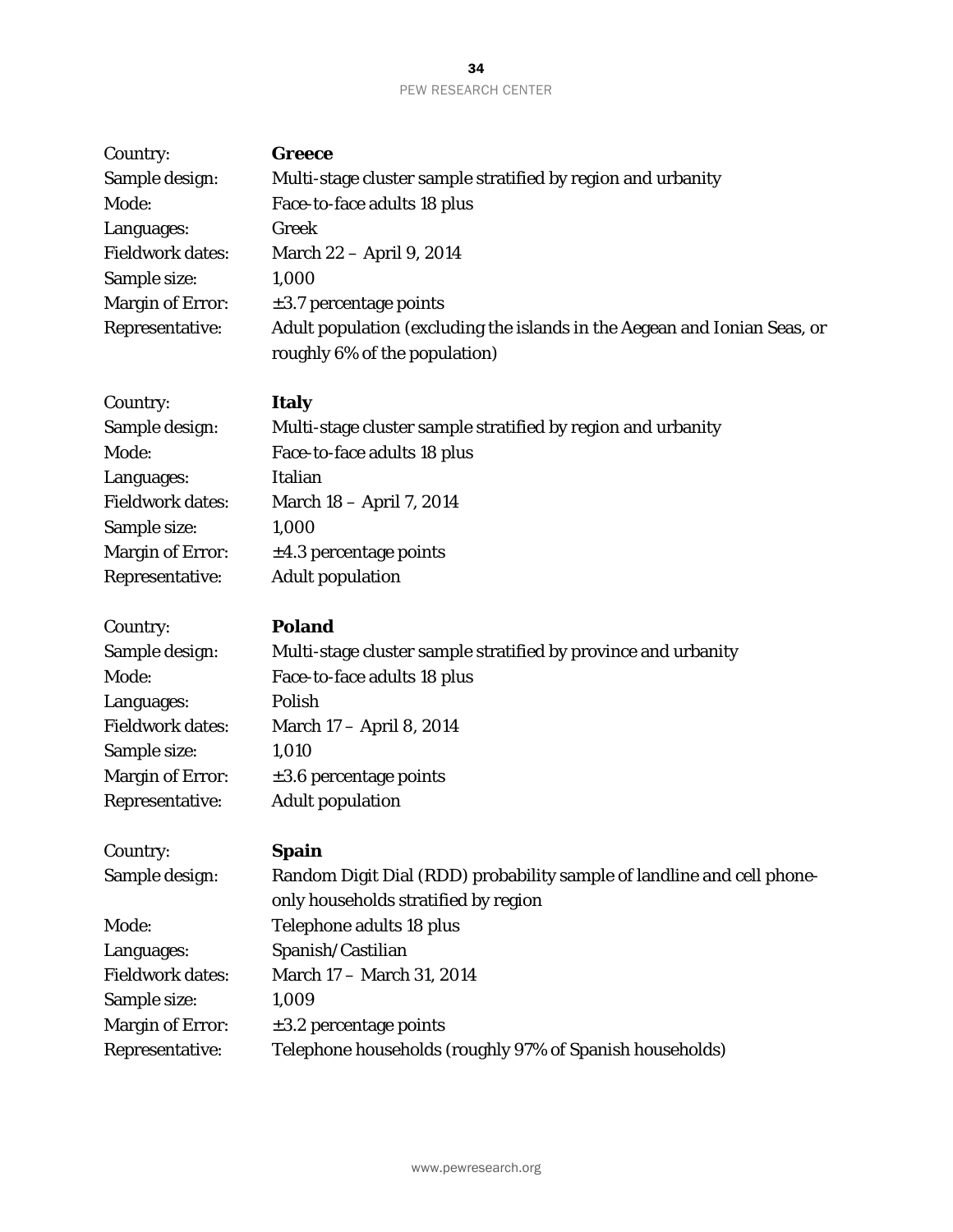| Country:                | <b>United Kingdom</b>                                                  |
|-------------------------|------------------------------------------------------------------------|
| Sample design:          | Random Digit Dial (RDD) probability sample of landline households,     |
|                         | stratified by government office region, and cell phone-only households |
| Mode:                   | Telephone adults 18 plus                                               |
| Languages:              | English                                                                |
| <b>Fieldwork dates:</b> | March 17 - April 8, 2014                                               |
| Sample size:            | 1,000                                                                  |
| <b>Margin of Error:</b> | $\pm 3.4$ percentage points                                            |
| Representative:         | Telephone households (roughly 98% of all households in the United      |
|                         | Kingdom)                                                               |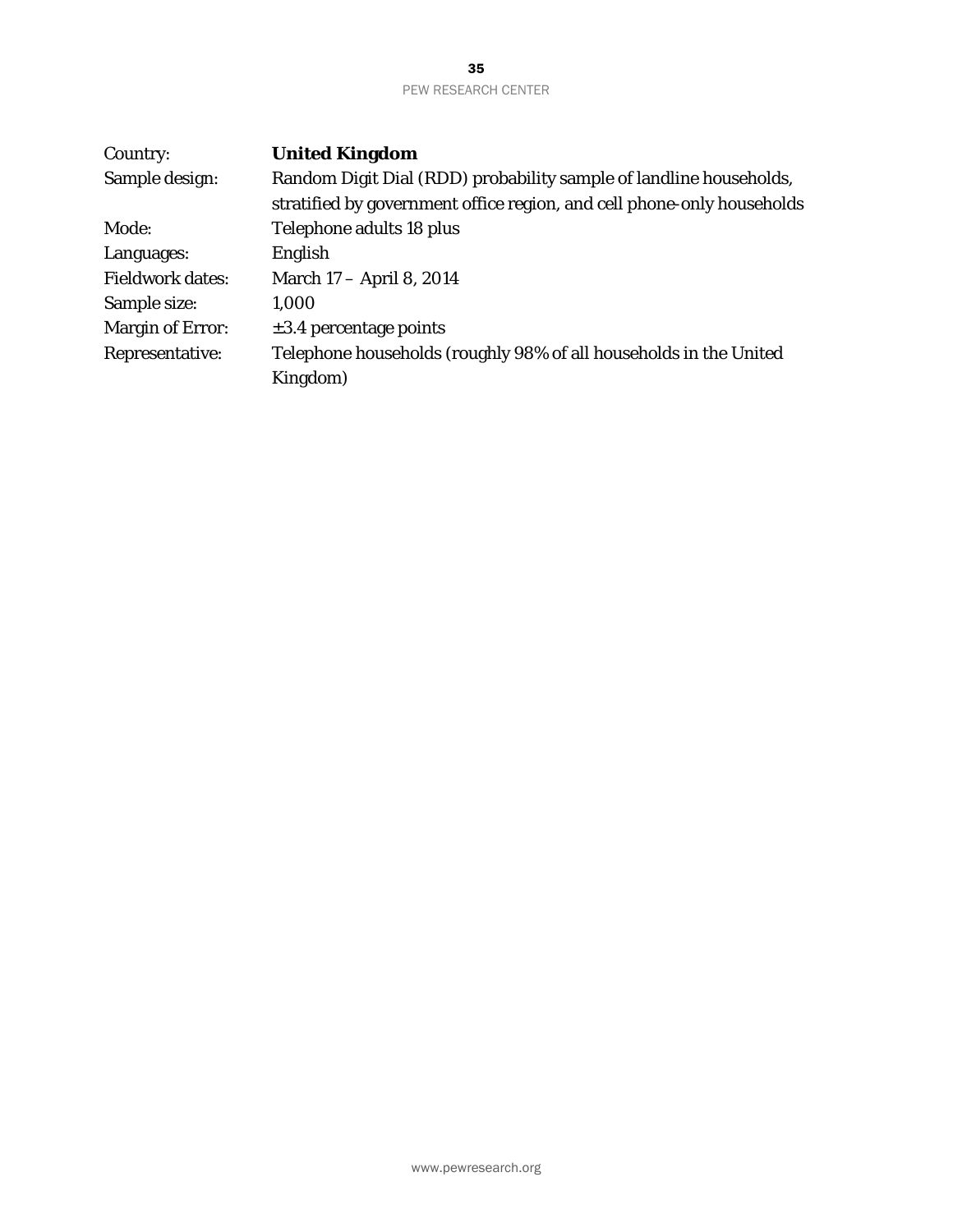# Topline Results

**Pew Research Center Spring 2014 survey May 12, 2014 Release** 

Methodological notes:

- Survey results are based on national samples. For further details on sample designs, see Survey Methods section.
- Due to rounding, percentages may not total 100%. The topline "total" columns show 100%, because they are based on unrounded numbers.
- Since 2007, the Global Attitudes Project has used an automated process to generate toplines. As a result, numbers may differ slightly from those published prior to 2007.
- For some countries, trends for certain years are omitted due to differences in sample design or population coverage. Omitted trends often reflect less representative samples than more recent surveys in the same countries. Trends that are omitted include:
	- ‐ Poland in March 2003
- Not all questions included in the Spring 2014 survey are presented in this topline. Omitted questions have either been previously released or will be released in future reports.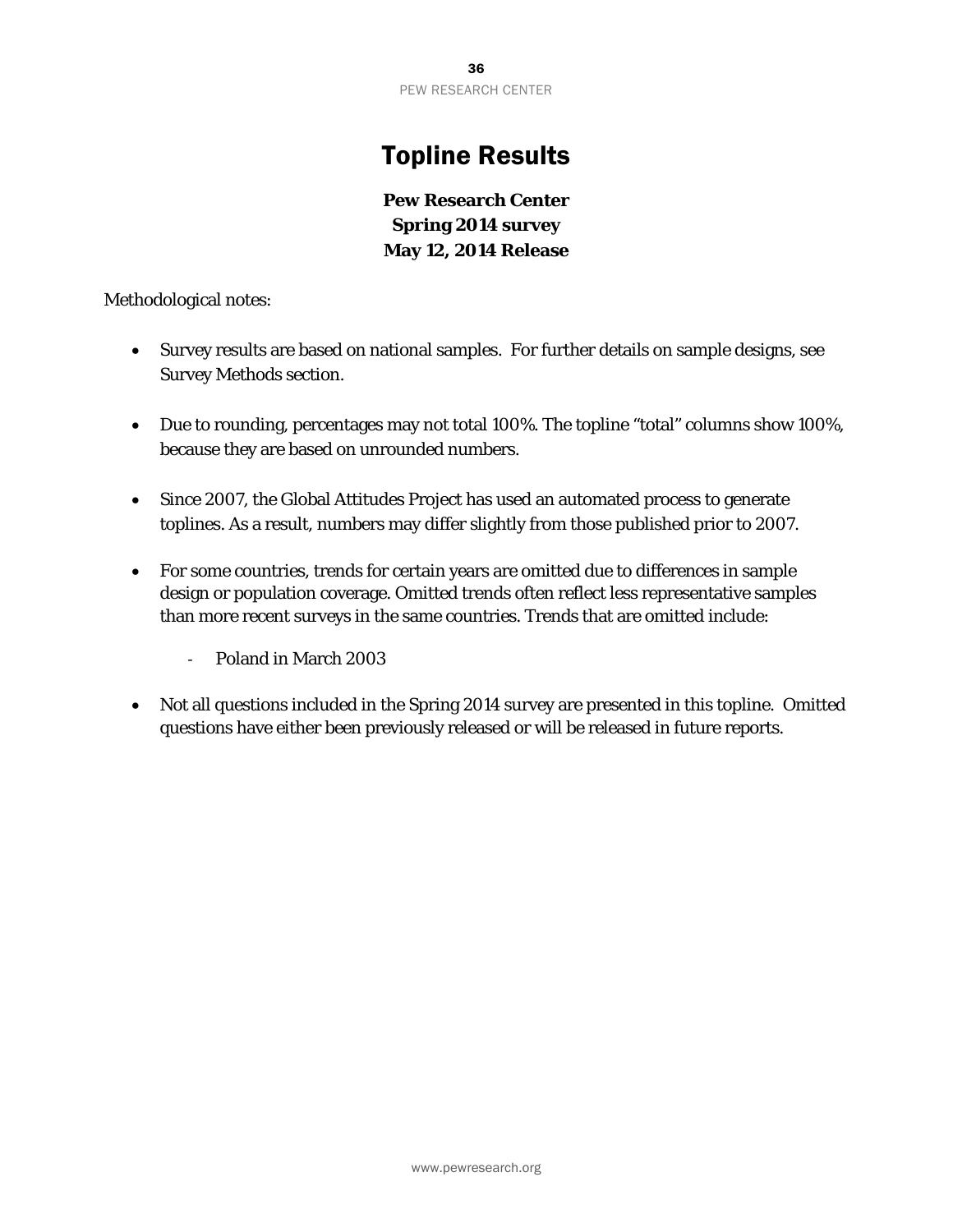|              |                                            | Q5 Overall, are you satisfied or dissatisfied with the way things<br>are going in our country today? |                     |                |              |
|--------------|--------------------------------------------|------------------------------------------------------------------------------------------------------|---------------------|----------------|--------------|
|              |                                            | <b>Satisfied</b>                                                                                     | <b>Dissatisfied</b> | DK/Refused     | <b>Total</b> |
| France       | <b>Spring, 2014</b>                        | 22                                                                                                   | 77                  | 0              | 100          |
|              | <b>Spring, 2013</b>                        | 19                                                                                                   | 80                  | 0              | 100          |
|              | <b>Spring, 2012</b>                        | 29                                                                                                   | 71                  | 0              | 100          |
|              | <b>Spring, 2011</b>                        | 25                                                                                                   | 75                  | 0              | 100          |
|              | <b>Spring, 2010</b>                        | 26                                                                                                   | 74                  | 0              | 100          |
|              | Fall, 2009                                 | 32                                                                                                   | 67                  | 0              | 100          |
|              | <b>Spring, 2009</b>                        | 27                                                                                                   | 73                  | 0              | 100          |
|              | <b>Spring, 2008</b>                        | 29                                                                                                   | 71                  | 0              | 100          |
|              | <b>Spring, 2007</b>                        | 22                                                                                                   | 78                  | 0              | 100          |
|              | <b>Spring, 2006</b>                        | 20                                                                                                   | 80                  | 0              | 100          |
|              | <b>Spring, 2005</b>                        | 28                                                                                                   | 71                  | 0              | 100          |
|              | <b>Spring, 2004</b>                        | 32                                                                                                   | 68                  | 0              | 100          |
|              | May, 2003                                  | 44                                                                                                   | 56                  | 0              | 100          |
|              | March, 2003                                | 31                                                                                                   | 67                  | $\overline{2}$ | 100          |
|              | <b>Summer, 2002</b>                        | 32                                                                                                   | 67                  | 1              | 100          |
| Germany      | <b>Spring, 2014</b>                        | 59                                                                                                   | 38                  | 3              | 100          |
|              | <b>Spring, 2013</b>                        | 57                                                                                                   | 41                  | 2              | 100          |
|              | <b>Spring, 2012</b>                        | 53                                                                                                   | 45                  | 2              | 100          |
|              | <b>Spring, 2011</b>                        | 43                                                                                                   | 54                  | 3              | 100          |
|              | <b>Spring, 2010</b>                        | 39                                                                                                   | 59                  | 2              | 100          |
|              | Fall, 2009                                 | 48                                                                                                   | 50                  | 2              | 100          |
|              | <b>Spring, 2009</b>                        | 43                                                                                                   | 54                  | 3              | 100          |
|              | <b>Spring, 2008</b>                        | 34                                                                                                   | 63                  | 3              | 100          |
|              | <b>Spring, 2007</b>                        | 33                                                                                                   | 66                  | 2              | 100          |
|              | <b>Spring, 2006</b>                        | 29                                                                                                   | 67                  | 5              | 100          |
|              | <b>Spring, 2005</b>                        | 25                                                                                                   | 73                  | 2              | 100          |
|              | <b>Spring, 2004</b>                        | 20                                                                                                   | 78                  | 2              | 100          |
|              | May, 2003                                  | 25                                                                                                   | 73                  | 2              | 100          |
|              | March, 2003                                | 18                                                                                                   | 79                  | 3              | 100          |
|              | <b>Summer, 2002</b>                        | 31                                                                                                   | 66                  | 3              | 100          |
| Greece       | <b>Spring, 2014</b>                        | 5                                                                                                    | 95                  | 0              | 100          |
|              | <b>Spring, 2013</b>                        | $\overline{2}$                                                                                       | 97                  | 0              | 100          |
|              | <b>Spring, 2012</b>                        | 2                                                                                                    | 98                  | 0              | 100          |
| <b>Italy</b> | <b>Spring, 2014</b>                        | 9                                                                                                    | 90                  | $\overline{2}$ | 100          |
|              | <b>Spring, 2013</b>                        | 3                                                                                                    | 96                  | 1              | 100          |
|              | <b>Spring, 2012</b>                        | 11                                                                                                   | 87                  | $\overline{2}$ | 100          |
|              | Fall, 2009                                 | 25                                                                                                   | 72<br>79            | $\overline{4}$ | 100          |
|              | <b>Spring, 2007</b>                        | 16<br>29                                                                                             | 67                  | 4<br>3         | 100          |
|              | May, 2003                                  |                                                                                                      | 74                  | 7              | 100          |
|              | March, 2003                                | 20<br>24                                                                                             | 70                  | 6              | 100<br>100   |
|              | Summer, 2002<br><b>Spring, 2014</b>        | 27                                                                                                   | 69                  | $\overline{4}$ | 100          |
| Poland       |                                            | 27                                                                                                   | 70                  | 3              | 100          |
|              | <b>Spring, 2013</b>                        | 33                                                                                                   | 62                  | 6              | 100          |
|              | <b>Spring, 2012</b><br><b>Spring, 2011</b> | 30                                                                                                   | 66                  | $\overline{4}$ | 100          |
|              | <b>Spring, 2010</b>                        | 47                                                                                                   | 47                  | 6              | 100          |
|              | Fall, 2009                                 | 36                                                                                                   | 59                  | 5              | 100          |
|              | <b>Spring, 2009</b>                        | 20                                                                                                   | 67                  | 12             | 100          |
|              | <b>Spring, 2008</b>                        | 42                                                                                                   | 47                  | 11             | 100          |
|              | <b>Spring, 2007</b>                        | 18                                                                                                   | 74                  | 8              | 100          |
|              | <b>Spring, 2005</b>                        | 13                                                                                                   | 82                  | 5              | 100          |
|              | <b>Summer, 2002</b>                        | 9                                                                                                    | 87                  | $\overline{4}$ | 100          |
|              |                                            |                                                                                                      |                     |                |              |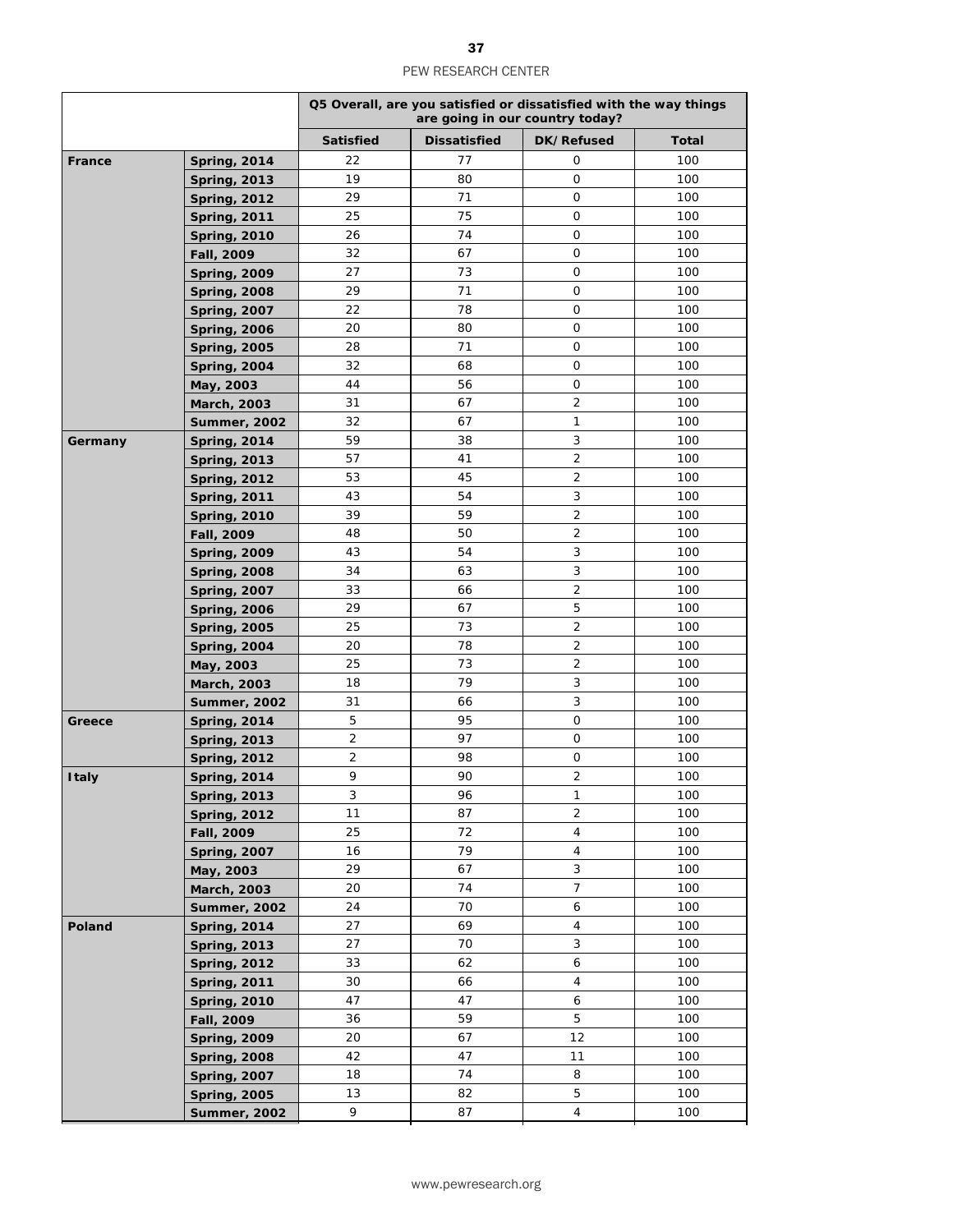|                       |                     | Q5 Overall, are you satisfied or dissatisfied with the way things<br>are going in our country today? |                     |                |              |
|-----------------------|---------------------|------------------------------------------------------------------------------------------------------|---------------------|----------------|--------------|
|                       |                     | <b>Satisfied</b>                                                                                     | <b>Dissatisfied</b> | DK/Refused     | <b>Total</b> |
| Spain                 | <b>Spring, 2014</b> | 8                                                                                                    | 91                  | 1              | 100          |
|                       | <b>Spring, 2013</b> | 5                                                                                                    | 94                  | $\mathbf{1}$   | 100          |
|                       | <b>Spring, 2012</b> | 10                                                                                                   | 88                  | $\overline{2}$ | 100          |
|                       | <b>Spring, 2011</b> | 15                                                                                                   | 83                  | $\overline{2}$ | 100          |
|                       | <b>Spring, 2010</b> | 22                                                                                                   | 76                  | 2              | 100          |
|                       | Fall, 2009          | 21                                                                                                   | 75                  | 3              | 100          |
|                       | <b>Spring, 2009</b> | 21                                                                                                   | 77                  | 2              | 100          |
|                       | <b>Spring, 2008</b> | 50                                                                                                   | 43                  | $\overline{7}$ | 100          |
|                       | <b>Spring, 2007</b> | 51                                                                                                   | 45                  | 4              | 100          |
|                       | <b>Spring, 2006</b> | 50                                                                                                   | 46                  | $\overline{4}$ | 100          |
|                       | <b>Spring, 2005</b> | 51                                                                                                   | 44                  | 5              | 100          |
|                       | May, 2003           | 45                                                                                                   | 52                  | 3              | 100          |
|                       | March, 2003         | 41                                                                                                   | 47                  | 12             | 100          |
| <b>United Kingdom</b> | <b>Spring, 2014</b> | 40                                                                                                   | 55                  | 5              | 100          |
|                       | <b>Spring, 2013</b> | 26                                                                                                   | 68                  | 5              | 100          |
|                       | <b>Spring, 2012</b> | 30                                                                                                   | 65                  | 5              | 100          |
|                       | <b>Spring, 2011</b> | 32                                                                                                   | 61                  | $\overline{7}$ | 100          |
|                       | <b>Spring, 2010</b> | 31                                                                                                   | 63                  | $\overline{7}$ | 100          |
|                       | Fall, 2009          | 29                                                                                                   | 64                  | $\overline{7}$ | 100          |
|                       | <b>Spring, 2009</b> | 21                                                                                                   | 76                  | $\overline{4}$ | 100          |
|                       | <b>Spring, 2008</b> | 30                                                                                                   | 65                  | 5              | 100          |
|                       | <b>Spring, 2007</b> | 30                                                                                                   | 66                  | $\overline{4}$ | 100          |
|                       | <b>Spring, 2006</b> | 35                                                                                                   | 58                  | 6              | 100          |
|                       | <b>Spring, 2005</b> | 44                                                                                                   | 51                  | 5              | 100          |
|                       | <b>Spring, 2004</b> | 38                                                                                                   | 58                  | $\overline{4}$ | 100          |
|                       | May, 2003           | 46                                                                                                   | 49                  | 5              | 100          |
|                       | March, 2003         | 30                                                                                                   | 63                  | 6              | 100          |
|                       | <b>Summer, 2002</b> | 32                                                                                                   | 64                  | $\overline{4}$ | 100          |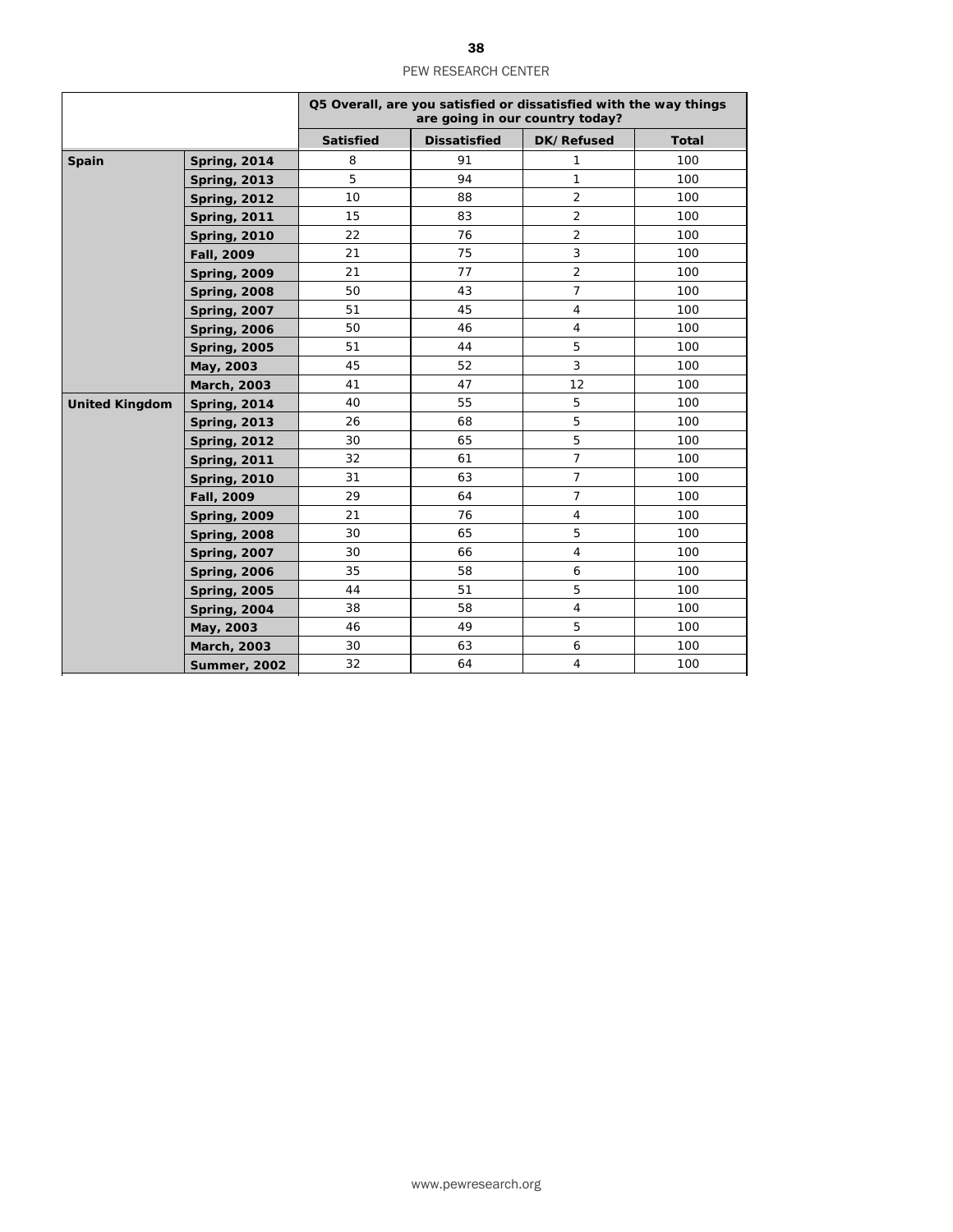|                       |                     |                | Q9 Now thinking about our economic situation, how would you describe the current economic<br>situation in (survey country) – is it very good, somewhat good, somewhat bad or very bad? |                 |                |                     |       |  |
|-----------------------|---------------------|----------------|----------------------------------------------------------------------------------------------------------------------------------------------------------------------------------------|-----------------|----------------|---------------------|-------|--|
|                       |                     | Very good      | Somewhat<br>good                                                                                                                                                                       | Somewhat<br>bad | Very bad       | DK/Refused          | Total |  |
| France                | <b>Spring, 2014</b> | $\mathbf{1}$   | 11                                                                                                                                                                                     | 54              | 34             | 0                   | 100   |  |
|                       | <b>Spring, 2013</b> | 0              | 9                                                                                                                                                                                      | 53              | 38             | 0                   | 100   |  |
|                       | <b>Spring, 2012</b> | $\mathbf{1}$   | 18                                                                                                                                                                                     | 52              | 29             | 0                   | 100   |  |
|                       | <b>Spring, 2011</b> | $\mathbf{O}$   | 17                                                                                                                                                                                     | 52              | 31             | 0                   | 100   |  |
|                       | <b>Spring, 2010</b> | $\mathbf{1}$   | 12                                                                                                                                                                                     | 56              | 31             | $\mathsf{O}$        | 100   |  |
|                       | Fall, 2009          | $\mathbf{1}$   | 15                                                                                                                                                                                     | 60              | 24             | 0                   | 100   |  |
|                       | <b>Spring, 2009</b> | 0              | 14                                                                                                                                                                                     | 58              | 27             | 0                   | 100   |  |
|                       | <b>Spring, 2008</b> | 0              | 19                                                                                                                                                                                     | 61              | 20             | 0                   | 100   |  |
|                       | <b>Spring, 2007</b> | $\mathbf{1}$   | 29                                                                                                                                                                                     | 53              | 17             | 0                   | 100   |  |
|                       | <b>Summer, 2002</b> | $\mathbf{1}$   | 44                                                                                                                                                                                     | 47              | 6              | $\overline{2}$      | 100   |  |
| Germany               | <b>Spring, 2014</b> | 14             | 71                                                                                                                                                                                     | 13              | $\overline{2}$ | $\mathbf{1}$        | 100   |  |
|                       | <b>Spring, 2013</b> | 10             | 65                                                                                                                                                                                     | 22              | 3              | $\mathbf{1}$        | 100   |  |
|                       | <b>Spring, 2012</b> | 12             | 61                                                                                                                                                                                     | 22              | 5              | $\mathsf O$         | 100   |  |
|                       | <b>Spring, 2011</b> | 9              | 58                                                                                                                                                                                     | 27              | 5              | $\mathbf{1}$        | 100   |  |
|                       | <b>Spring, 2010</b> | $\overline{2}$ | 42                                                                                                                                                                                     | 47              | 8              | $\mathbf{1}$        | 100   |  |
|                       | Fall, 2009          | $\mathbf{1}$   | 27                                                                                                                                                                                     | 58              | 12             | $\mathbf{1}$        | 100   |  |
|                       | <b>Spring, 2009</b> | $\mathbf{1}$   | 27                                                                                                                                                                                     | 54              | 16             | $\overline{2}$      | 100   |  |
|                       | <b>Spring, 2008</b> | 4              | 49                                                                                                                                                                                     | 39              | $\overline{7}$ | $\mathbf{1}$        | 100   |  |
|                       | <b>Spring, 2007</b> | 8              | 55                                                                                                                                                                                     | 25              | 11             | $\mathbf{1}$        | 100   |  |
|                       | <b>Summer, 2002</b> | $\mathbf{1}$   | 26                                                                                                                                                                                     | 55              | 16             | $\mathbf{1}$        | 100   |  |
| Greece                | <b>Spring, 2014</b> | $\mathsf O$    | $\overline{2}$                                                                                                                                                                         | 30              | 67             | 0                   | 100   |  |
|                       | <b>Spring, 2013</b> | 0              | $\mathbf{1}$                                                                                                                                                                           | 27              | 72             | 0                   | 100   |  |
|                       | <b>Spring, 2012</b> | 0              | $\overline{2}$                                                                                                                                                                         | 20              | 78             | 0                   | 100   |  |
| <b>Italy</b>          | <b>Spring, 2014</b> | $\mathbf{O}$   | 3                                                                                                                                                                                      | 38              | 58             | 0                   | 100   |  |
|                       | <b>Spring, 2013</b> | 0              | 3                                                                                                                                                                                      | 38              | 58             | 0                   | 100   |  |
|                       | <b>Spring, 2012</b> | $\mathbf{1}$   | 5                                                                                                                                                                                      | 37              | 56             | $\mathbf{1}$        | 100   |  |
|                       | Fall, 2009          | 3              | 19                                                                                                                                                                                     | 48              | 28             | $\overline{2}$      | 100   |  |
|                       | <b>Spring, 2007</b> | $\mathbf{1}$   | 24                                                                                                                                                                                     | 56              | 14             | 5                   | 100   |  |
|                       | Summer, 2002        | $\mathbf 0$    | 36                                                                                                                                                                                     | 51              | 11             | $\overline{2}$      | 100   |  |
| Poland                | <b>Spring, 2014</b> | $\mathbf{1}$   | 28                                                                                                                                                                                     | 52              | 16             | 3                   | 100   |  |
|                       | <b>Spring, 2013</b> | $\overline{c}$ | 25                                                                                                                                                                                     | 51              | 19             | $\overline{2}$      | 100   |  |
|                       | <b>Spring, 2012</b> | 3              | 26                                                                                                                                                                                     | 46              | 23             | 3                   | 100   |  |
|                       | <b>Spring, 2011</b> | $\mathbf{1}$   | 25                                                                                                                                                                                     | 49              | 22             | 3                   | 100   |  |
|                       | <b>Spring, 2010</b> | 5              | 48                                                                                                                                                                                     | 36              | 8              | 3                   | 100   |  |
|                       | Fall, 2009          | $\overline{c}$ | 36                                                                                                                                                                                     | 47              | 12             | 3                   | 100   |  |
|                       | <b>Spring, 2009</b> | $\overline{2}$ | 27                                                                                                                                                                                     | 50              | 15             | 6                   | 100   |  |
|                       | <b>Spring, 2008</b> | 3              | 49                                                                                                                                                                                     | 36              | 6              | 6                   | 100   |  |
|                       | <b>Spring, 2007</b> | 0              | 36                                                                                                                                                                                     | 48              | 13             | 3                   | 100   |  |
|                       | <b>Summer, 2002</b> | 0              | $\overline{7}$                                                                                                                                                                         | 40              | 51             | $\overline{2}$      | 100   |  |
| Spain                 | <b>Spring, 2014</b> | $\mathbf{1}$   | $\overline{7}$                                                                                                                                                                         | 30              | 63             | 0                   | 100   |  |
|                       | <b>Spring, 2013</b> | $\mathbf{1}$   | 3                                                                                                                                                                                      | 17              | 79             | $\mathbf{1}$        | 100   |  |
|                       | <b>Spring, 2012</b> | $\mathbf{1}$   | 5                                                                                                                                                                                      | 22              | 72             | $\mathsf{O}\xspace$ | 100   |  |
|                       | <b>Spring, 2011</b> | $\mathbf{1}$   | 9                                                                                                                                                                                      | 27              | 62             | 0                   | 100   |  |
|                       | <b>Spring, 2010</b> | $\mathbf{1}$   | 12                                                                                                                                                                                     | 40              | 48             | 0                   | 100   |  |
|                       | Fall, 2009          | $\mathbf{1}$   | 11                                                                                                                                                                                     | 43              | 45             | $\mathbf{1}$        | 100   |  |
|                       | <b>Spring, 2009</b> | $\mathbf{1}$   | 12                                                                                                                                                                                     | 38              | 47             | $\overline{2}$      | 100   |  |
|                       | <b>Spring, 2008</b> | $\mathbf{1}$   | 34                                                                                                                                                                                     | 43              | 19             | 3                   | 100   |  |
|                       | <b>Spring, 2007</b> | 9              | 56                                                                                                                                                                                     | 29              | 5              | $\mathbf{1}$        | 100   |  |
| <b>United Kingdom</b> | <b>Spring, 2014</b> | $\overline{2}$ | 41                                                                                                                                                                                     | 37              | 18             | $\overline{a}$      | 100   |  |
|                       | <b>Spring, 2013</b> | $\sqrt{2}$     | 13                                                                                                                                                                                     | 44              | 39             | $\overline{a}$      | 100   |  |
|                       | <b>Spring, 2012</b> | $\mathbf{1}$   | 14                                                                                                                                                                                     | 47              | 37             | $\mathbf{1}$        | 100   |  |
|                       | <b>Spring, 2011</b> | $\mathbf{1}$   | 14                                                                                                                                                                                     | 45              | 40             | $\mathbf{1}$        | 100   |  |
|                       | <b>Spring, 2010</b> | $\overline{c}$ | 18                                                                                                                                                                                     | 40              | 39             | $\mathbf{1}$        | 100   |  |
|                       | Fall, 2009          | $\overline{2}$ | 14                                                                                                                                                                                     | 45              | 38             | $\overline{2}$      | 100   |  |
|                       | <b>Spring, 2009</b> | $\mathbf{1}$   | 10                                                                                                                                                                                     | 38              | 49             | $\overline{2}$      | 100   |  |
|                       | <b>Spring, 2008</b> | $\overline{2}$ | 28                                                                                                                                                                                     | 47              | 20             | $\overline{2}$      | 100   |  |
|                       | <b>Spring, 2007</b> | 13             | 56                                                                                                                                                                                     | 20              | 8              | 3                   | 100   |  |
|                       | <b>Summer, 2002</b> | 8              | 57                                                                                                                                                                                     | 24              | 8              | $\overline{a}$      | 100   |  |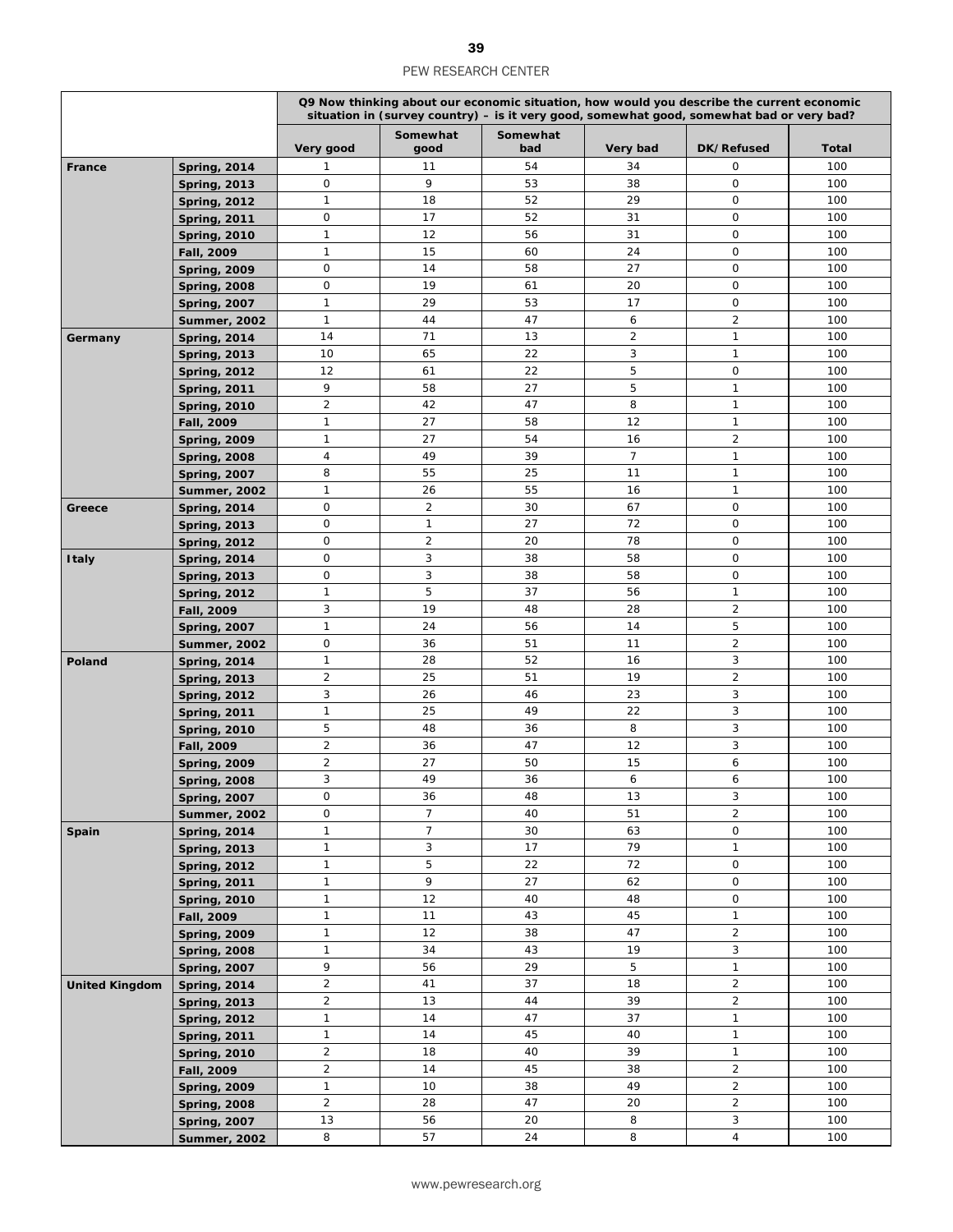|                       |                     |                |                     |                           |                    | little, remain the same, worsen a little or worsen a lot? | Q10 And over the next 12 months do you expect the economic situation in our country to improve a lot, improve a |              |
|-----------------------|---------------------|----------------|---------------------|---------------------------|--------------------|-----------------------------------------------------------|-----------------------------------------------------------------------------------------------------------------|--------------|
|                       |                     | Improve a lot  | Improve a<br>little | <b>Remain the</b><br>same | Worsen a<br>little | Worsen a lot                                              | DK/Refused                                                                                                      | <b>Total</b> |
| France                | <b>Spring, 2014</b> | $\overline{2}$ | 15                  | 35                        | 29                 | 19                                                        | $\mathsf O$                                                                                                     | 100          |
|                       | <b>Spring, 2013</b> | $\mathbf{1}$   | 10                  | 28                        | 33                 | 28                                                        | $\mathsf O$                                                                                                     | 100          |
|                       | <b>Spring, 2012</b> | $\overline{2}$ | 20                  | 37                        | 26                 | 14                                                        | $\mathbf 0$                                                                                                     | 100          |
|                       | <b>Spring, 2011</b> | $\mathbf{1}$   | 16                  | 32                        | 30                 | 22                                                        | $\mathbf 0$                                                                                                     | 100          |
|                       | <b>Spring, 2010</b> | $\mathbf{1}$   | 21                  | 34                        | 27                 | 16                                                        | $\mathsf O$                                                                                                     | 100          |
|                       | <b>Spring, 2009</b> | $\overline{2}$ | 25                  | 29                        | 28                 | 15                                                        | $\mathsf O$                                                                                                     | 100          |
|                       | <b>Spring, 2008</b> | $\mathbf{1}$   | 18                  | 34                        | 33                 | 13                                                        | $\mathsf O$                                                                                                     | 100          |
|                       | <b>Summer, 2002</b> | 3              | 29                  | 36                        | 23                 | 6                                                         | $\overline{2}$                                                                                                  | 100          |
| Germany               | <b>Spring, 2014</b> | $\mathbf{1}$   | 25                  | 52                        | 18                 | $\overline{c}$                                            | $\mathbf{1}$                                                                                                    | 100          |
|                       | <b>Spring, 2013</b> | 3              | 24                  | 49                        | 19                 | $\overline{\mathbf{4}}$                                   | $\mathsf O$                                                                                                     | 100          |
|                       | <b>Spring, 2012</b> | 2              | 27                  | 43                        | 23                 | 4                                                         | $\mathbf{1}$                                                                                                    | 100          |
|                       | <b>Spring, 2011</b> | 3              | 35                  | 42                        | 17                 | 3                                                         | $\mathsf O$                                                                                                     | 100          |
|                       | <b>Spring, 2010</b> | $\sqrt{3}$     | 45                  | 31                        | 15                 | 5                                                         | $\mathbf 0$                                                                                                     | 100          |
|                       | <b>Spring, 2009</b> | 3              | 42                  | 25                        | 19                 | 8                                                         | $\mathbf{1}$                                                                                                    | 100          |
|                       | <b>Spring, 2008</b> | 3              | 29                  | 39                        | 23                 | 6                                                         | $\mathbf{1}$                                                                                                    | 100          |
|                       | Summer, 2002        | 3              | 37                  | 39                        | 17                 | $\overline{4}$                                            | $\mathbf{1}$                                                                                                    | 100          |
| Greece                | <b>Spring, 2014</b> | $\mathbf{1}$   | 18                  | 26                        | 24                 | 29                                                        | $\overline{c}$                                                                                                  | 100          |
|                       | <b>Spring, 2013</b> | $\mathbf{1}$   | 13                  | 20                        | 29                 | 35                                                        | $\mathbf{1}$                                                                                                    | 100          |
|                       | <b>Spring, 2012</b> | $\mathbf{1}$   | 8                   | 10                        | 28                 | 53                                                        | $\mathbf{1}$                                                                                                    | 100          |
| <b>Italy</b>          | <b>Spring, 2014</b> | $\overline{2}$ | 23                  | 37                        | 20                 | 16                                                        | $\overline{2}$                                                                                                  | 100          |
|                       | <b>Spring, 2013</b> | $\mathbf{1}$   | 18                  | 31                        | 29                 | 19                                                        | $\overline{2}$                                                                                                  | 100          |
|                       | <b>Spring, 2012</b> | $\mathbf{1}$   | 21                  | 29                        | 24                 | 23                                                        | $\overline{2}$                                                                                                  | 100          |
|                       | Summer, 2002        | $\mathbf{1}$   | 29                  | 43                        | 20                 | 4                                                         | 3                                                                                                               | 100          |
| Poland                | <b>Spring, 2014</b> | $\mathbf{1}$   | 17                  | 53                        | 18                 | 5                                                         | 5                                                                                                               | 100          |
|                       | <b>Spring, 2013</b> | $\mathbf{1}$   | 13                  | 51                        | 22                 | 8                                                         | $\overline{4}$                                                                                                  | 100          |
|                       | <b>Spring, 2012</b> | $\sqrt{2}$     | 16                  | 45                        | 24                 | 9                                                         | $\overline{4}$                                                                                                  | 100          |
|                       | <b>Spring, 2011</b> | $\mathbf{1}$   | 14                  | 45                        | 20                 | 12                                                        | 8                                                                                                               | 100          |
|                       | <b>Spring, 2010</b> | 3              | 32                  | 49                        | 10                 | $\overline{c}$                                            | 5                                                                                                               | 100          |
|                       | <b>Spring, 2009</b> | $\mathbf{1}$   | 19                  | 47                        | 22                 | 5                                                         | 6                                                                                                               | 100          |
|                       | <b>Spring, 2008</b> | $\overline{4}$ | 33                  | 44                        | 10                 | $\overline{2}$                                            | $\overline{7}$                                                                                                  | 100          |
|                       | Summer, 2002        | $\mathsf O$    | 12                  | 51                        | 19                 | 11                                                        | $\overline{7}$                                                                                                  | 100          |
| Spain                 | <b>Spring, 2014</b> | 2              | 32                  | 44                        | 15                 | 6                                                         | $\mathbf{1}$                                                                                                    | 100          |
|                       | <b>Spring, 2013</b> | 2              | 21                  | 29                        | 29                 | 18                                                        | $\mathbf{1}$                                                                                                    | 100          |
|                       | <b>Spring, 2012</b> | $\overline{2}$ | 23                  | 27                        | 28                 | 19                                                        | $\mathbf{1}$                                                                                                    | 100          |
|                       | <b>Spring, 2011</b> | 3              | 27                  | 34                        | 21                 | 14                                                        | $\mathbf{1}$                                                                                                    | 100          |
|                       | <b>Spring, 2010</b> | 3              | 40                  | 30                        | 19                 | $\overline{7}$                                            | $\mathbf{1}$                                                                                                    | 100          |
|                       | <b>Spring, 2009</b> | $\overline{2}$ | 36                  | 28                        | 21                 | 9                                                         | 3                                                                                                               | 100          |
|                       | <b>Spring, 2008</b> | $\mathbf{1}$   | 17                  | 33                        | 36                 | $\overline{7}$                                            | 5                                                                                                               | 100          |
| <b>United Kingdom</b> | <b>Spring, 2014</b> | 6              | 39                  | 36                        | 10                 | $\overline{7}$                                            | $\overline{c}$                                                                                                  | 100          |
|                       | <b>Spring, 2013</b> | $\overline{2}$ | 20                  | 40                        | 23                 | 14                                                        | $\mathbf{1}$                                                                                                    | 100          |
|                       | <b>Spring, 2012</b> | 3              | 29                  | 35                        | 21                 | 11                                                        | $\mathbf{1}$                                                                                                    | 100          |
|                       | <b>Spring, 2011</b> | $\sqrt{3}$     | 28                  | 26                        | 25                 | 18                                                        | $\mathbf{1}$                                                                                                    | 100          |
|                       | <b>Spring, 2010</b> | 6              | 41                  | 27                        | 13                 | $\overline{7}$                                            | 5                                                                                                               | 100          |
|                       | <b>Spring, 2009</b> | 6              | 38                  | 30                        | 15                 | 8                                                         | 3                                                                                                               | 100          |
|                       | <b>Spring, 2008</b> | $\overline{2}$ | 12                  | 28                        | 37                 | 18                                                        | $\overline{2}$                                                                                                  | 100          |
|                       | <b>Summer, 2002</b> | 5              | 22                  | 39                        | 24                 | $\overline{7}$                                            | 3                                                                                                               | 100          |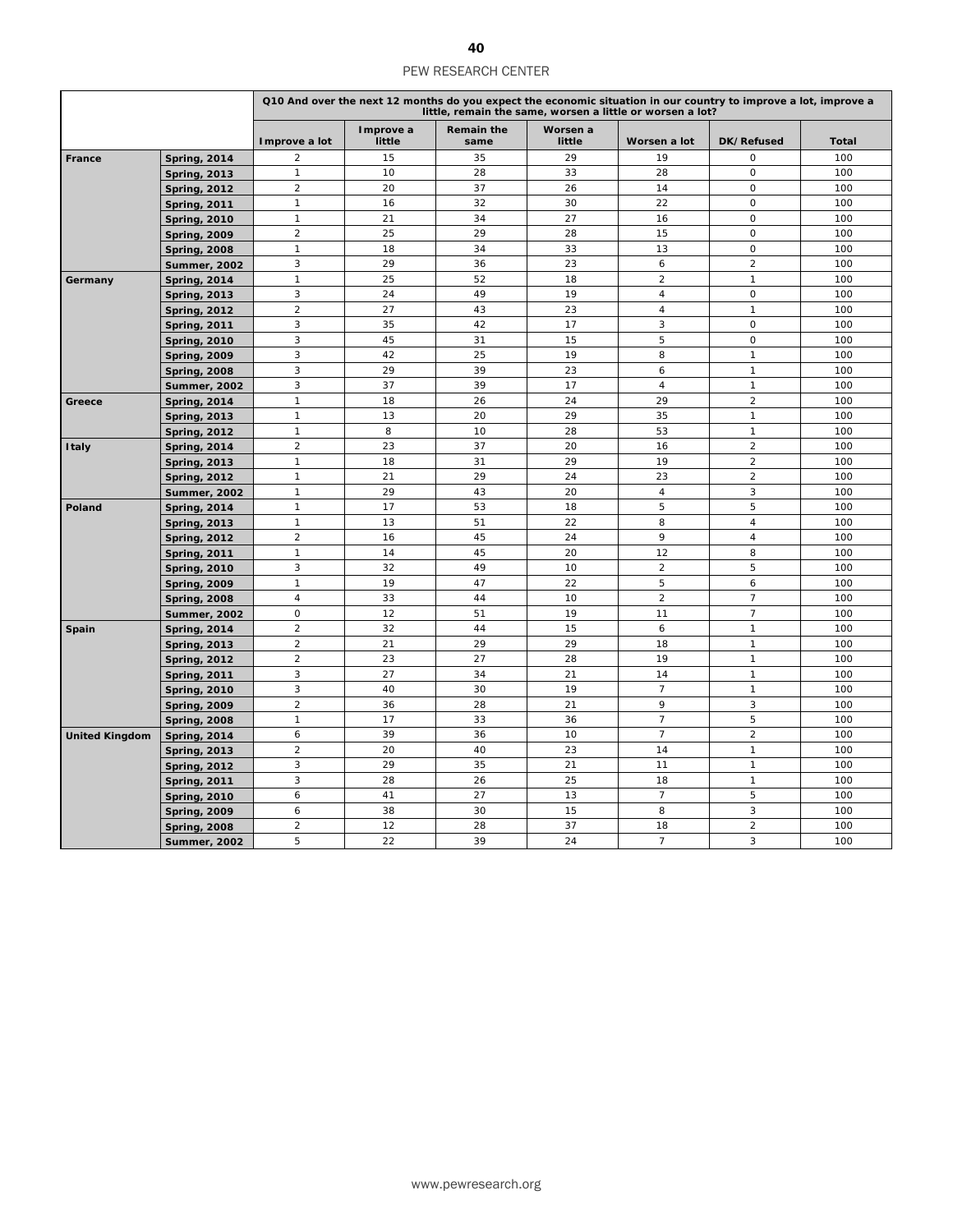|                       |                     |                   | Q11 When children today in (survey country) grow up, do you think they will be<br>better off or worse off financially than their parents? |                |                |              |
|-----------------------|---------------------|-------------------|-------------------------------------------------------------------------------------------------------------------------------------------|----------------|----------------|--------------|
|                       |                     | <b>Better off</b> | Worse off                                                                                                                                 | Same (VOL)     | DK/Refused     | <b>Total</b> |
| France                | <b>Spring, 2014</b> | 13                | 86                                                                                                                                        |                | $\Omega$       | 100          |
|                       | <b>Spring, 2013</b> | 9                 | 90                                                                                                                                        |                | $\Omega$       | 100          |
| Germany               | <b>Spring, 2014</b> | 38                | 56                                                                                                                                        | $\overline{2}$ | 4              | 100          |
|                       | <b>Spring, 2013</b> | 28                | 64                                                                                                                                        | 3              | 5              | 100          |
| Greece                | <b>Spring, 2014</b> | 25                | 65                                                                                                                                        | 8              | 3              | 100          |
|                       | <b>Spring, 2013</b> | 21                | 67                                                                                                                                        | 8              | 5              | 100          |
| <b>Italy</b>          | <b>Spring, 2014</b> | 15                | 67                                                                                                                                        | 10             | 7              | 100          |
|                       | <b>Spring, 2013</b> | 14                | 73                                                                                                                                        | 6              | 7              | 100          |
| Poland                | <b>Spring, 2014</b> | 28                | 58                                                                                                                                        | 6              | 8              | 100          |
|                       | <b>Spring, 2013</b> | 26                | 61                                                                                                                                        | 5              | 8              | 100          |
| Spain                 | <b>Spring, 2014</b> | 30                | 62                                                                                                                                        | 5.             | 3              | 100          |
|                       | <b>Spring, 2013</b> | 28                | 65                                                                                                                                        | 3              | 4              | 100          |
| <b>United Kingdom</b> | <b>Spring, 2014</b> | 23                | 72                                                                                                                                        | 2              | 3              | 100          |
|                       | <b>Spring, 2013</b> | 17                | 74                                                                                                                                        | 2              | $\overline{7}$ | 100          |

|         |                     |                          |                       |                         | Q15f Please tell me if you have a very favorable, somewhat favorable, somewhat unfavorable or<br>very unfavorable opinion of: f. The European Union |                |              |
|---------|---------------------|--------------------------|-----------------------|-------------------------|-----------------------------------------------------------------------------------------------------------------------------------------------------|----------------|--------------|
|         |                     | <b>Very</b><br>favorable | Somewhat<br>favorable | Somewhat<br>unfavorable | <b>Very</b><br>unfavorable                                                                                                                          | DK/Refused     | <b>Total</b> |
| France  | <b>Spring, 2014</b> | 6                        | 48                    | 28                      | 18                                                                                                                                                  | 0              | 100          |
|         | <b>Spring, 2013</b> | 5                        | 36                    | 38                      | 20                                                                                                                                                  | $\mathbf 0$    | 100          |
|         | <b>Spring, 2012</b> | 10                       | 50                    | 28                      | 12                                                                                                                                                  | $\mathbf 0$    | 100          |
|         | <b>Spring, 2011</b> | 14                       | 49                    | 26                      | 11                                                                                                                                                  | $\mathsf O$    | 100          |
|         | <b>Spring, 2010</b> | 13                       | 51                    | 28                      | 9                                                                                                                                                   | $\mathbf 0$    | 100          |
|         | <b>Spring, 2009</b> | 12                       | 50                    | 28                      | 9                                                                                                                                                   | $\mathbf 0$    | 100          |
|         | <b>Spring, 2007</b> | 9                        | 53                    | 27                      | 11                                                                                                                                                  | $\mathbf 0$    | 100          |
|         | <b>Spring, 2004</b> | 12                       | 57                    | 22                      | 9                                                                                                                                                   | $\mathbf{1}$   | 100          |
| Germany | <b>Spring, 2014</b> | $\overline{7}$           | 59                    | 27                      | $\overline{4}$                                                                                                                                      | $\overline{2}$ | 100          |
|         | <b>Spring, 2013</b> | $\overline{7}$           | 53                    | 29                      | 6                                                                                                                                                   | $\overline{4}$ | 100          |
|         | <b>Spring, 2012</b> | 12                       | 56                    | 27                      | $\overline{4}$                                                                                                                                      | $\mathbf{1}$   | 100          |
|         | <b>Spring, 2011</b> | 8                        | 58                    | 27                      | 5                                                                                                                                                   | $\mathbf{1}$   | 100          |
|         | <b>Spring, 2010</b> | 11                       | 51                    | 28                      | $\overline{7}$                                                                                                                                      | 3              | 100          |
|         | <b>Spring, 2009</b> | 8                        | 57                    | 26                      | 6                                                                                                                                                   | 3              | 100          |
|         | <b>Spring, 2007</b> | 12                       | 56                    | 24                      | 6                                                                                                                                                   | $\overline{2}$ | 100          |
|         | <b>Spring, 2004</b> | 13                       | 45                    | 33                      | 6                                                                                                                                                   | 3              | 100          |
| Greece  | <b>Spring, 2014</b> | 3                        | 31                    | 35                      | 30                                                                                                                                                  | $\overline{2}$ | 100          |
|         | <b>Spring, 2013</b> | $\overline{4}$           | 29                    | 37                      | 28                                                                                                                                                  | $\overline{2}$ | 100          |
|         | <b>Spring, 2012</b> | 5                        | 32                    | 33                      | 29                                                                                                                                                  | $\overline{2}$ | 100          |
| Italy   | <b>Spring, 2014</b> | 5                        | 41                    | 34                      | 16                                                                                                                                                  | $\overline{4}$ | 100          |
|         | <b>Spring, 2013</b> | 10                       | 48                    | 26                      | 10                                                                                                                                                  | 6              | 100          |
|         | <b>Spring, 2012</b> | 10                       | 49                    | 25                      | 10                                                                                                                                                  | 6              | 100          |
|         | <b>Spring, 2007</b> | 18                       | 60                    | 10                      | 3                                                                                                                                                   | 8              | 100          |
| Poland  | <b>Spring, 2014</b> | 13                       | 59                    | 18                      | $\overline{4}$                                                                                                                                      | $\overline{7}$ | 100          |
|         | <b>Spring, 2013</b> | 8                        | 60                    | 24                      | $\overline{4}$                                                                                                                                      | 5              | 100          |
|         | <b>Spring, 2012</b> | 10                       | 59                    | 20                      | 5                                                                                                                                                   | 6              | 100          |
|         | <b>Spring, 2011</b> | 14                       | 60                    | 16                      | 3                                                                                                                                                   | $\overline{7}$ | 100          |
|         | <b>Spring, 2010</b> | 21                       | 60                    | 12                      | $\overline{2}$                                                                                                                                      | 5              | 100          |
|         | <b>Spring, 2009</b> | 15                       | 62                    | 12                      | 3                                                                                                                                                   | $\overline{7}$ | 100          |
|         | <b>Spring, 2007</b> | 23                       | 60                    | 10                      | $\mathbf{1}$                                                                                                                                        | $\overline{7}$ | 100          |
| Spain   | <b>Spring, 2014</b> | 8                        | 42                    | 34                      | 14                                                                                                                                                  | 3              | 100          |
|         | <b>Spring, 2013</b> | 14                       | 32                    | 35                      | 17                                                                                                                                                  | 2              | 100          |
|         | <b>Spring, 2012</b> | 18                       | 42                    | 24                      | 14                                                                                                                                                  | $\overline{2}$ | 100          |
|         | <b>Spring, 2011</b> | 23                       | 49                    | 17                      | $\overline{7}$                                                                                                                                      | 3              | 100          |
|         | <b>Spring, 2010</b> | 15                       | 62                    | 15                      | 3                                                                                                                                                   | $\overline{4}$ | 100          |
|         | <b>Spring, 2009</b> | 15                       | 62                    | 14                      | 2                                                                                                                                                   | 6              | 100          |
|         | <b>Spring, 2007</b> | 16                       | 64                    | 12                      | 3                                                                                                                                                   | 5              | 100          |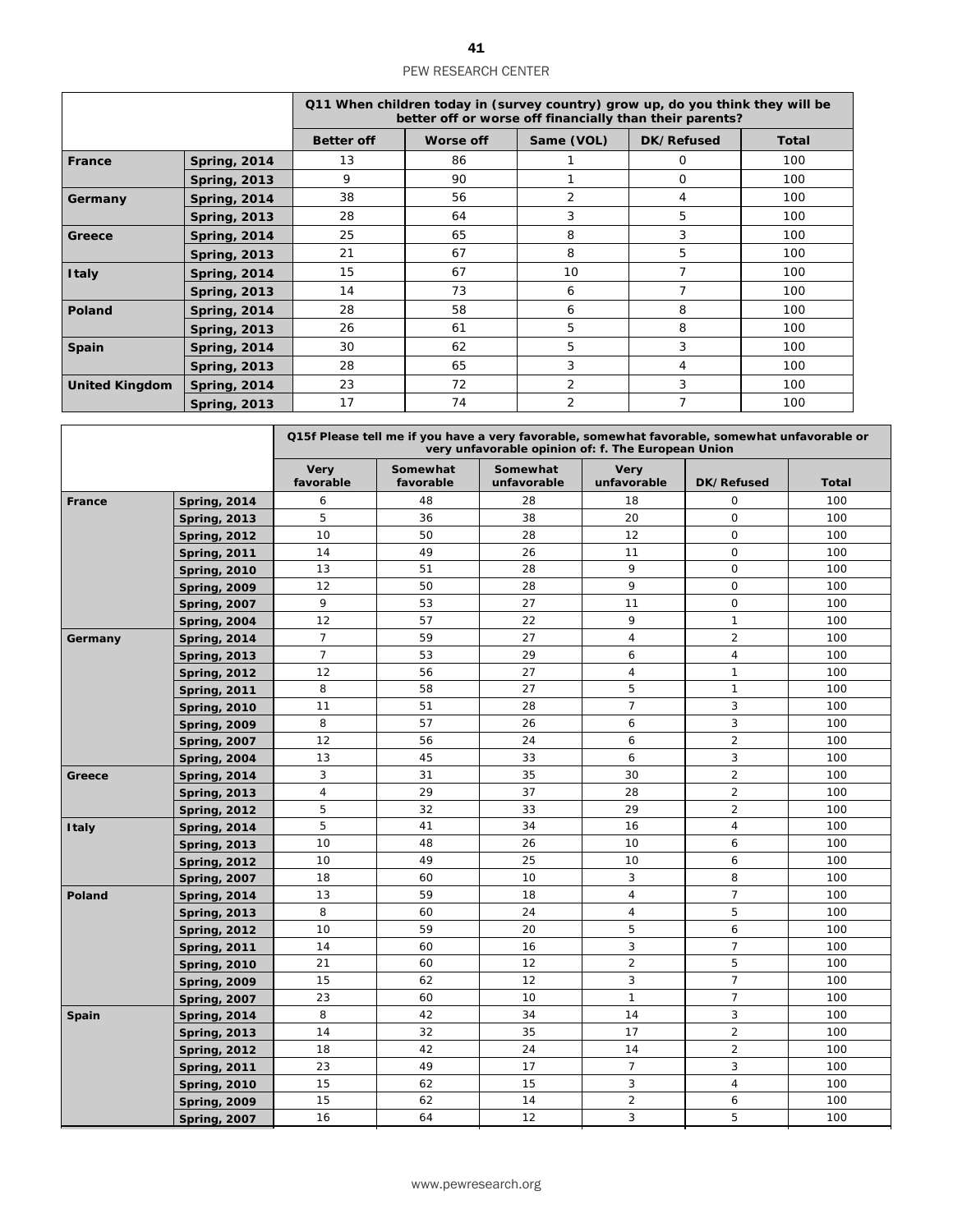|                       |                     | Q15f Please tell me if you have a very favorable, somewhat favorable, somewhat unfavorable or<br>very unfavorable opinion of: f. The European Union |                       |                         |                            |            |       |  |  |
|-----------------------|---------------------|-----------------------------------------------------------------------------------------------------------------------------------------------------|-----------------------|-------------------------|----------------------------|------------|-------|--|--|
|                       |                     | <b>Very</b><br>favorable                                                                                                                            | Somewhat<br>favorable | Somewhat<br>unfavorable | <b>Very</b><br>unfavorable | DK/Refused | Total |  |  |
| <b>United Kingdom</b> | <b>Spring, 2014</b> | 12                                                                                                                                                  | 40                    | 22                      | 19                         |            | 100   |  |  |
|                       | <b>Spring, 2013</b> |                                                                                                                                                     | 36                    | 26                      | 22                         | 9          | 100   |  |  |
|                       | <b>Spring, 2012</b> |                                                                                                                                                     | 36                    | 26                      | 20                         | 8          | 100   |  |  |
|                       | <b>Spring, 2011</b> | 13                                                                                                                                                  | 38                    | 22                      | 19                         | 8          | 100   |  |  |
|                       | <b>Spring, 2010</b> |                                                                                                                                                     | 40                    | 21                      | 21                         | 10         | 100   |  |  |
|                       | <b>Spring, 2009</b> | 8                                                                                                                                                   | 42                    | 21                      | 18                         | 10         | 100   |  |  |
|                       | <b>Spring, 2007</b> | 10                                                                                                                                                  | 42                    | 21                      | 16                         | 10         | 100   |  |  |
|                       | <b>Spring, 2004</b> | 13                                                                                                                                                  | 41                    | 21                      | 15                         | 9          | 100   |  |  |

|                       |                     | Q15k Please tell me if you have a very favorable, somewhat favorable, somewhat unfavorable or<br>very unfavorable opinion of: k. The European Central Bank |                       |                         |                            |            |              |  |  |
|-----------------------|---------------------|------------------------------------------------------------------------------------------------------------------------------------------------------------|-----------------------|-------------------------|----------------------------|------------|--------------|--|--|
|                       |                     | <b>Very</b><br>favorable                                                                                                                                   | Somewhat<br>favorable | Somewhat<br>unfavorable | <b>Very</b><br>unfavorable | DK/Refused | <b>Total</b> |  |  |
| France                | <b>Spring, 2014</b> | 5                                                                                                                                                          | 39                    | 35                      | 20                         |            | 100          |  |  |
|                       | <b>Spring, 2012</b> | 6                                                                                                                                                          | 41                    | 32                      | 21                         |            | 100          |  |  |
| Germany               | <b>Spring, 2014</b> | 3                                                                                                                                                          | 41                    | 38                      | 9                          | 10         | 100          |  |  |
|                       | <b>Spring, 2012</b> | 3                                                                                                                                                          | 37                    | 42                      | 9                          | 9          | 100          |  |  |
| Greece                | <b>Spring, 2014</b> |                                                                                                                                                            | 16                    | 39                      | 41                         | 3          | 100          |  |  |
|                       | <b>Spring, 2012</b> | $\overline{2}$                                                                                                                                             | 13                    | 28                      | 52                         | 6          | 100          |  |  |
| <b>Italy</b>          | <b>Spring, 2014</b> | 3                                                                                                                                                          | 26                    | 39                      | 23                         | 9          | 100          |  |  |
|                       | <b>Spring, 2012</b> | 6                                                                                                                                                          | 33                    | 26                      | 20                         | 15         | 100          |  |  |
| Poland                | <b>Spring, 2014</b> | 7                                                                                                                                                          | 45                    | 17                      | 4                          | 27         | 100          |  |  |
|                       | <b>Spring, 2012</b> | 7                                                                                                                                                          | 47                    | 17                      | 5                          | 23         | 100          |  |  |
| Spain                 | Spring, 2014        | 4                                                                                                                                                          | 20                    | 39                      | 30                         | 8          | 100          |  |  |
|                       | <b>Spring, 2012</b> | 6                                                                                                                                                          | 19                    | 30                      | 35                         | 9          | 100          |  |  |
| <b>United Kingdom</b> | <b>Spring, 2014</b> | 3                                                                                                                                                          | 27                    | 25                      | 17                         | 28         | 100          |  |  |
|                       | <b>Spring, 2012</b> | 3                                                                                                                                                          | 26                    | 28                      | 16                         | 27         | 100          |  |  |

|                       |                     | Q15I Please tell me if you have a very favorable, somewhat favorable, somewhat unfavorable or<br>very unfavorable opinion of: I. The European Parliament |                       |                         |                            |            |              |  |  |  |
|-----------------------|---------------------|----------------------------------------------------------------------------------------------------------------------------------------------------------|-----------------------|-------------------------|----------------------------|------------|--------------|--|--|--|
|                       |                     | <b>Very</b><br>favorable                                                                                                                                 | Somewhat<br>favorable | Somewhat<br>unfavorable | <b>Very</b><br>unfavorable | DK/Refused | <b>Total</b> |  |  |  |
| France                | <b>Spring, 2014</b> |                                                                                                                                                          | 41                    | 34                      | 20                         |            | 100          |  |  |  |
| Germany               | <b>Spring, 2014</b> |                                                                                                                                                          | 45                    | 38                      |                            | ь          | 100          |  |  |  |
| Greece                | <b>Spring, 2014</b> |                                                                                                                                                          | 25                    | 38                      | 34                         |            | 100          |  |  |  |
| Italy                 | <b>Spring, 2014</b> |                                                                                                                                                          | 31                    | 36                      | 22                         |            | 100          |  |  |  |
| <b>Poland</b>         | <b>Spring, 2014</b> | 8                                                                                                                                                        | 49                    | 19                      |                            | 19         | 100          |  |  |  |
| <b>Spain</b>          | <b>Spring, 2014</b> |                                                                                                                                                          | 28                    | 38                      | 26                         |            | 100          |  |  |  |
| <b>United Kingdom</b> | <b>Spring, 2014</b> |                                                                                                                                                          | 31                    | 28                      | 26                         | 10         | 100          |  |  |  |

|                       |                     |                          | Q15m Please tell me if you have a very favorable, somewhat favorable, somewhat unfavorable or<br>very unfavorable opinion of: m. The European Commission |                         |                            |            |              |  |  |  |
|-----------------------|---------------------|--------------------------|----------------------------------------------------------------------------------------------------------------------------------------------------------|-------------------------|----------------------------|------------|--------------|--|--|--|
|                       |                     | <b>Very</b><br>favorable | Somewhat<br>favorable                                                                                                                                    | Somewhat<br>unfavorable | <b>Verv</b><br>unfavorable | DK/Refused | <b>Total</b> |  |  |  |
| France                | <b>Spring, 2014</b> |                          | 42                                                                                                                                                       | 34                      | 20                         |            | 100          |  |  |  |
| Germany               | <b>Spring, 2014</b> |                          | 43                                                                                                                                                       | 32                      |                            | 17         | 100          |  |  |  |
| Greece                | <b>Spring, 2014</b> |                          | 20                                                                                                                                                       | 37                      | 37                         |            | 100          |  |  |  |
| <b>Italy</b>          | <b>Spring, 2014</b> |                          | 31                                                                                                                                                       | 35                      | 21                         | 10         | 100          |  |  |  |
| <b>Poland</b>         | <b>Spring, 2014</b> |                          | 49                                                                                                                                                       | 18                      |                            | 22         | 100          |  |  |  |
| <b>Spain</b>          | <b>Spring, 2014</b> |                          | 26                                                                                                                                                       | 38                      | 23                         | Q          | 100          |  |  |  |
| <b>United Kingdom</b> | <b>Spring, 2014</b> |                          | 30                                                                                                                                                       | 23                      | 22                         | 21         | 100          |  |  |  |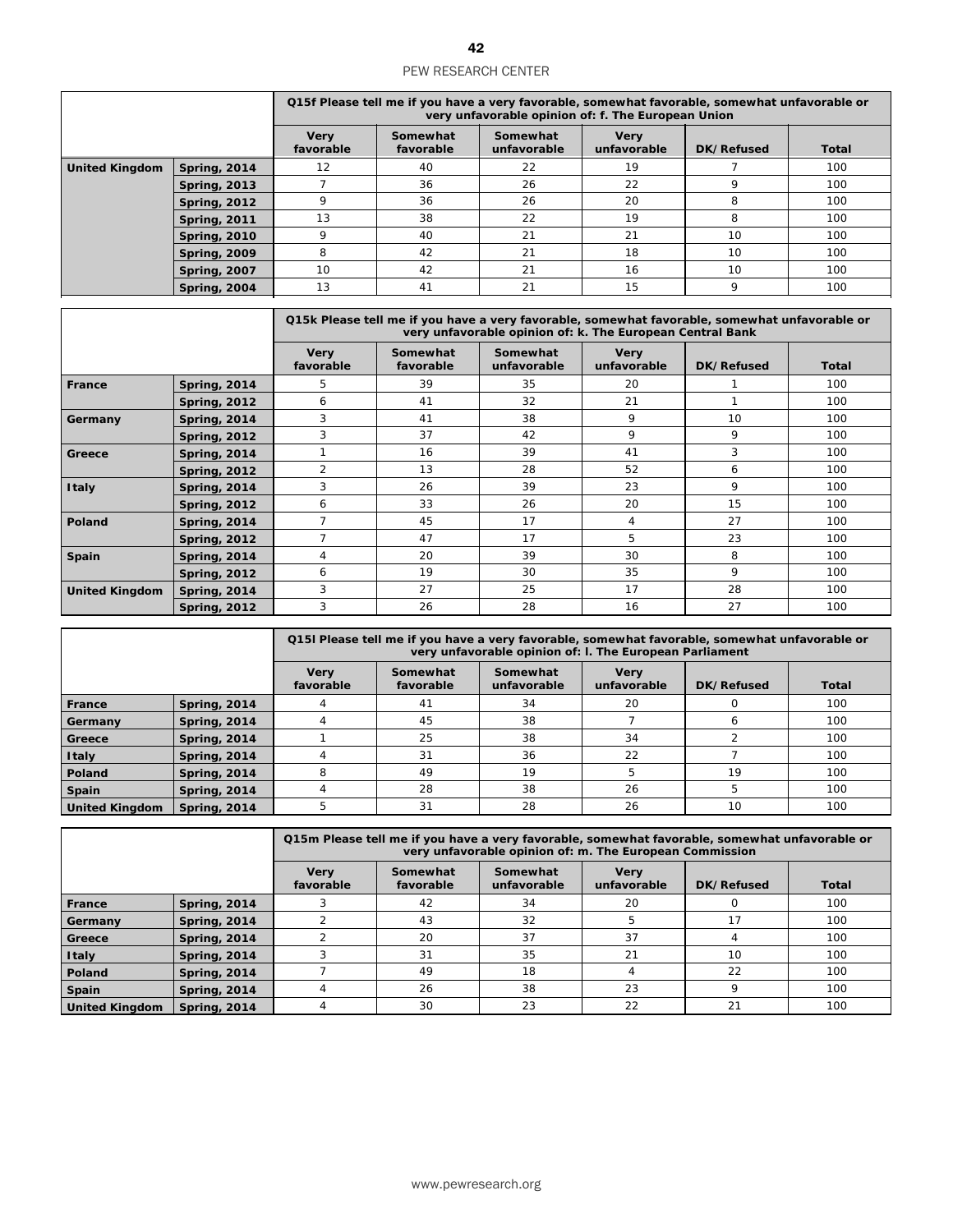|                       |                     | Q18 To deal with Europe's economic problems, would you favor<br>or oppose giving more decisionmaking power to the European<br>Union? |        |                |              |  |  |  |  |
|-----------------------|---------------------|--------------------------------------------------------------------------------------------------------------------------------------|--------|----------------|--------------|--|--|--|--|
|                       |                     | Favor                                                                                                                                | Oppose | DK/Refused     | <b>Total</b> |  |  |  |  |
| France                | <b>Spring, 2014</b> | 45                                                                                                                                   | 55     | O              | 100          |  |  |  |  |
|                       | <b>Spring, 2013</b> | 47                                                                                                                                   | 53     | $\Omega$       | 100          |  |  |  |  |
| Germany               | <b>Spring, 2014</b> | 47                                                                                                                                   | 50     | $\overline{2}$ | 100          |  |  |  |  |
|                       | <b>Spring, 2013</b> | 51                                                                                                                                   | 44     | 5              | 100          |  |  |  |  |
| Greece                | <b>Spring, 2014</b> | 27                                                                                                                                   | 71     | $\overline{2}$ | 100          |  |  |  |  |
|                       | <b>Spring, 2013</b> | 31                                                                                                                                   | 63     | 6              | 100          |  |  |  |  |
| <b>Italy</b>          | <b>Spring, 2014</b> | 38                                                                                                                                   | 50     | 12             | 100          |  |  |  |  |
|                       | <b>Spring, 2013</b> | 49                                                                                                                                   | 39     | 12             | 100          |  |  |  |  |
| Poland                | <b>Spring, 2014</b> | 44                                                                                                                                   | 41     | 15             | 100          |  |  |  |  |
|                       | <b>Spring, 2013</b> | 38                                                                                                                                   | 46     | 16             | 100          |  |  |  |  |
| Spain                 | <b>Spring, 2014</b> | 43                                                                                                                                   | 53     | 4              | 100          |  |  |  |  |
|                       | <b>Spring, 2013</b> | 47                                                                                                                                   | 48     | 5              | 100          |  |  |  |  |
| <b>United Kingdom</b> | <b>Spring, 2014</b> | 19                                                                                                                                   | 76     | 5              | 100          |  |  |  |  |
|                       | <b>Spring, 2013</b> | 21                                                                                                                                   | 71     | 7              | 100          |  |  |  |  |

|                       |                     | Q23a Do you think _____ is a very big problem, a moderately big problem, a small problem or not a<br>problem at all in our country: a. Rising prices |                           |               |                         |            |              |  |  |
|-----------------------|---------------------|------------------------------------------------------------------------------------------------------------------------------------------------------|---------------------------|---------------|-------------------------|------------|--------------|--|--|
|                       |                     | Very big<br>problem                                                                                                                                  | Moderately<br>big problem | Small problem | Not a problem<br>at all | DK/Refused | <b>Total</b> |  |  |
| France                | <b>Spring, 2014</b> | 64                                                                                                                                                   | 30                        | 5             |                         | $\Omega$   | 100          |  |  |
|                       | <b>Spring, 2013</b> | 68                                                                                                                                                   | 27                        | 4             |                         | 0          | 100          |  |  |
| Germany               | <b>Spring, 2014</b> | 23                                                                                                                                                   | 46                        | 27            | 4                       | 0          | 100          |  |  |
|                       | <b>Spring, 2013</b> | 31                                                                                                                                                   | 42                        | 23            | 3                       | $\Omega$   | 100          |  |  |
| Greece                | <b>Spring, 2014</b> | 89                                                                                                                                                   | 10                        |               | $\Omega$                | 0          | 100          |  |  |
|                       | <b>Spring, 2013</b> | 94                                                                                                                                                   | 6                         |               | $\Omega$                | 0          | 100          |  |  |
| <b>Italy</b>          | <b>Spring, 2014</b> | 78                                                                                                                                                   | 17                        | 3             |                         | 0          | 100          |  |  |
|                       | <b>Spring, 2013</b> | 84                                                                                                                                                   | 14                        | 2             | $\Omega$                | 0          | 100          |  |  |
| Poland                | <b>Spring, 2014</b> | 53                                                                                                                                                   | 36                        | 9             |                         |            | 100          |  |  |
|                       | <b>Spring, 2013</b> | 66                                                                                                                                                   | 26                        | 7             | $\Omega$                |            | 100          |  |  |
| Spain                 | <b>Spring, 2014</b> | 68                                                                                                                                                   | 23                        | 6             | 3                       | 0          | 100          |  |  |
|                       | <b>Spring, 2013</b> | 69                                                                                                                                                   | 23                        | 6             | $\overline{2}$          | $\Omega$   | 100          |  |  |
| <b>United Kingdom</b> | <b>Spring, 2014</b> | 46                                                                                                                                                   | 37                        | 13            | 3                       |            | 100          |  |  |
|                       | <b>Spring, 2013</b> | 50                                                                                                                                                   | 34                        | 13            | 2                       |            | 100          |  |  |

|                       |                     | Q23b Do you think ____ is a very big problem, a moderately big problem, a small problem or not a<br>problem at all in our country: b. A lack of employment opportunities |                           |               |                         |                |              |  |  |
|-----------------------|---------------------|--------------------------------------------------------------------------------------------------------------------------------------------------------------------------|---------------------------|---------------|-------------------------|----------------|--------------|--|--|
|                       |                     | Very big<br>problem                                                                                                                                                      | Moderately<br>big problem | Small problem | Not a problem<br>at all | DK/Refused     | <b>Total</b> |  |  |
| France                | <b>Spring, 2014</b> | 77                                                                                                                                                                       | 20                        | 2             |                         | $\Omega$       | 100          |  |  |
|                       | <b>Spring, 2013</b> | 80                                                                                                                                                                       | 17                        |               |                         | $\Omega$       | 100          |  |  |
| Germany               | <b>Spring, 2014</b> | 24                                                                                                                                                                       | 38                        | 29            | 8                       |                | 100          |  |  |
|                       | <b>Spring, 2013</b> | 28                                                                                                                                                                       | 39                        | 28            | 4                       |                | 100          |  |  |
| Greece                | <b>Spring, 2014</b> | 98                                                                                                                                                                       | 2                         | 0             | 0                       | 0              | 100          |  |  |
|                       | <b>Spring, 2013</b> | 99                                                                                                                                                                       |                           | 0             | $\Omega$                | $\Omega$       | 100          |  |  |
| <b>Italy</b>          | <b>Spring, 2014</b> | 94                                                                                                                                                                       | 4                         |               |                         | 0              | 100          |  |  |
|                       | <b>Spring, 2013</b> | 97                                                                                                                                                                       | 2                         | 0             | $\Omega$                | $\Omega$       | 100          |  |  |
| Poland                | <b>Spring, 2014</b> | 70                                                                                                                                                                       | 24                        | 5             |                         |                | 100          |  |  |
|                       | <b>Spring, 2013</b> | 75                                                                                                                                                                       | 19                        | 5             | $\Omega$                |                | 100          |  |  |
| Spain                 | <b>Spring, 2014</b> | 93                                                                                                                                                                       | 5                         |               |                         | $\Omega$       | 100          |  |  |
|                       | <b>Spring, 2013</b> | 94                                                                                                                                                                       | 5                         |               | $\Omega$                | $\Omega$       | 100          |  |  |
| <b>United Kingdom</b> | <b>Spring, 2014</b> | 54                                                                                                                                                                       | 31                        | 10            | 4                       | $\overline{2}$ | 100          |  |  |
|                       | <b>Spring, 2013</b> | 66                                                                                                                                                                       | 23                        | 8             | 3                       |                | 100          |  |  |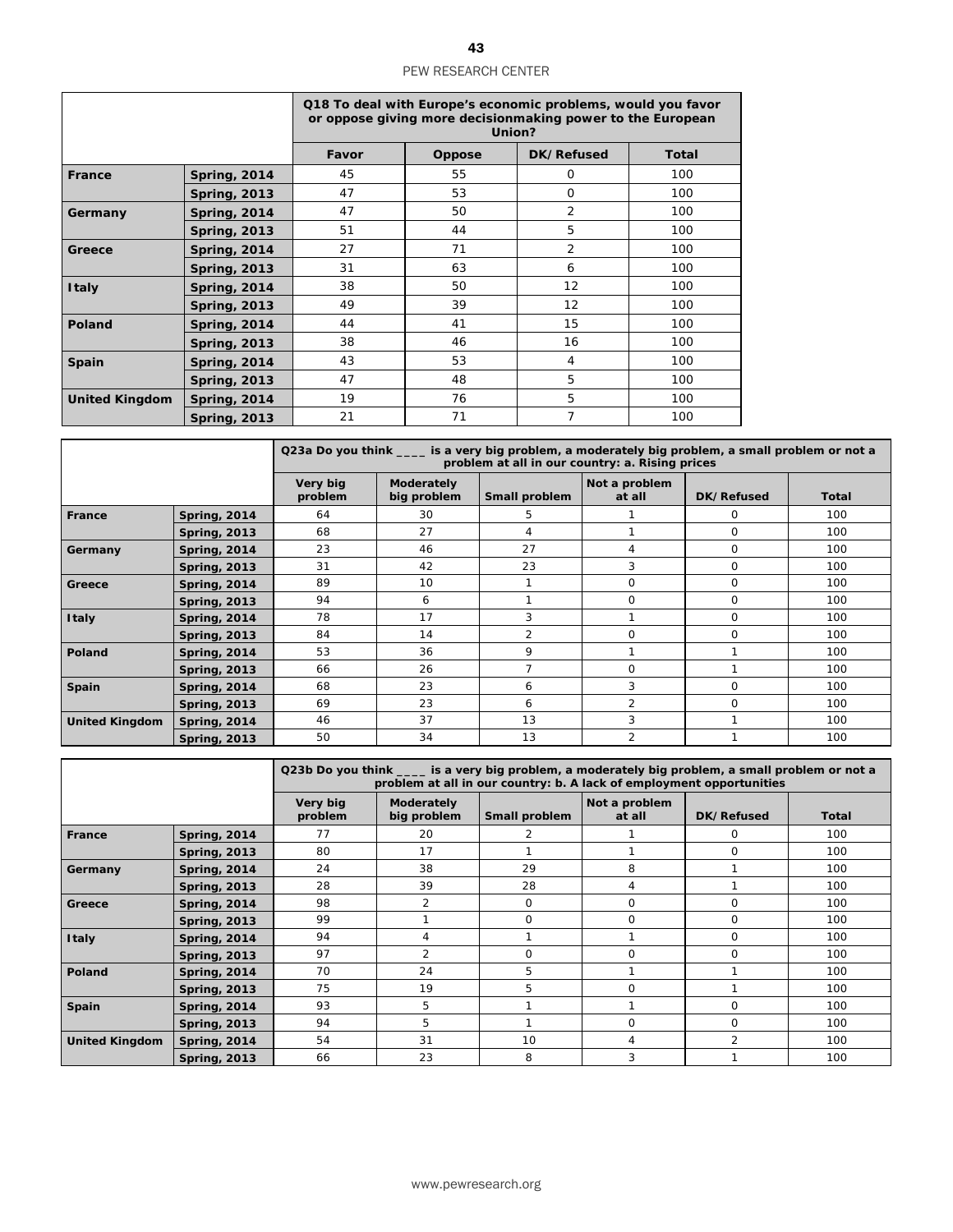|                       |                     | Q23c Do you think _____ is a very big problem, a moderately big problem, a small problem or not a<br>problem at all in our country: c. The gap between the rich and the poor |                           |               |                         |            |              |  |  |
|-----------------------|---------------------|------------------------------------------------------------------------------------------------------------------------------------------------------------------------------|---------------------------|---------------|-------------------------|------------|--------------|--|--|
|                       |                     | Very big<br>problem                                                                                                                                                          | Moderately<br>big problem | Small problem | Not a problem<br>at all | DK/Refused | <b>Total</b> |  |  |
| France                | <b>Spring, 2014</b> | 60                                                                                                                                                                           | 31                        | 6             | 2                       | $\Omega$   | 100          |  |  |
|                       | <b>Spring, 2013</b> | 65                                                                                                                                                                           | 25                        | 6             | 4                       | $\Omega$   | 100          |  |  |
| Germany               | <b>Spring, 2014</b> | 39                                                                                                                                                                           | 45                        | 13            | $\overline{2}$          | $\Omega$   | 100          |  |  |
|                       | <b>Spring, 2013</b> | 51                                                                                                                                                                           | 38                        | 10            |                         | $\Omega$   | 100          |  |  |
| Greece                | <b>Spring, 2014</b> | 84                                                                                                                                                                           | 13                        | 3             | $\Omega$                | $\Omega$   | 100          |  |  |
|                       | <b>Spring, 2013</b> | 84                                                                                                                                                                           | 13                        | 2             |                         | 0          | 100          |  |  |
| <b>Italy</b>          | <b>Spring, 2014</b> | 73                                                                                                                                                                           | 20                        | 4             | $\overline{2}$          | $\Omega$   | 100          |  |  |
|                       | <b>Spring, 2013</b> | 75                                                                                                                                                                           | 20                        | 4             | $\Omega$                |            | 100          |  |  |
| Poland                | <b>Spring, 2014</b> | 44                                                                                                                                                                           | 43                        | 11            | $\overline{2}$          |            | 100          |  |  |
|                       | <b>Spring, 2013</b> | 54                                                                                                                                                                           | 35                        | 8             | $\Omega$                | 2          | 100          |  |  |
| <b>Spain</b>          | <b>Spring, 2014</b> | 74                                                                                                                                                                           | 19                        | 4             | 3                       | $\Omega$   | 100          |  |  |
|                       | <b>Spring, 2013</b> | 75                                                                                                                                                                           | 19                        | 4             | $\overline{2}$          | $\Omega$   | 100          |  |  |
| <b>United Kingdom</b> | <b>Spring, 2014</b> | 47                                                                                                                                                                           | 35                        | 11            | 6                       |            | 100          |  |  |
|                       | <b>Spring, 2013</b> | 50                                                                                                                                                                           | 30                        | 13            | 6                       |            | 100          |  |  |

|                       |                     | Q23d Do you think ____ is a very big problem, a moderately big problem, a small problem or not a<br>problem at all in our country: d. Public debt |                           |                |                         |                   |              |  |  |
|-----------------------|---------------------|---------------------------------------------------------------------------------------------------------------------------------------------------|---------------------------|----------------|-------------------------|-------------------|--------------|--|--|
|                       |                     | Very big<br>problem                                                                                                                               | Moderately<br>big problem | Small problem  | Not a problem<br>at all | <b>DK/Refused</b> | <b>Total</b> |  |  |
| France                | <b>Spring, 2014</b> | 65                                                                                                                                                | 27                        | 5              | 3                       | $\Omega$          | 100          |  |  |
|                       | <b>Spring, 2013</b> | 71                                                                                                                                                | 22                        | 4              | $\overline{2}$          | $\Omega$          | 100          |  |  |
| Germany               | <b>Spring, 2014</b> | 34                                                                                                                                                | 43                        | 19             | 3                       |                   | 100          |  |  |
|                       | <b>Spring, 2013</b> | 37                                                                                                                                                | 45                        | 17             | 2                       | 0                 | 100          |  |  |
| Greece                | <b>Spring, 2014</b> | 89                                                                                                                                                | 8                         | 2              |                         | 0                 | 100          |  |  |
|                       | <b>Spring, 2013</b> | 92                                                                                                                                                | 6                         |                |                         |                   | 100          |  |  |
| <b>Italy</b>          | <b>Spring, 2014</b> | 79                                                                                                                                                | 14                        | 4              | $\overline{2}$          |                   | 100          |  |  |
|                       | <b>Spring, 2013</b> | 84                                                                                                                                                | 13                        | $\overline{2}$ | $\Omega$                |                   | 100          |  |  |
| Poland                | <b>Spring, 2014</b> | 49                                                                                                                                                | 37                        | 9              | $\overline{2}$          | 3                 | 100          |  |  |
|                       | <b>Spring, 2013</b> | 53                                                                                                                                                | 35                        | 9              |                         | 3                 | 100          |  |  |
| Spain                 | <b>Spring, 2014</b> | 75                                                                                                                                                | 20                        | 3              |                         |                   | 100          |  |  |
|                       | <b>Spring, 2013</b> | 77                                                                                                                                                | 17                        | 4              | $\overline{2}$          |                   | 100          |  |  |
| <b>United Kingdom</b> | <b>Spring, 2014</b> | 54                                                                                                                                                | 35                        | 8              |                         | $\overline{2}$    | 100          |  |  |
|                       | <b>Spring, 2013</b> | 56                                                                                                                                                | 29                        | 10             | 3                       |                   | 100          |  |  |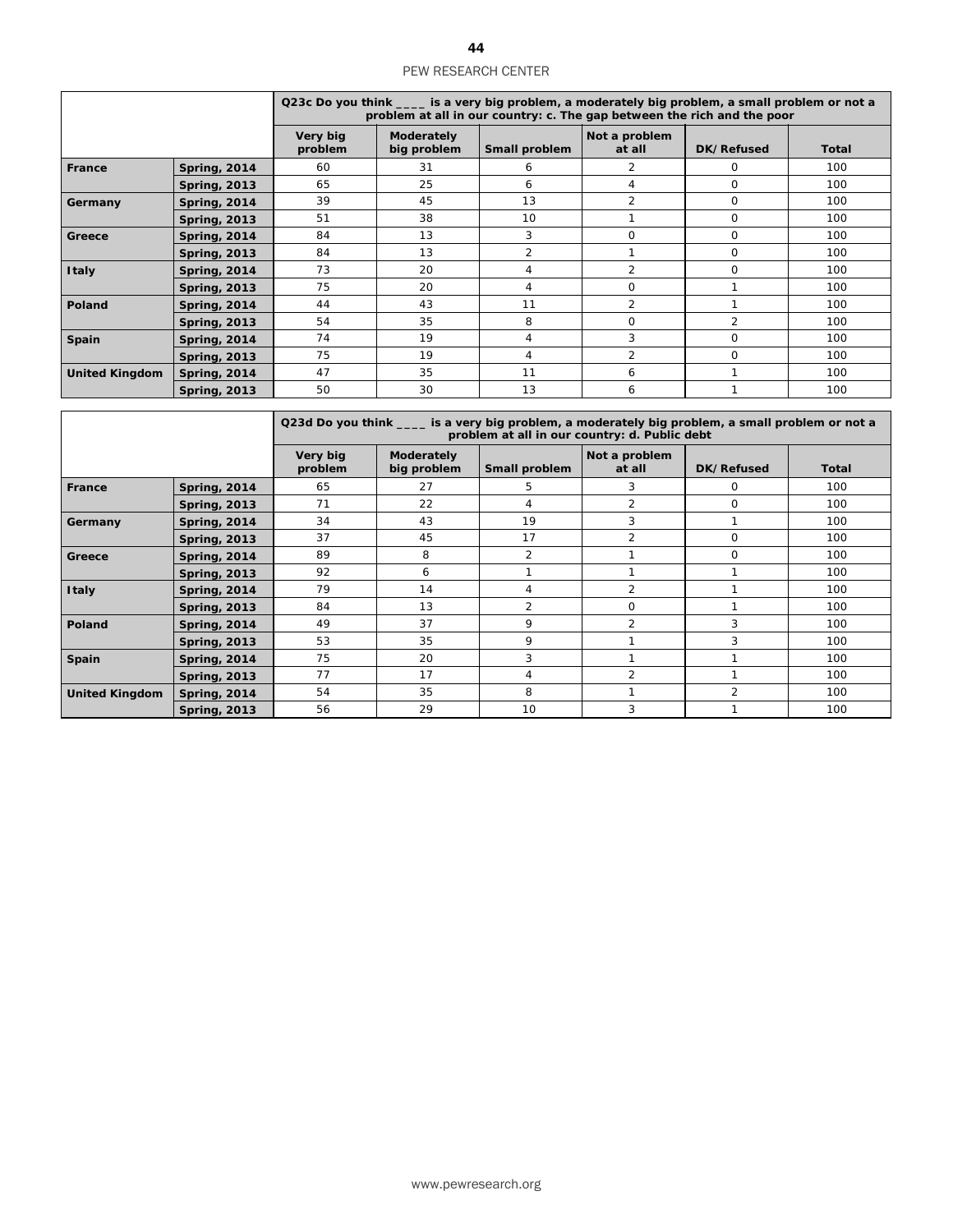|                       |                     |              |          |                | Q36 In the long run, do you think that (survey country's) overall economy has<br>been strengthened or weakened by the economic integration of Europe? |              |
|-----------------------|---------------------|--------------|----------|----------------|-------------------------------------------------------------------------------------------------------------------------------------------------------|--------------|
|                       |                     | Strengthened | Weakened | Neither (VOL)  | DK/Refused                                                                                                                                            | <b>Total</b> |
| France                | <b>Spring, 2014</b> | 26           | 73       | $\mathbf 0$    | 0                                                                                                                                                     | 100          |
|                       | <b>Spring, 2013</b> | 22           | 77       | $\mathbf 0$    | $\mathbf 0$                                                                                                                                           | 100          |
|                       | <b>Spring, 2012</b> | 36           | 63       | $\mathbf{1}$   | $\mathsf{O}$                                                                                                                                          | 100          |
|                       | <b>Spring, 2010</b> | 37           | 63       | $\mathsf{O}$   | $\mathbf 0$                                                                                                                                           | 100          |
|                       | Fall, 2009          | 43           | 55       | $\mathbf{1}$   | $\circ$                                                                                                                                               | 100          |
|                       | <b>Spring, 1991</b> | 31           | 44       | 11             | 13                                                                                                                                                    | 100          |
| Germany               | <b>Spring, 2014</b> | 63           | 34       | $\mathbf{1}$   | $\overline{2}$                                                                                                                                        | 100          |
|                       | <b>Spring, 2013</b> | 54           | 43       | $\mathbf{1}$   | 2                                                                                                                                                     | 100          |
|                       | <b>Spring, 2012</b> | 59           | 39       | 1              | $\overline{2}$                                                                                                                                        | 100          |
|                       | <b>Spring, 2010</b> | 48           | 48       | 1              | $\overline{2}$                                                                                                                                        | 100          |
|                       | Fall, 2009          | 50           | 43       | $\overline{2}$ | $\overline{4}$                                                                                                                                        | 100          |
| Greece                | <b>Spring, 2014</b> | 17           | 73       | 9              | $\overline{2}$                                                                                                                                        | 100          |
|                       | <b>Spring, 2013</b> | 11           | 78       | 10             | $\mathbf{1}$                                                                                                                                          | 100          |
|                       | <b>Spring, 2012</b> | 18           | 70       | 10             | $\mathbf{1}$                                                                                                                                          | 100          |
| <b>Italy</b>          | <b>Spring, 2014</b> | 9            | 74       | 15             | $\overline{2}$                                                                                                                                        | 100          |
|                       | <b>Spring, 2013</b> | 11           | 75       | 10             | 5                                                                                                                                                     | 100          |
|                       | <b>Spring, 2012</b> | 22           | 61       | 13             | $\overline{4}$                                                                                                                                        | 100          |
|                       | Fall, 2009          | 31           | 41       | 21             | 6                                                                                                                                                     | 100          |
|                       | <b>Spring, 1991</b> | 43           | 32       | 15             | 10                                                                                                                                                    | 100          |
| <b>Poland</b>         | <b>Spring, 2014</b> | 53           | 26       | 16             | 5                                                                                                                                                     | 100          |
|                       | <b>Spring, 2013</b> | 41           | 38       | 15             | 6                                                                                                                                                     | 100          |
|                       | <b>Spring, 2012</b> | 48           | 29       | 15             | 8                                                                                                                                                     | 100          |
|                       | <b>Spring, 2010</b> | 68           | 16       | 9              | 6                                                                                                                                                     | 100          |
|                       | <b>Fall, 2009</b>   | 53           | 28       | 15             | $\overline{4}$                                                                                                                                        | 100          |
| Spain                 | <b>Spring, 2014</b> | 38           | 56       | $\overline{4}$ | 2                                                                                                                                                     | 100          |
|                       | <b>Spring, 2013</b> | 37           | 60       | $\mathbf 0$    | 3                                                                                                                                                     | 100          |
|                       | <b>Spring, 2012</b> | 46           | 50       | $\mathbf{1}$   | 2                                                                                                                                                     | 100          |
|                       | <b>Spring, 2010</b> | 51           | 41       | 3              | 5                                                                                                                                                     | 100          |
|                       | Fall, 2009          | 53           | 32       | 6              | 9                                                                                                                                                     | 100          |
|                       | <b>Spring, 1991</b> | 53           | 18       | $\overline{7}$ | 22                                                                                                                                                    | 100          |
| <b>United Kingdom</b> | <b>Spring, 2014</b> | 41           | 49       | $\overline{2}$ | 8                                                                                                                                                     | 100          |
|                       | <b>Spring, 2013</b> | 26           | 66       | $\overline{2}$ | 6                                                                                                                                                     | 100          |
|                       | <b>Spring, 2012</b> | 30           | 61       | 3              | 6                                                                                                                                                     | 100          |
|                       | <b>Spring, 2010</b> | 32           | 57       | $\overline{4}$ | 6                                                                                                                                                     | 100          |
|                       | Fall, 2009          | 29           | 54       | 5              | 12                                                                                                                                                    | 100          |
|                       | <b>Spring, 1991</b> | 44           | 38       | 3              | 14                                                                                                                                                    | 100          |

In 1991, the question asked "In the long run, do you think that (survey country's) overall economy will be strengthened or weakened by the economic integration of Western Europe?"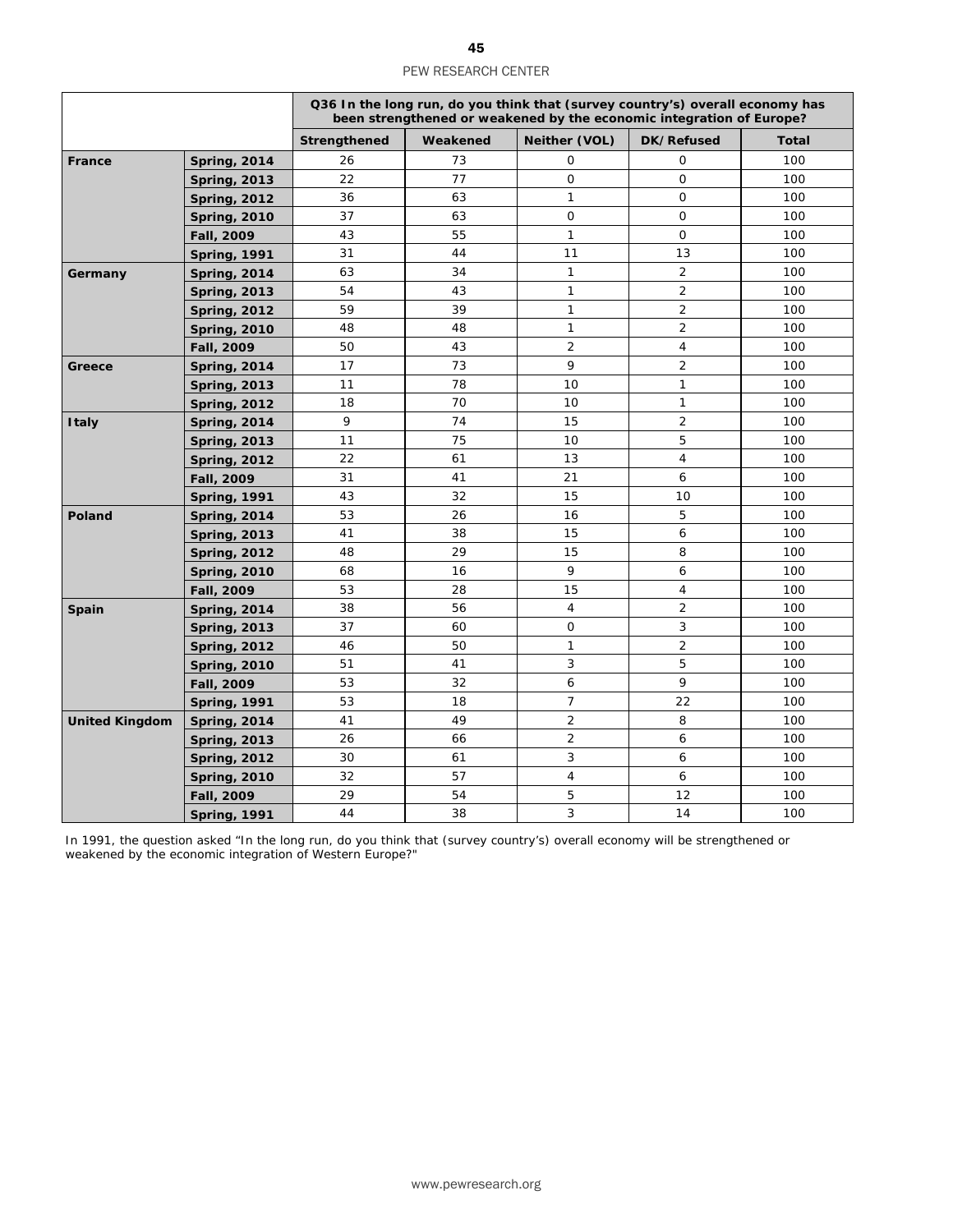|                       |                     | Q37a I'd like you to rate some different groups of people in (survey country) according to how you<br>feel about them. Please tell me whether your opinion is very favorable, mostly favorable, mostly<br>unfavorable or very unfavorable. a. Jews |                            |                              |                            |            |              |  |  |
|-----------------------|---------------------|----------------------------------------------------------------------------------------------------------------------------------------------------------------------------------------------------------------------------------------------------|----------------------------|------------------------------|----------------------------|------------|--------------|--|--|
|                       |                     | <b>Very</b><br>favorable                                                                                                                                                                                                                           | <b>Mostly</b><br>favorable | <b>Mostly</b><br>unfavorable | <b>Very</b><br>unfavorable | DK/Refused | <b>Total</b> |  |  |
| France                | <b>Spring, 2014</b> | 25                                                                                                                                                                                                                                                 | 64                         | 6                            | 4                          |            | 100          |  |  |
|                       | Fall, 2009          | 21                                                                                                                                                                                                                                                 | 66                         | 7                            | 3                          | 3          | 100          |  |  |
|                       | <b>Spring, 1991</b> | 14                                                                                                                                                                                                                                                 | 58                         | 11                           | 3                          | 14         | 100          |  |  |
| Germany               | <b>Spring, 2014</b> | 25                                                                                                                                                                                                                                                 | 57                         | 4                            |                            | 13         | 100          |  |  |
|                       | Fall, 2009          | 20                                                                                                                                                                                                                                                 | 58                         | $\overline{7}$               | $\overline{2}$             | 14         | 100          |  |  |
|                       | <b>Spring, 1991</b> | 6                                                                                                                                                                                                                                                  | 47                         | 18                           | 6                          | 24         | 100          |  |  |
| Greece                | <b>Spring, 2014</b> | 9                                                                                                                                                                                                                                                  | 38                         | 31                           | 16                         | 7          | 100          |  |  |
| <b>Italy</b>          | <b>Spring, 2014</b> | 16                                                                                                                                                                                                                                                 | 49                         | 14                           | 10                         | 11         | 100          |  |  |
|                       | Fall, 2009          | 6                                                                                                                                                                                                                                                  | 46                         | 21                           | 8                          | 19         | 100          |  |  |
| Poland                | <b>Spring, 2014</b> | 9                                                                                                                                                                                                                                                  | 50                         | 21                           | 5                          | 15         | 100          |  |  |
|                       | Fall, 2009          | 6                                                                                                                                                                                                                                                  | 41                         | 23                           | 6                          | 23         | 100          |  |  |
|                       | <b>Spring, 1991</b> | 2                                                                                                                                                                                                                                                  | 38                         | 26                           | 8                          | 26         | 100          |  |  |
| Spain                 | <b>Spring, 2014</b> | 14                                                                                                                                                                                                                                                 | 58                         | 13                           | 5                          | 10         | 100          |  |  |
| <b>United Kingdom</b> | <b>Spring, 2014</b> | 29                                                                                                                                                                                                                                                 | 54                         | 5                            | 2                          | 10         | 100          |  |  |
|                       | Fall, 2009          | 24                                                                                                                                                                                                                                                 | 57                         | 4                            | $\overline{2}$             | 13         | 100          |  |  |

|                       |                     | Q37b I'd like you to rate some different groups of people in (survey country) according to how you<br>feel about them. Please tell me whether your opinion is very favorable, mostly favorable, mostly<br>unfavorable or very unfavorable. b. Roma |                            |                              |                            |                |              |  |  |
|-----------------------|---------------------|----------------------------------------------------------------------------------------------------------------------------------------------------------------------------------------------------------------------------------------------------|----------------------------|------------------------------|----------------------------|----------------|--------------|--|--|
|                       |                     | <b>Very</b><br>favorable                                                                                                                                                                                                                           | <b>Mostly</b><br>favorable | <b>Mostly</b><br>unfavorable | <b>Very</b><br>unfavorable | DK/Refused     | <b>Total</b> |  |  |
| France                | <b>Spring, 2014</b> |                                                                                                                                                                                                                                                    | 29                         | 42                           | 24                         | 2              | 100          |  |  |
| Germany               | <b>Spring, 2014</b> |                                                                                                                                                                                                                                                    | 37                         | 36                           | 6                          | 14             | 100          |  |  |
|                       | Fall, 2009          | 6                                                                                                                                                                                                                                                  | 40                         | 27                           | 4                          | 23             | 100          |  |  |
|                       | <b>Spring, 1991</b> | $\overline{2}$                                                                                                                                                                                                                                     | 17                         | 36                           | 24                         | 21             | 100          |  |  |
| Greece                | <b>Spring, 2014</b> |                                                                                                                                                                                                                                                    | 38                         | 34                           | 19                         | 3              | 100          |  |  |
| <b>Italy</b>          | <b>Spring, 2014</b> |                                                                                                                                                                                                                                                    | 9                          | 32                           | 53                         | 5              | 100          |  |  |
|                       | Fall, 2009          | 0                                                                                                                                                                                                                                                  | 9                          | 28                           | 56                         | $\overline{7}$ | 100          |  |  |
| <b>Poland</b>         | <b>Spring, 2014</b> | 4                                                                                                                                                                                                                                                  | 33                         | 38                           | 11                         | 14             | 100          |  |  |
| Spain                 | <b>Spring, 2014</b> | 10                                                                                                                                                                                                                                                 | 46                         | 30                           | 11                         | 4              | 100          |  |  |
|                       | Fall, 2009          | $\overline{2}$                                                                                                                                                                                                                                     | 42                         | 36                           | 9                          | 11             | 100          |  |  |
|                       | <b>Spring, 1991</b> | 8                                                                                                                                                                                                                                                  | 29                         | 29                           | 21                         | 14             | 100          |  |  |
| <b>United Kingdom</b> | <b>Spring, 2014</b> | 9                                                                                                                                                                                                                                                  | 29                         | 32                           | 18                         | 12             | 100          |  |  |

In United Kingdom, asked as "Gypsies or Roma"

|                       |                     | Q37c I'd like you to rate some different groups of people in (survey country) according to how you<br>feel about them. Please tell me whether your opinion is very favorable, mostly favorable, mostly<br>unfavorable or very unfavorable. c. Muslims |                            |                              |                            |            |       |  |  |
|-----------------------|---------------------|-------------------------------------------------------------------------------------------------------------------------------------------------------------------------------------------------------------------------------------------------------|----------------------------|------------------------------|----------------------------|------------|-------|--|--|
|                       |                     | <b>Very</b><br>favorable                                                                                                                                                                                                                              | <b>Mostly</b><br>favorable | <b>Mostly</b><br>unfavorable | <b>Very</b><br>unfavorable | DK/Refused | Total |  |  |
| France                | <b>Spring, 2014</b> | 14                                                                                                                                                                                                                                                    | 58                         | 18                           | 9                          |            | 100   |  |  |
| Germany               | <b>Spring, 2014</b> | 11                                                                                                                                                                                                                                                    | 47                         | 28                           | 5                          | 10         | 100   |  |  |
| Greece                | <b>Spring, 2014</b> | 9                                                                                                                                                                                                                                                     | 34                         | 34                           | 19                         | 4          | 100   |  |  |
| <b>Italy</b>          | <b>Spring, 2014</b> | 2                                                                                                                                                                                                                                                     | 26                         | 34                           | 29                         | 8          | 100   |  |  |
|                       | Fall, 2009          | $\overline{2}$                                                                                                                                                                                                                                        | 19                         | 37                           | 32                         | 10         | 100   |  |  |
| Poland                | <b>Spring, 2014</b> | 5                                                                                                                                                                                                                                                     | 27                         | 35                           | 15                         | 18         | 100   |  |  |
| <b>Spain</b>          | <b>Spring, 2014</b> | 9                                                                                                                                                                                                                                                     | 40                         | 29                           | 17                         | 6          | 100   |  |  |
|                       | Fall, 2009          | $\overline{2}$                                                                                                                                                                                                                                        | 38                         | 37                           | 9                          | 13         | 100   |  |  |
| <b>United Kingdom</b> | <b>Spring, 2014</b> | 17                                                                                                                                                                                                                                                    | 47                         | 16                           | 10                         | 9          | 100   |  |  |
|                       | Fall, 2009          | 15                                                                                                                                                                                                                                                    | 46                         | 17                           | 10                         | 12         | 100   |  |  |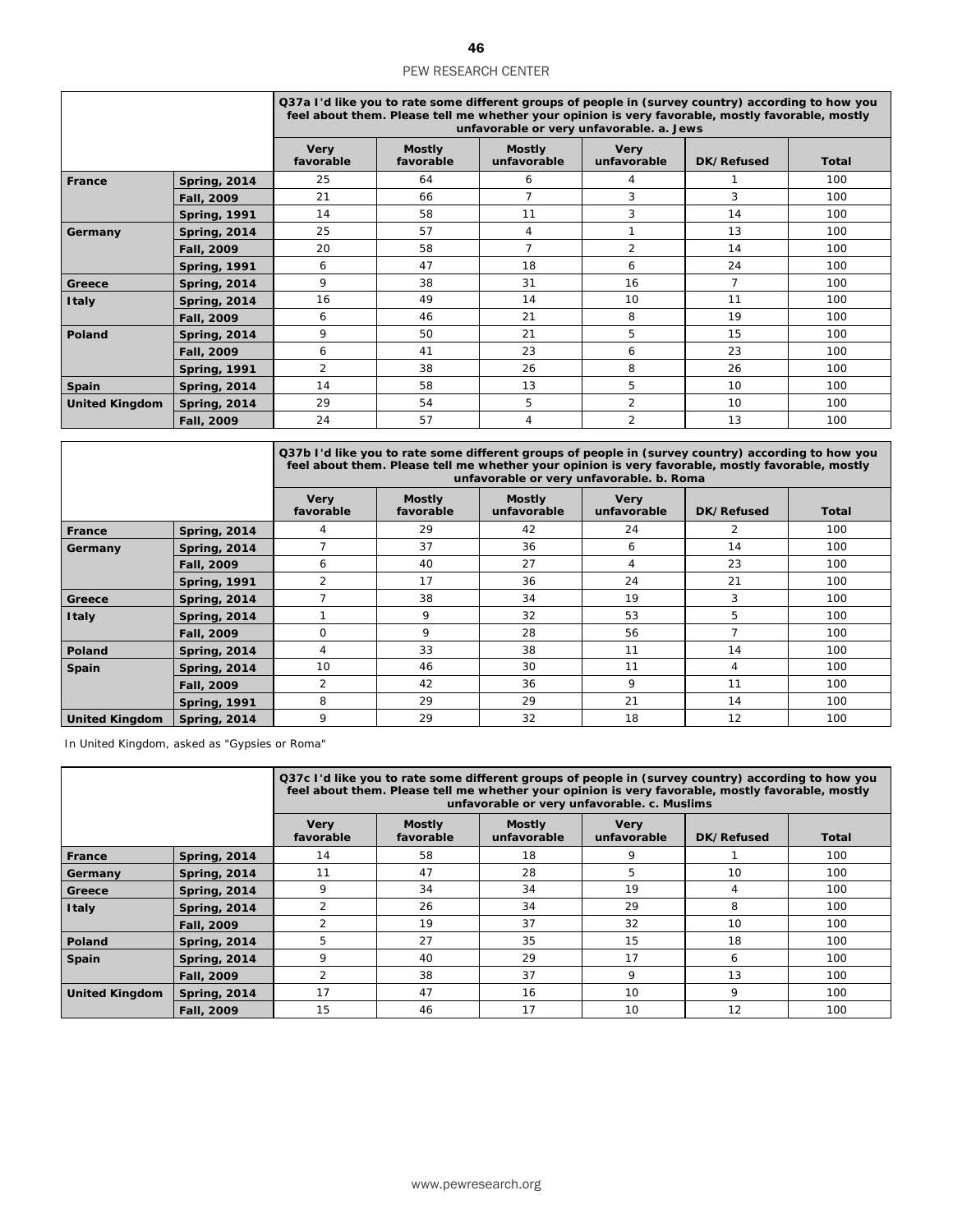|                       |                     | Q61a Do you think the European Union a. is inefficient? |           |            |       |  |
|-----------------------|---------------------|---------------------------------------------------------|-----------|------------|-------|--|
|                       |                     | <b>Yes</b>                                              | <b>No</b> | DK/Refused | Total |  |
| France                | <b>Spring, 2014</b> | 50                                                      | 50        |            | 100   |  |
| Germany               | <b>Spring, 2014</b> | 43                                                      | 50        |            | 100   |  |
| Greece                | <b>Spring, 2014</b> | 67                                                      | 31        |            | 100   |  |
| <b>Italy</b>          | <b>Spring, 2014</b> | 57                                                      | 38        | 5          | 100   |  |
| Poland                | <b>Spring, 2014</b> | 30                                                      | 60        | 10         | 100   |  |
| Spain                 | <b>Spring, 2014</b> | 63                                                      | 33        | 4          | 100   |  |
| <b>United Kingdom</b> | <b>Spring, 2014</b> | 64                                                      | 29        |            | 100   |  |

|                       |                     | Q61b Do you think the European Union b. promotes peace? |           |            |       |  |
|-----------------------|---------------------|---------------------------------------------------------|-----------|------------|-------|--|
|                       |                     | <b>Yes</b>                                              | <b>No</b> | DK/Refused | Total |  |
| <b>France</b>         | <b>Spring, 2014</b> | 70                                                      | 30        | Ω          | 100   |  |
| Germany               | <b>Spring, 2014</b> | 84                                                      | 15        | 2          | 100   |  |
| Greece                | <b>Spring, 2014</b> | 70                                                      | 30        |            | 100   |  |
| Italy                 | <b>Spring, 2014</b> | 64                                                      | 32        | 4          | 100   |  |
| Poland                | <b>Spring, 2014</b> | 76                                                      | 18        | 5          | 100   |  |
| Spain                 | <b>Spring, 2014</b> | 65                                                      | 32        | 3          | 100   |  |
| <b>United Kingdom</b> | <b>Spring, 2014</b> | 67                                                      | 29        | 4          | 100   |  |

|                       |                     |            | Q61c Do you think the European Union c. understands the needs<br>of (survey nationality) citizens? |               |              |  |  |  |
|-----------------------|---------------------|------------|----------------------------------------------------------------------------------------------------|---------------|--------------|--|--|--|
|                       |                     | <b>Yes</b> | <b>No</b>                                                                                          | DK/Refused    | <b>Total</b> |  |  |  |
| France                | <b>Spring, 2014</b> | 30         | 69                                                                                                 | Ο             | 100          |  |  |  |
| Germany               | <b>Spring, 2014</b> | 43         | 53                                                                                                 | 4             | 100          |  |  |  |
| Greece                | <b>Spring, 2014</b> | 15         | 85                                                                                                 | 0             | 100          |  |  |  |
| <b>Italy</b>          | <b>Spring, 2014</b> | 20         | 77                                                                                                 | 3             | 100          |  |  |  |
| Poland                | <b>Spring, 2014</b> | 43         | 49                                                                                                 | 8             | 100          |  |  |  |
| Spain                 | <b>Spring, 2014</b> | 33         | 65                                                                                                 | $\mathcal{P}$ | 100          |  |  |  |
| <b>United Kingdom</b> | <b>Spring, 2014</b> | 30         | 64                                                                                                 | 6             | 100          |  |  |  |

|                       |                     |            |           |            | Q61d Do you think the European Union d. promotes prosperity? |  |  |  |
|-----------------------|---------------------|------------|-----------|------------|--------------------------------------------------------------|--|--|--|
|                       |                     | <b>Yes</b> | <b>No</b> | DK/Refused | <b>Total</b>                                                 |  |  |  |
| France                | <b>Spring, 2014</b> | 42         | 58        | 0          | 100                                                          |  |  |  |
| Germany               | <b>Spring, 2014</b> | 47         | 51        | 2          | 100                                                          |  |  |  |
| Greece                | <b>Spring, 2014</b> | 30         | 68        | 2          | 100                                                          |  |  |  |
| <b>Italy</b>          | <b>Spring, 2014</b> | 31         | 64        | 4          | 100                                                          |  |  |  |
| Poland                | <b>Spring, 2014</b> | 66         | 25        | 9          | 100                                                          |  |  |  |
| Spain                 | <b>Spring, 2014</b> | 53         | 45        | 3          | 100                                                          |  |  |  |
| <b>United Kingdom</b> | <b>Spring, 2014</b> | 53         | 41        | 6          | 100                                                          |  |  |  |

|                       |                     | Q61e Do you think the European Union e. is intrusive? |           |            |       |  |
|-----------------------|---------------------|-------------------------------------------------------|-----------|------------|-------|--|
|                       |                     | <b>Yes</b>                                            | <b>No</b> | DK/Refused | Total |  |
| France                | <b>Spring, 2014</b> | 54                                                    | 44        |            | 100   |  |
| Germany               | <b>Spring, 2014</b> | 64                                                    | 34        | 2          | 100   |  |
| Greece                | <b>Spring, 2014</b> | 86                                                    | 11        |            | 100   |  |
| <b>Italy</b>          | <b>Spring, 2014</b> | 63                                                    | 32        | 5          | 100   |  |
| Poland                | <b>Spring, 2014</b> | 58                                                    | 33        | 9          | 100   |  |
| <b>Spain</b>          | <b>Spring, 2014</b> | 68                                                    | 26        | 6          | 100   |  |
| <b>United Kingdom</b> | <b>Spring, 2014</b> | 60                                                    | 33        | 6          | 100   |  |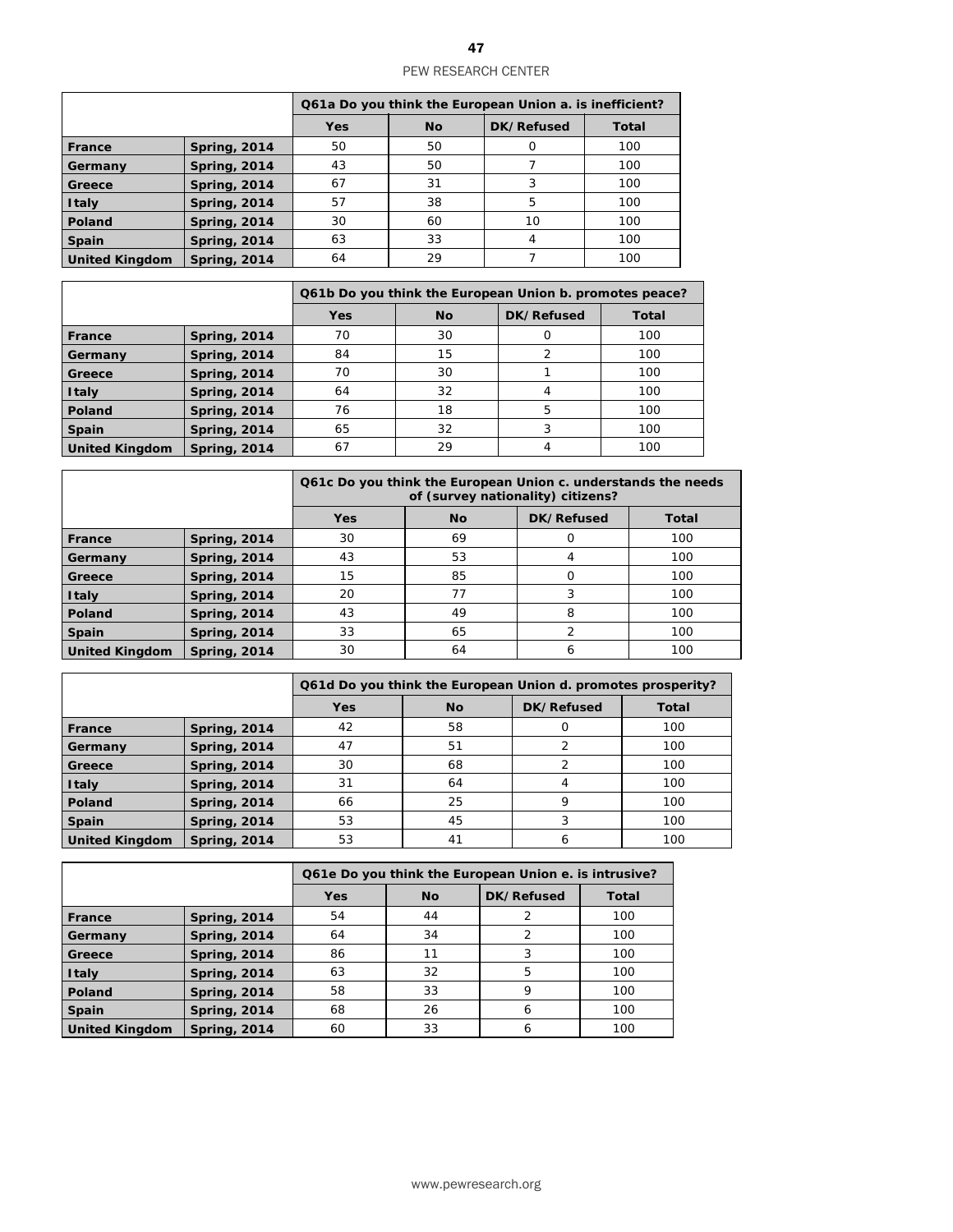|                       |                     | Q61f Do you think the European Union f. is a world power? |    |            |              |  |
|-----------------------|---------------------|-----------------------------------------------------------|----|------------|--------------|--|
|                       |                     | <b>Yes</b>                                                | No | DK/Refused | <b>Total</b> |  |
| France                | <b>Spring, 2014</b> | 59                                                        | 41 | $\Omega$   | 100          |  |
| Germany               | <b>Spring, 2014</b> | 39                                                        | 59 | 2          | 100          |  |
| Greece                | <b>Spring, 2014</b> | 59                                                        | 40 |            | 100          |  |
| <b>Italy</b>          | <b>Spring, 2014</b> | 41                                                        | 55 | 4          | 100          |  |
| Poland                | <b>Spring, 2014</b> | 51                                                        | 41 | 9          | 100          |  |
| Spain                 | <b>Spring, 2014</b> | 57                                                        | 41 | 2          | 100          |  |
| <b>United Kingdom</b> | <b>Spring, 2014</b> | 43                                                        | 54 |            | 100          |  |

|                       |                     | Q62a Please tell me whether the FIRST statement or the SECOND statement<br>comes closer to your own views — even if neither is exactly right. The first pair is:<br>a. My voice counts in the European Union [OR] My voice does not count in the<br><b>European Union</b> |              |                               |            |              |  |  |
|-----------------------|---------------------|---------------------------------------------------------------------------------------------------------------------------------------------------------------------------------------------------------------------------------------------------------------------------|--------------|-------------------------------|------------|--------------|--|--|
|                       |                     | Statement #1                                                                                                                                                                                                                                                              | Statement #2 | Neither/both<br>equally (VOL) | DK/Refused | <b>Total</b> |  |  |
| France                | <b>Spring, 2014</b> | 44                                                                                                                                                                                                                                                                        | 56           |                               |            | 100          |  |  |
| Germany               | <b>Spring, 2014</b> | 28                                                                                                                                                                                                                                                                        | 71           |                               | O          | 100          |  |  |
| Greece                | <b>Spring, 2014</b> | 16                                                                                                                                                                                                                                                                        | 80           | 4                             |            | 100          |  |  |
| <b>Italy</b>          | <b>Spring, 2014</b> | 13                                                                                                                                                                                                                                                                        | 81           | 4                             |            | 100          |  |  |
| Poland                | <b>Spring, 2014</b> | 29                                                                                                                                                                                                                                                                        | 62           | 5                             | 4          | 100          |  |  |
| <b>Spain</b>          | <b>Spring, 2014</b> | 30<br>68<br>$\Omega$<br>100                                                                                                                                                                                                                                               |              |                               |            |              |  |  |
| <b>United Kingdom</b> | <b>Spring, 2014</b> | 27                                                                                                                                                                                                                                                                        | 71           | $\Omega$                      |            | 100          |  |  |

|                       |                     | Q62b Please tell me whether the FIRST statement or the SECOND statement<br>comes closer to your own views — even if neither is exactly right. The first pair is:<br>b. My voice counts in my country [OR] My voice does not count in my country |              |                               |            |              |  |  |
|-----------------------|---------------------|-------------------------------------------------------------------------------------------------------------------------------------------------------------------------------------------------------------------------------------------------|--------------|-------------------------------|------------|--------------|--|--|
|                       |                     | Statement #1                                                                                                                                                                                                                                    | Statement #2 | Neither/both<br>equally (VOL) | DK/Refused | <b>Total</b> |  |  |
| France                | <b>Spring, 2014</b> | 71                                                                                                                                                                                                                                              | 29           |                               |            | 100          |  |  |
| Germany               | <b>Spring, 2014</b> | 53                                                                                                                                                                                                                                              | 46           | Ω                             |            | 100          |  |  |
| Greece                | <b>Spring, 2014</b> | 25                                                                                                                                                                                                                                              | 71           |                               |            | 100          |  |  |
| <b>Italy</b>          | <b>Spring, 2014</b> | 17                                                                                                                                                                                                                                              | 75           | 6                             |            | 100          |  |  |
| Poland                | <b>Spring, 2014</b> | 40                                                                                                                                                                                                                                              | 52           | 6                             |            | 100          |  |  |
| <b>Spain</b>          | <b>Spring, 2014</b> | 35<br>64<br>100<br>O                                                                                                                                                                                                                            |              |                               |            |              |  |  |
| <b>United Kingdom</b> | <b>Spring, 2014</b> | 52                                                                                                                                                                                                                                              | 46           | ი                             |            | 100          |  |  |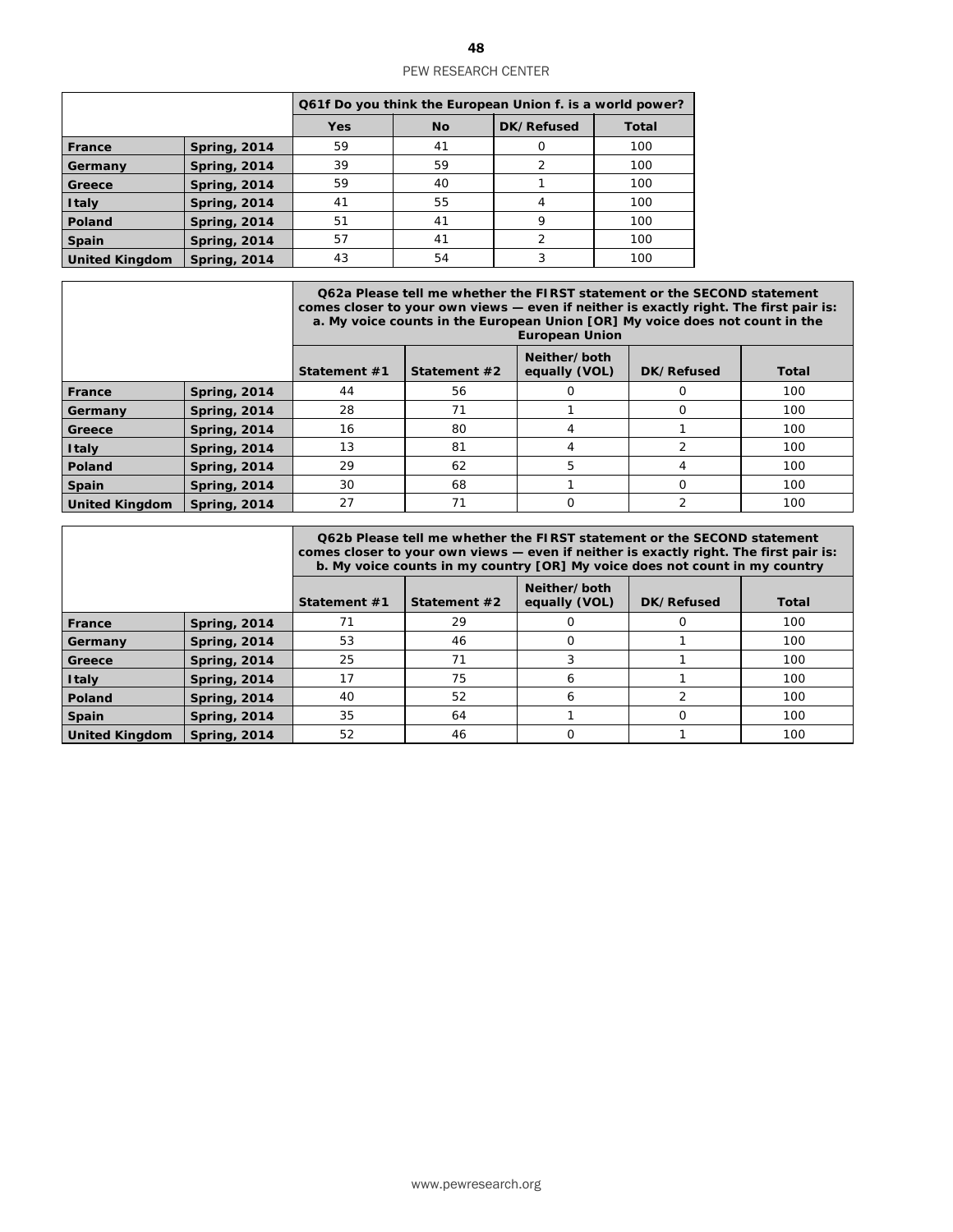|              |                     | Q82 Do you think we should keep the euro as our currency or<br>return to the (franc/mark/peseta/lira/drachma)? |                                                              |                |              |  |  |
|--------------|---------------------|----------------------------------------------------------------------------------------------------------------|--------------------------------------------------------------|----------------|--------------|--|--|
|              |                     | <b>Keep the Euro</b>                                                                                           | <b>Return to</b><br>(Franc/Mark/<br>Peseta/Lira/<br>Drachma) | DK/Refused     | <b>Total</b> |  |  |
| France       | <b>Spring, 2014</b> | 64                                                                                                             | 36                                                           | $\Omega$       | 100          |  |  |
|              | <b>Spring, 2013</b> | 63                                                                                                             | 37                                                           | 1              | 100          |  |  |
|              | <b>Spring, 2012</b> | 69                                                                                                             | 31                                                           | $\Omega$       | 100          |  |  |
|              | <b>Spring, 2010</b> | 66                                                                                                             | 34                                                           | $\Omega$       | 100          |  |  |
| Germany      | <b>Spring, 2014</b> | 72                                                                                                             | 27                                                           | 1              | 100          |  |  |
|              | <b>Spring, 2013</b> | 66                                                                                                             | 32                                                           | $\overline{2}$ | 100          |  |  |
|              | <b>Spring, 2012</b> | 66                                                                                                             | 32                                                           | $\overline{2}$ | 100          |  |  |
|              | <b>Spring, 2010</b> | 66                                                                                                             | 32                                                           | 1              | 100          |  |  |
| Greece       | <b>Spring, 2014</b> | 69                                                                                                             | 26                                                           | 5              | 100          |  |  |
|              | <b>Spring, 2013</b> | 69                                                                                                             | 25                                                           | 6              | 100          |  |  |
|              | <b>Spring, 2012</b> | 71                                                                                                             | 23                                                           | 6              | 100          |  |  |
| <b>Italy</b> | <b>Spring, 2014</b> | 45                                                                                                             | 44                                                           | 11             | 100          |  |  |
|              | <b>Spring, 2013</b> | 64                                                                                                             | 27                                                           | 9              | 100          |  |  |
|              | <b>Spring, 2012</b> | 52                                                                                                             | 40                                                           | $\overline{7}$ | 100          |  |  |
| Spain        | <b>Spring, 2014</b> | 68                                                                                                             | 29                                                           | 3              | 100          |  |  |
|              | <b>Spring, 2013</b> | 67                                                                                                             | 29                                                           | 3              | 100          |  |  |
|              | <b>Spring, 2012</b> | 60                                                                                                             | 36                                                           | $\overline{4}$ | 100          |  |  |
|              | <b>Spring, 2010</b> | 69                                                                                                             | 30                                                           | $\overline{2}$ | 100          |  |  |

|                       |                     | Q83 If a vote were held today on Britain's membership in the<br>European Union, would you vote for Britain to remain in the<br>European Union or for Britain to leave the European Union? |                                       |            |       |  |
|-----------------------|---------------------|-------------------------------------------------------------------------------------------------------------------------------------------------------------------------------------------|---------------------------------------|------------|-------|--|
|                       |                     | Remain in the<br>European<br><b>Union</b>                                                                                                                                                 | Leave the<br>European<br><b>Union</b> | DK/Refused | Total |  |
| <b>United Kingdom</b> | <b>Spring, 2014</b> | 50                                                                                                                                                                                        | 41                                    | 9          | 100   |  |
|                       | <b>Spring, 2013</b> | 46                                                                                                                                                                                        | 46                                    | 8          | 100   |  |

|                       |                     | Q83b In your opinion, has the European Union provided too much financial<br>assistance to EU countries that have experienced major financial problems, not<br>enough assistance, or about the right amount? |            |                           |            |       |  |
|-----------------------|---------------------|-------------------------------------------------------------------------------------------------------------------------------------------------------------------------------------------------------------|------------|---------------------------|------------|-------|--|
|                       |                     | Too much                                                                                                                                                                                                    | Not enough | About the<br>right amount | DK/Refused | Total |  |
| <b>France</b>         | <b>Spring, 2014</b> | 39                                                                                                                                                                                                          | 17         | 44                        |            | 100   |  |
| Germany               | <b>Spring, 2014</b> | 43                                                                                                                                                                                                          | 11         | 42                        | 4          | 100   |  |
| Greece                | <b>Spring, 2014</b> |                                                                                                                                                                                                             | 74         | 19                        | 4          | 100   |  |
| <b>Italy</b>          | <b>Spring, 2014</b> | 13                                                                                                                                                                                                          | 53         | 19                        | 15         | 100   |  |
| Poland                | <b>Spring, 2014</b> | 18                                                                                                                                                                                                          | 32         | 35                        | 15         | 100   |  |
| Spain                 | <b>Spring, 2014</b> | 14                                                                                                                                                                                                          | 35         | 46                        | 5          | 100   |  |
| <b>United Kingdom</b> | <b>Spring, 2014</b> | 31                                                                                                                                                                                                          | 15         | 48                        | 6          | 100   |  |

|                       |                     |             | Q84 In your opinion, should we allow more immigrants to move to our country,<br>fewer immigrants, or about the same as we do now? |                          |            |              |  |  |
|-----------------------|---------------------|-------------|-----------------------------------------------------------------------------------------------------------------------------------|--------------------------|------------|--------------|--|--|
|                       |                     | <b>More</b> | Fewer                                                                                                                             | <b>About the</b><br>same | DK/Refused | <b>Total</b> |  |  |
| <b>France</b>         | <b>Spring, 2014</b> |             | 57                                                                                                                                | 39                       |            | 100          |  |  |
| Germany               | <b>Spring, 2014</b> | 14          | 44                                                                                                                                | 40                       |            | 100          |  |  |
| Greece                | <b>Spring, 2014</b> |             | 86                                                                                                                                | 12                       |            | 100          |  |  |
| <b>Italy</b>          | <b>Spring, 2014</b> |             | 80                                                                                                                                | 15                       |            | 100          |  |  |
| Poland                | <b>Spring, 2014</b> | Q           | 40                                                                                                                                | 40                       | 11         | 100          |  |  |
| Spain                 | <b>Spring, 2014</b> | 10          | 47                                                                                                                                | 40                       | ∍          | 100          |  |  |
| <b>United Kingdom</b> | <b>Spring, 2014</b> | 6           | 55                                                                                                                                | 36                       |            | 100          |  |  |